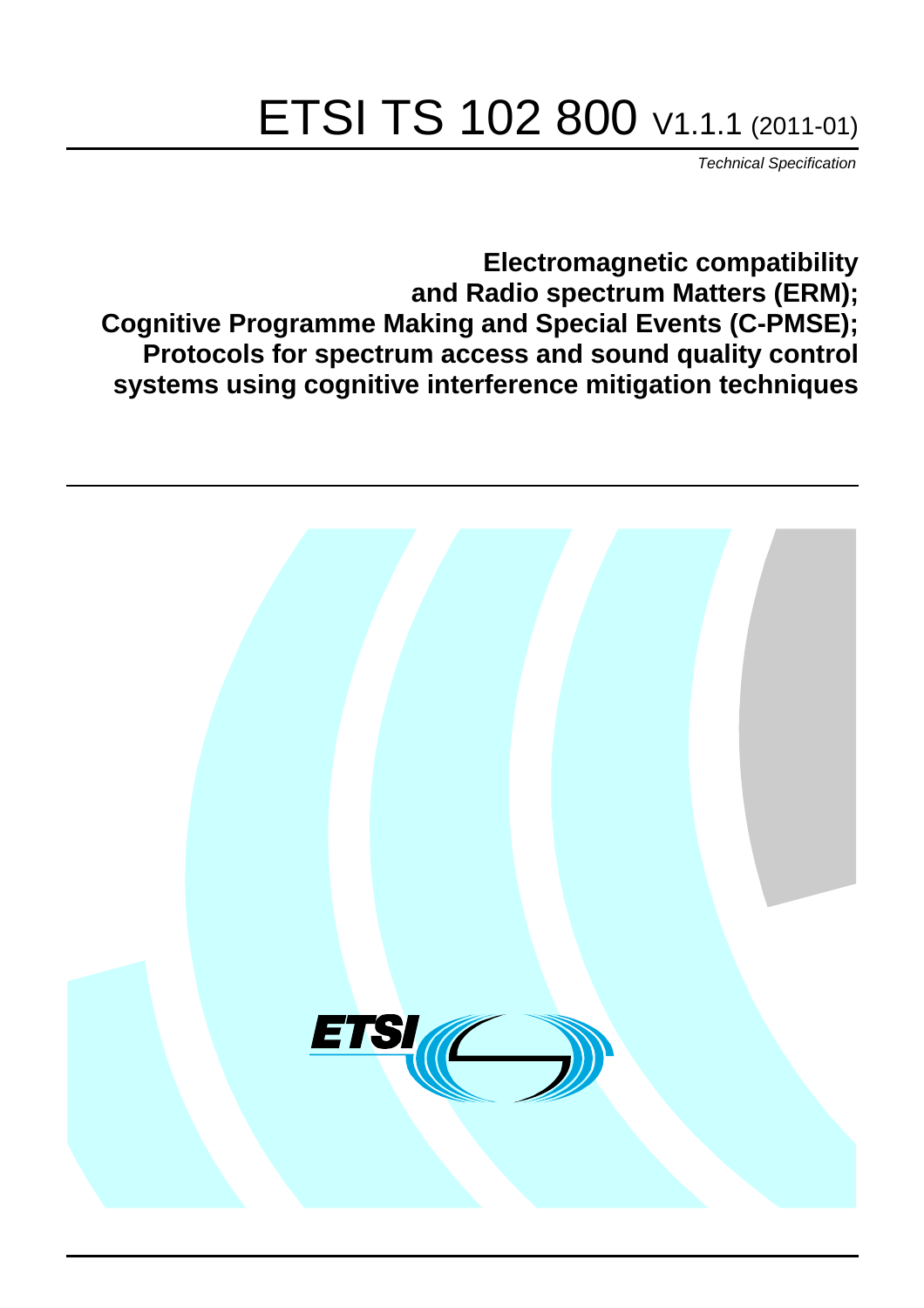Reference DTS/ERM-TG17WG3-012

Keywords PMSE, radio, SRD

#### *ETSI*

#### 650 Route des Lucioles F-06921 Sophia Antipolis Cedex - FRANCE

Tel.: +33 4 92 94 42 00 Fax: +33 4 93 65 47 16

Siret N° 348 623 562 00017 - NAF 742 C Association à but non lucratif enregistrée à la Sous-Préfecture de Grasse (06) N° 7803/88

#### *Important notice*

Individual copies of the present document can be downloaded from: [http://www.etsi.org](http://www.etsi.org/)

The present document may be made available in more than one electronic version or in print. In any case of existing or perceived difference in contents between such versions, the reference version is the Portable Document Format (PDF). In case of dispute, the reference shall be the printing on ETSI printers of the PDF version kept on a specific network drive within ETSI Secretariat.

Users of the present document should be aware that the document may be subject to revision or change of status. Information on the current status of this and other ETSI documents is available at <http://portal.etsi.org/tb/status/status.asp>

If you find errors in the present document, please send your comment to one of the following services: [http://portal.etsi.org/chaircor/ETSI\\_support.asp](http://portal.etsi.org/chaircor/ETSI_support.asp)

#### *Copyright Notification*

No part may be reproduced except as authorized by written permission. The copyright and the foregoing restriction extend to reproduction in all media.

> © European Telecommunications Standards Institute 2011. All rights reserved.

**DECT**TM, **PLUGTESTS**TM, **UMTS**TM, **TIPHON**TM, the TIPHON logo and the ETSI logo are Trade Marks of ETSI registered for the benefit of its Members.

**3GPP**TM is a Trade Mark of ETSI registered for the benefit of its Members and of the 3GPP Organizational Partners. **LTE**™ is a Trade Mark of ETSI currently being registered

for the benefit of its Members and of the 3GPP Organizational Partners.

**GSM**® and the GSM logo are Trade Marks registered and owned by the GSM Association.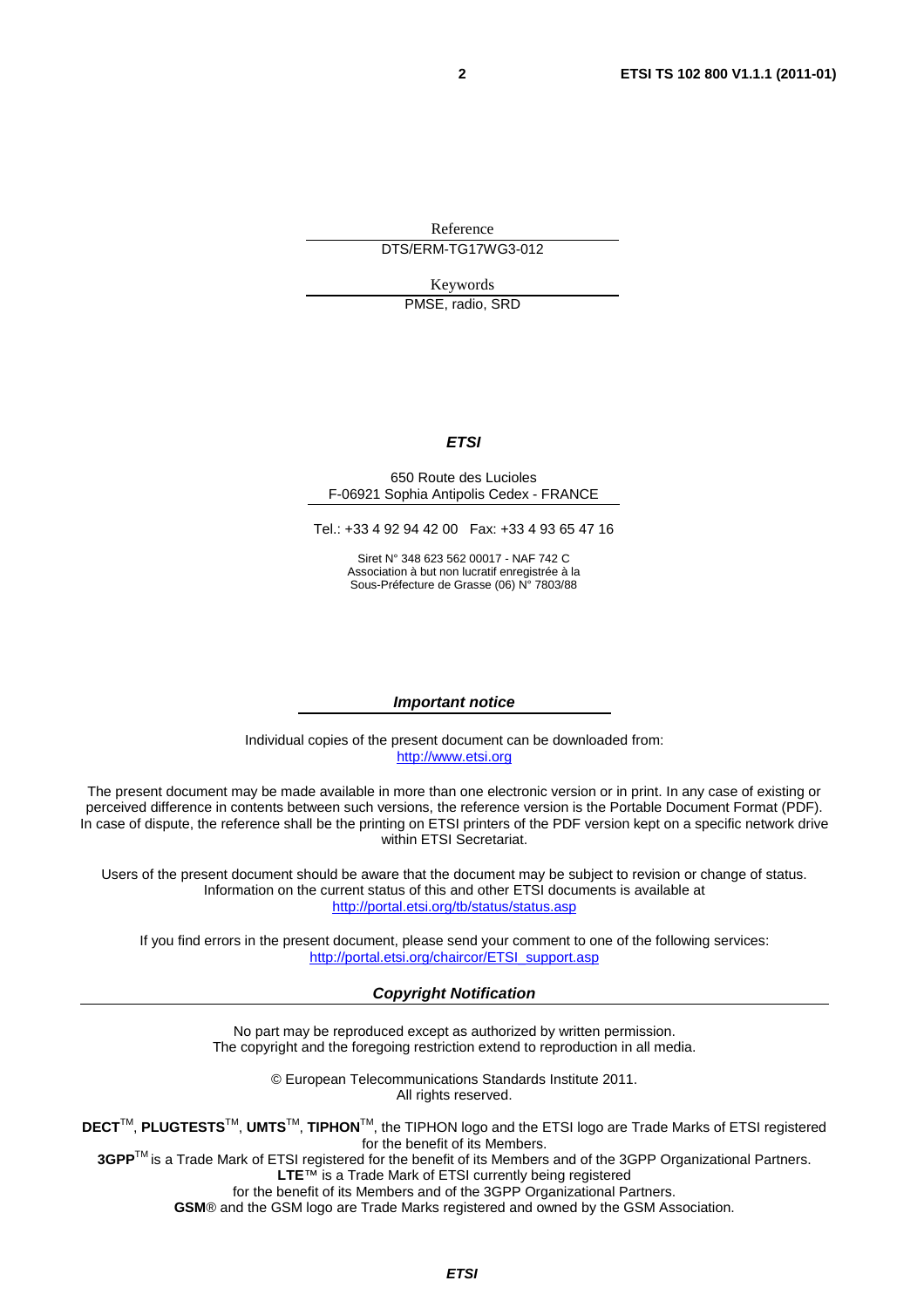# Contents

| 1                      |                                                                                                   |    |  |
|------------------------|---------------------------------------------------------------------------------------------------|----|--|
| 2                      |                                                                                                   |    |  |
| 2.1                    |                                                                                                   |    |  |
| 2.2                    |                                                                                                   |    |  |
| 3                      |                                                                                                   |    |  |
| 3.1                    |                                                                                                   |    |  |
| 3.2                    |                                                                                                   |    |  |
| 4                      |                                                                                                   |    |  |
| 4.1                    |                                                                                                   |    |  |
| 4.2                    |                                                                                                   |    |  |
| 4.3                    |                                                                                                   |    |  |
| 4.4                    |                                                                                                   |    |  |
| 5                      |                                                                                                   |    |  |
| 5.1                    |                                                                                                   |    |  |
| 5.1.1                  |                                                                                                   |    |  |
| 5.2                    |                                                                                                   |    |  |
| 5.2.1                  |                                                                                                   |    |  |
| 5.3                    |                                                                                                   |    |  |
| 5.4                    |                                                                                                   |    |  |
| 5.4.1                  |                                                                                                   |    |  |
| 5.4.2                  |                                                                                                   |    |  |
| 5.4.3<br>5.5           |                                                                                                   |    |  |
| 5.6                    |                                                                                                   |    |  |
| 5.7                    |                                                                                                   |    |  |
| 5.8                    |                                                                                                   |    |  |
| 5.9                    |                                                                                                   |    |  |
| 5.10                   |                                                                                                   |    |  |
| 6                      |                                                                                                   |    |  |
| 6.1                    |                                                                                                   |    |  |
| 6.1.1                  |                                                                                                   | 20 |  |
| 6.1.2                  |                                                                                                   |    |  |
| 6.1.2.1                |                                                                                                   |    |  |
| 6.1.2.2                |                                                                                                   |    |  |
| 6.1.2.2.1<br>6.1.2.2.2 |                                                                                                   |    |  |
| 6.1.2.2.3              |                                                                                                   |    |  |
| 6.1.2.2.4              |                                                                                                   |    |  |
| 6.1.2.2.5              |                                                                                                   |    |  |
| 7                      | Technical Description of the Frequency Coordinator and the fci interface and Database Language 23 |    |  |
| 7.1                    |                                                                                                   |    |  |
| 7.2                    |                                                                                                   |    |  |
| 7.3                    |                                                                                                   |    |  |
| 7.3.1                  |                                                                                                   |    |  |
| 7.3.2<br>7.4           |                                                                                                   |    |  |
| 7.4.1                  |                                                                                                   |    |  |
| 7.4.2                  |                                                                                                   |    |  |
|                        |                                                                                                   |    |  |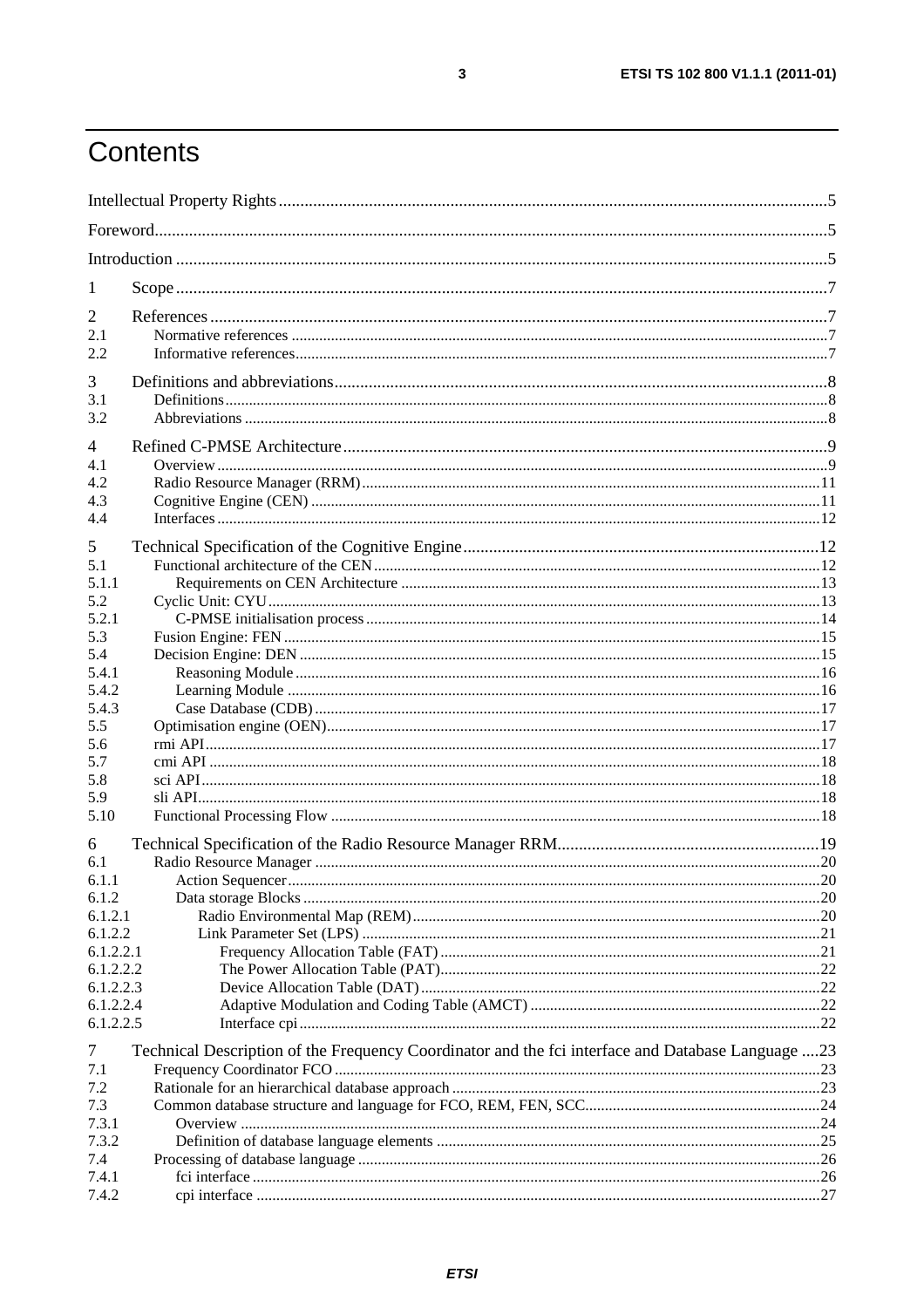| 8                                                                                                         |  |
|-----------------------------------------------------------------------------------------------------------|--|
| 8.1                                                                                                       |  |
| 8.2                                                                                                       |  |
| 8.3                                                                                                       |  |
| 8.4                                                                                                       |  |
| 8.5                                                                                                       |  |
|                                                                                                           |  |
| 9                                                                                                         |  |
| 9.1                                                                                                       |  |
| 9.1.1<br>9.1.1.1                                                                                          |  |
| 9.1.1.2                                                                                                   |  |
| 9.1.2                                                                                                     |  |
| 9.1.3                                                                                                     |  |
| 9.2                                                                                                       |  |
| 9.2.1                                                                                                     |  |
| 9.2.2                                                                                                     |  |
|                                                                                                           |  |
| 10                                                                                                        |  |
| 10.1                                                                                                      |  |
| 10.1.1                                                                                                    |  |
| 10.1.2                                                                                                    |  |
| 10.1.3                                                                                                    |  |
| 10.1.4                                                                                                    |  |
| 10.2                                                                                                      |  |
| 10.2.1                                                                                                    |  |
| 10.2.2                                                                                                    |  |
| 10.2.2.1                                                                                                  |  |
| 10.2.2.2                                                                                                  |  |
| 10.2.2.3<br>10.2.2.4                                                                                      |  |
| 10.2.2.5                                                                                                  |  |
| 10.3                                                                                                      |  |
| Interface sci between Cognitive Engine (CEN) and Scanning Receiver controller (SCC) 37<br>10.4            |  |
| Technical Specifications of the interface between Scanning Receiver Controller (SCC) and Scanning<br>10.5 |  |
|                                                                                                           |  |
| Interface between Scanning Receiver Controller (SCC) and Scanning Receiver (SCR)37<br>10.5.1              |  |
| 10.5.2                                                                                                    |  |
| 10.5.3                                                                                                    |  |
| 10.5.3.1                                                                                                  |  |
| 10.5.3.2                                                                                                  |  |
| 10.5.3.3                                                                                                  |  |
| 10.5.4                                                                                                    |  |
|                                                                                                           |  |
| 11<br>11.1                                                                                                |  |
| 11.2                                                                                                      |  |
| 11.3                                                                                                      |  |
|                                                                                                           |  |
| 12                                                                                                        |  |
| 12.1                                                                                                      |  |
| 12.1.1                                                                                                    |  |
| 12.1.2                                                                                                    |  |
| 12.1.3                                                                                                    |  |
| 12.1.4                                                                                                    |  |
| 12.2                                                                                                      |  |
| <b>Annex A (informative):</b>                                                                             |  |
|                                                                                                           |  |
|                                                                                                           |  |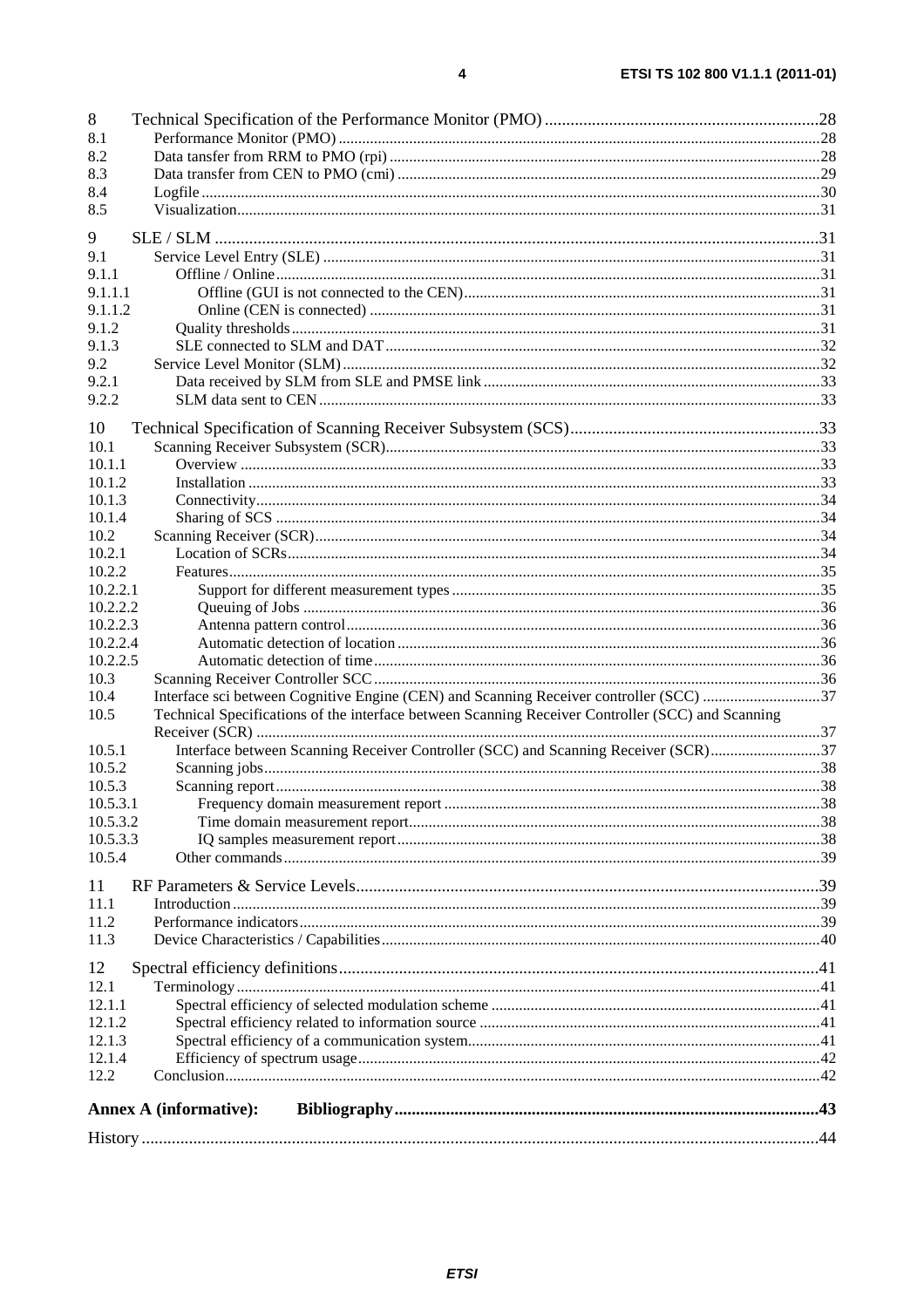# Intellectual Property Rights

IPRs essential or potentially essential to the present document may have been declared to ETSI. The information pertaining to these essential IPRs, if any, is publicly available for **ETSI members and non-members**, and can be found in ETSI SR 000 314: *"Intellectual Property Rights (IPRs); Essential, or potentially Essential, IPRs notified to ETSI in respect of ETSI standards"*, which is available from the ETSI Secretariat. Latest updates are available on the ETSI Web server [\(http://webapp.etsi.org/IPR/home.asp](http://webapp.etsi.org/IPR/home.asp)).

Pursuant to the ETSI IPR Policy, no investigation, including IPR searches, has been carried out by ETSI. No guarantee can be given as to the existence of other IPRs not referenced in ETSI SR 000 314 (or the updates on the ETSI Web server) which are, or may be, or may become, essential to the present document.

### Foreword

This Technical Specification (TS) has been produced by ETSI Technical Committee Electromagnetic compatibility and Radio spectrum Matters (ERM).

# Introduction

The present document focussed on audio link quality control; however the schemes depicted here are generic and can also be applied for video and effect control links.

This technical specification will serve as basis for designing a C-PMSE demonstrator. The experience during design and practical or virtual operation of the demonstrator will be summarized in the upcoming TR 102 801 [i.3].

PMSE systems are used to convey voice and music for live events such as conferences, concerts and theatrical performances, or for recorded productions of film and television programs. In these applications, the highest attainable level of sound quality and reliability is expected. Dropouts, noise and interference are not acceptable.

#### **Protection**

In order for PMSE devices to function properly, they must be protected from interference because they use very low radiated power levels in comparison to most other radio communications systems. Up to now this has not been a problem since PMSE equipment operated in locally unused TV channels that presented a very predictable RF environment. In the future, many different kinds of new devices, the characteristics of which are difficult to fully anticipate at this time, may be sharing this space. The question of how to protect PMSE equipment from interference caused by these new devices has been the subject of much discussion and debate. Some of these devices will be used for broadband data, and will occupy any spectrum which is available to them, i.e. from a few MHz to a multiple of 10 MHz. Other possible uses of the Digital Dividend may include emergency communications and other mobile services. Traditionally, incompatible radio communications systems were assigned to operate in separate frequency bands, but this scheme is becoming impractical in today's world of intensive spectrum use. A more dynamic solution is needed, but it must be robust.

To address this problem, the concept of the Cognitive PMSE (C-PMSE) system is proposed herein. The C-PMSE system is designed to respond dynamically to changes in the radio environment in order to maintain the quality of service required by the PMSE user.

#### **Spectrum efficiency**

The regulations governing the operation of PMSE (Program Making and Special Events) systems are currently in flux in Europe and elsewhere. As a result of the switchover from analogue to digital TV broadcasting, the amount of spectrum allocated for television transmission below 790 MHz is being reduced. The spectrum between 790 MHz and 862 MHz is considered a Digital Dividend and has been reallocated for use by Electronic Communication Networks [i.4]. These changes have resulted in a significant reduction in the amount of spectrum available for PSME operation.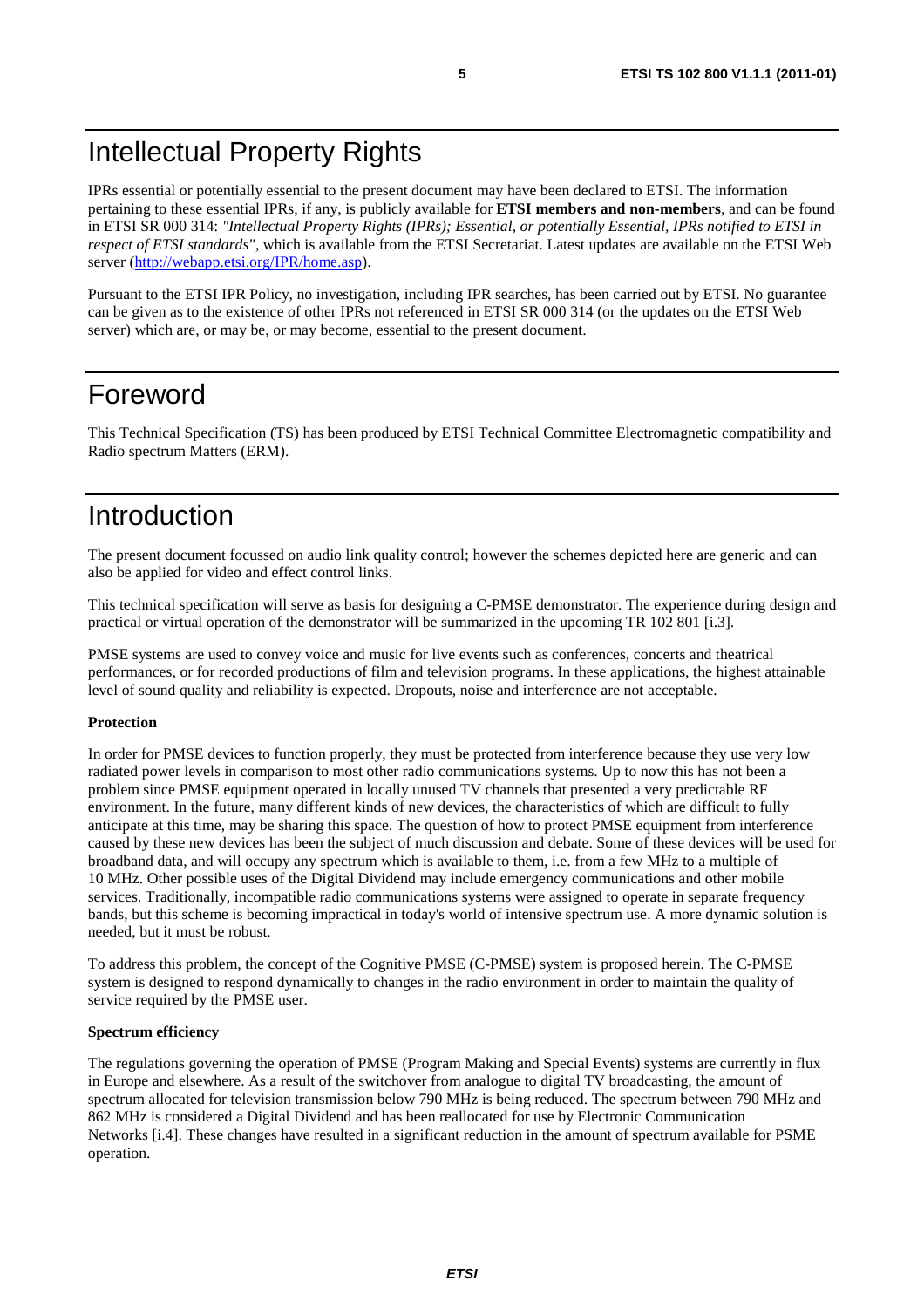The adoption of the C-PMSE system offers a high potential for increasing overall spectrum efficiency and improving coexistence between PMSE systems and local frequency management. This report describes various techniques that can be used in such a system.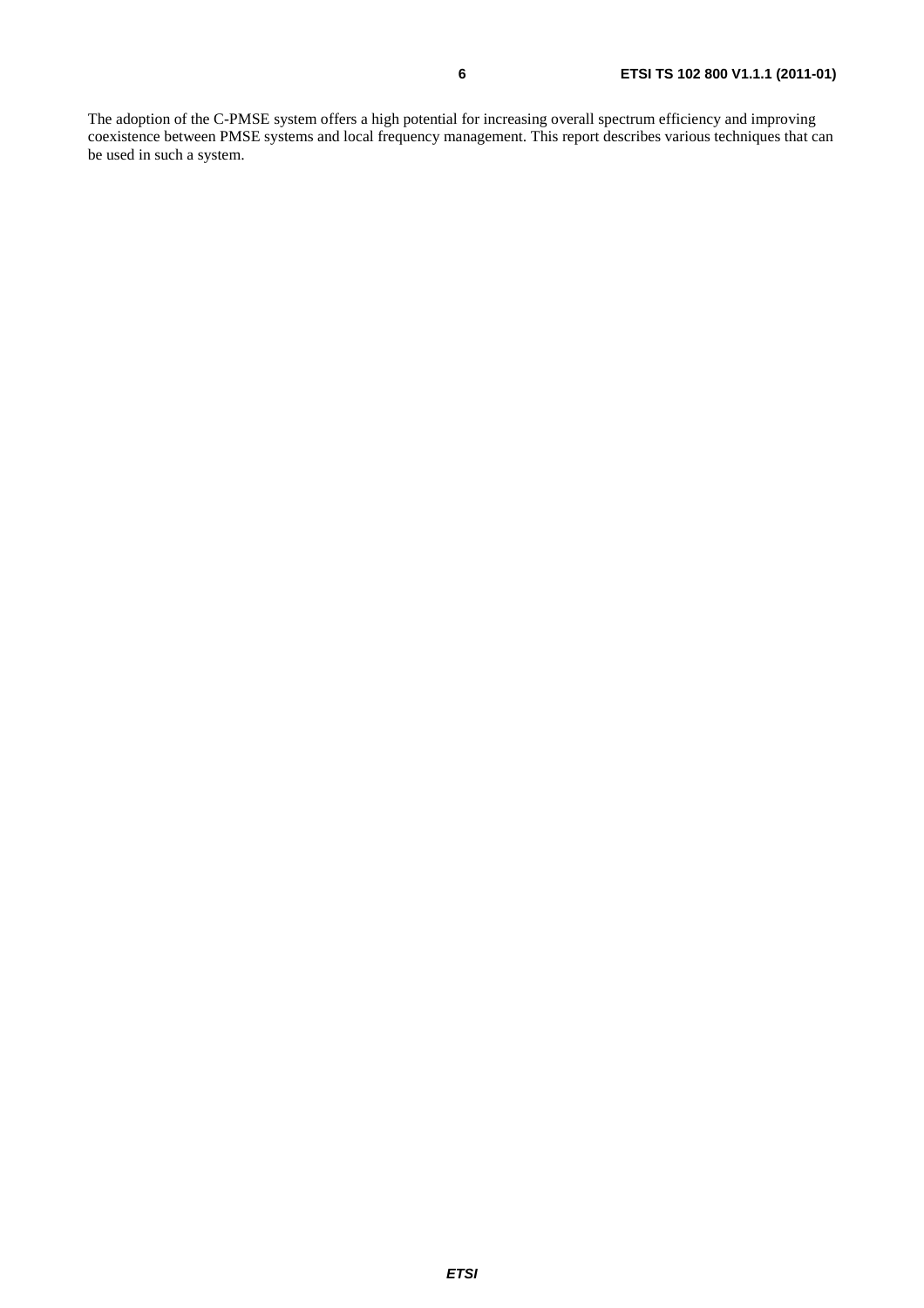# 1 Scope

The present document defines the architecture and functional blocks for a C-PMSE system together with the protocols and interfaces which link them. The findings are based on the technical recommendations in TR 102 799 [i.1].

# 2 References

References are either specific (identified by date of publication and/or edition number or version number) or non-specific. For specific references, only the cited version applies. For non-specific references, the latest version of the reference document (including any amendments) applies.

Referenced documents which are not found to be publicly available in the expected location might be found at <http://docbox.etsi.org/Reference>.

NOTE: While any hyperlinks included in this clause were valid at the time of publication ETSI cannot guarantee their long term validity.

### 2.1 Normative references

The following referenced documents are necessary for the application of the present document.

[1] ETSI EN 300 422-1 (V1.3.2): "Electromagnetic compatibility and Radio spectrum Matters (ERM); Wireless microphones in the 25 MHz to 3 GHz frequency range; Part 1: Technical characteristics and methods of measurement".

### 2.2 Informative references

The following referenced documents are not necessary for the application of the present document but they assist the user with regard to a particular subject area.

- [i.1] ETSI TR 102 799: "Electromagnetic compatibility and Radio spectrum Matters (ERM); Operation methods and principles for spectrum access systems for PMSE technologies and the guarantee of a high sound production quality on selected frequencies utilising cognitive interference mitigation techniques".
- [i.2] ETSI TR 102 546 (V1.1.1): "Electromagnetic compatibility and Radio spectrum Matters (ERM); Technical characteristics for Professional Wireless Microphone Systems (PWMS); System Reference Document".
- [i.3] ETSI TR 102 801: "Electromagnetic compatibility and Radio spectrum Matters (ERM); Test reports from technology demonstrator implementing TS 102 800 on protocols for spectrum access and sound quality control systems for PMSE applications using cognitive interference mitigation techniques".
- [i.4] Commission Decision 2010/267/EU of 6 May 2010 on harmonised technical conditions of use in the 790-862 MHz frequency band for terrestrial systems capable of providing electronic communications services in the European Union.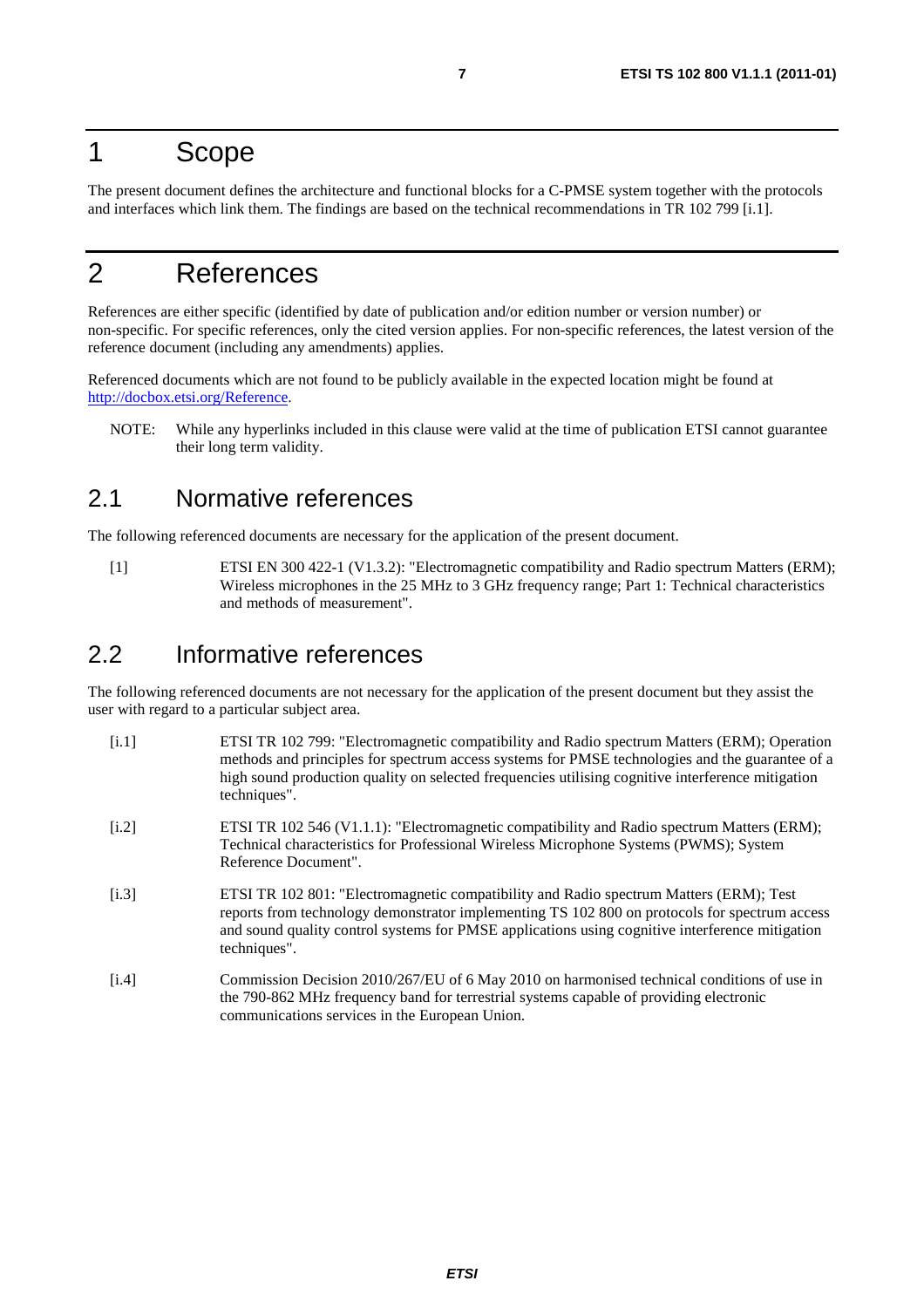# 3 Definitions and abbreviations

### 3.1 Definitions

For the purposes of the present document, the terms and definitions given in TR 102 799 [i.1] and the following apply:

**Configuration File:** file containing the PMSE setup/scene

NOTE: See clause 9.

**C-PMSE link:** wireless connection, which incorporates the content and control planes

**Service Level Agreement (SLA):** set of performance requirements a specific C-PMSE link has to achieve in order to fulfil the requested Service Level Entries

### 3.2 Abbreviations

For the purposes of the present document, the abbreviations given in TR 102 799 [i.1] and the following apply:

| ABT          | <b>Ask Before Talk</b>                                             |
|--------------|--------------------------------------------------------------------|
| AISG         | Antenna Interface Standards Group                                  |
| AMCT         | Adaptive Modulation and Coding Table                               |
| API          | <b>Application Programming Interface</b>                           |
| <b>ASCII</b> | American Standard Code for Information Interchange                 |
| <b>ASQ</b>   | <b>Action Sequencer</b>                                            |
| <b>BER</b>   | <b>Bit Error Rate</b>                                              |
| CDB          | Case Database                                                      |
| <b>CEN</b>   | Cognitive Engine                                                   |
| cmi          | interface between the cognitive engine and the performance monitor |
| cpi          | inter cognitive PMSE interface                                     |
| C-PMSE       | Cognitive - Programme Making Special Event entity or system        |
| <b>CYU</b>   | Cyclic Unit                                                        |
| <b>DAT</b>   | Device Allocation Table                                            |
| DCF77        | Radio clock signal                                                 |
| <b>DEN</b>   | Decision-Maker Engine                                              |
| DiSEqC       | Digital Satellite Equipment Control                                |
| DVB-T        | Digital Video Broadcasting - Terrestrial                           |
| EIRP         | Equivalent Isotropic Radiated Power                                |
| <b>ENG</b>   | <b>Electronic News Gathering</b>                                   |
| FAT          | <b>Frequency Allocation Table</b>                                  |
| fci          | frequency coordinator interface                                    |
| <b>FEN</b>   | <b>Fusion Engine</b>                                               |
| FM           | <b>Frequency Modulation</b>                                        |
| <b>GNSS</b>  | Global Navigation Satellite System                                 |
| <b>GSM</b>   | Global System for Mobile Communications                            |
| HMI          | Human Machine Interface                                            |
| ID           | Identifier                                                         |
| IQ           | <b>Inphase Quadrature Components</b>                               |
| <b>KPI</b>   | Key Performance Indicator                                          |
| Link-ID      | Link IDentifier                                                    |
| NOTE:        | $Tx ID + Rx ID = link ID.$                                         |
| <b>LPS</b>   | <b>Link Parameter Set</b>                                          |
| LQI          | Link Quality Indicator                                             |
| <b>LTE</b>   | Long Term Evolution                                                |
| M2M          | Machine to Machine Interface                                       |
| <b>MIMO</b>  | Multiple Input Multiple Output                                     |
| MP3          | MPEG-1 or MPEG-2 Audio Layer 3                                     |
| <b>NTP</b>   | <b>Network Time Protocol</b>                                       |
|              |                                                                    |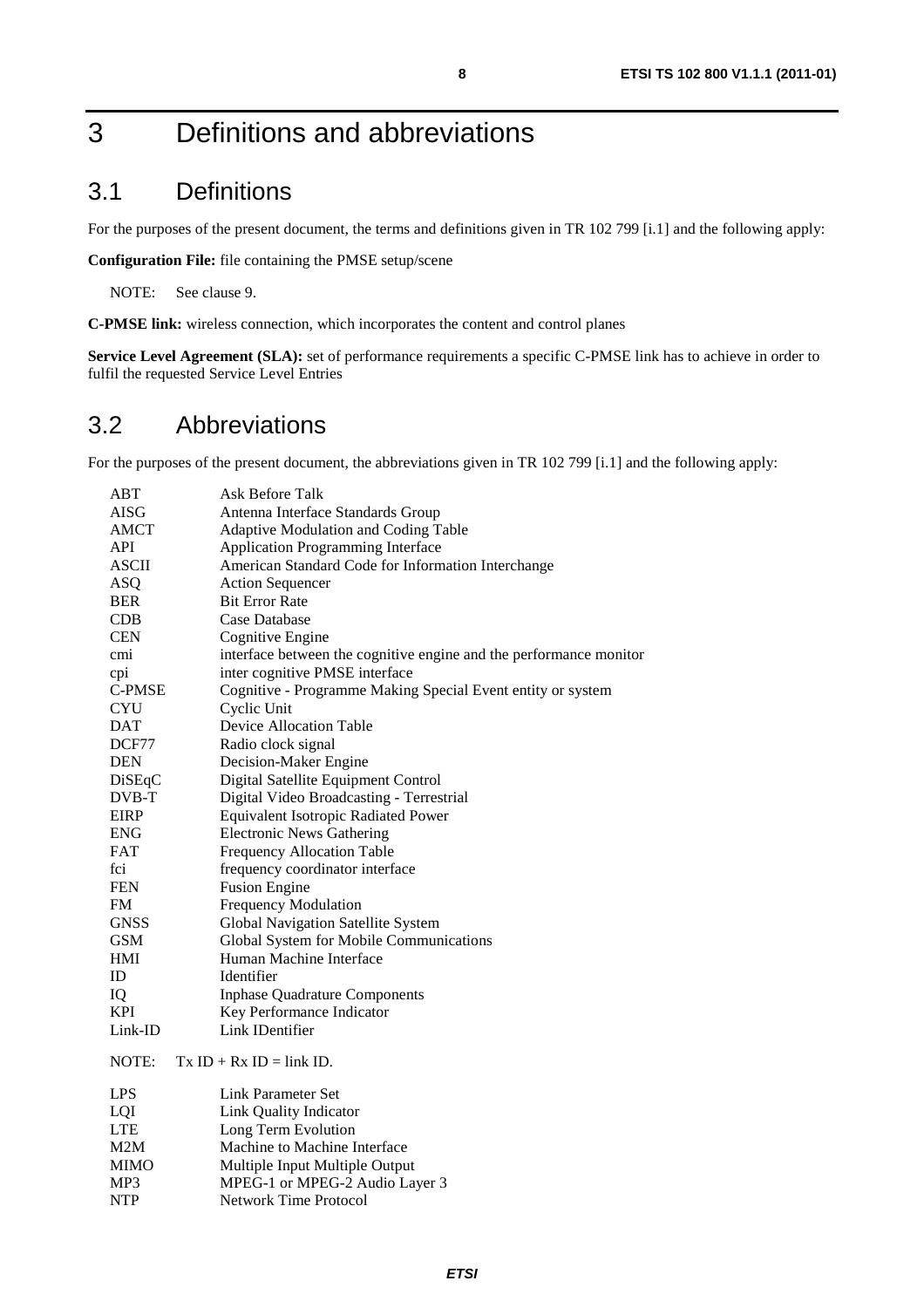| <b>OEN</b>  | <b>Optimisation Engine</b>                                           |
|-------------|----------------------------------------------------------------------|
| <b>PAR</b>  | Peak to Average Ratio                                                |
| <b>PAT</b>  | <b>Power Allocation Table</b>                                        |
| <b>PMO</b>  | Performance Monitor                                                  |
| <b>PMSE</b> | <b>Programme Making Special Events</b>                               |
| <b>PWMS</b> | Professional Wireless Microphone System                              |
| QoS         | <b>Quality of Service</b>                                            |
| <b>RDS</b>  | Radio Data System                                                    |
| <b>REM</b>  | Radio Environmental Map                                              |
| RF          | Radio Frequency                                                      |
| rmi         | Interface between the cognitive engine and radio resource manager    |
| rpi         | interface between radio resource manager and performance monitor     |
| <b>RRM</b>  | Radio Resource Manager                                               |
| <b>RSSI</b> | Received Signal Strength Indication                                  |
| <b>SCC</b>  | Scanning receiver controller                                         |
| sci         | Scanning receiver interface                                          |
| <b>SCPI</b> | <b>Standard Commands for Programmable Instruments</b>                |
| <b>SCR</b>  | Scanning receiver                                                    |
| <b>SCS</b>  | Scanning receiver subsystem                                          |
| SLA.        | Service Level Agreement                                              |
| <b>SLE</b>  | Service Level Entry                                                  |
| Sli         | Interface between the service level monitor and the cognitive engine |
| <b>SLM</b>  | Service Level Monitor                                                |
| <b>SLQ</b>  | Spherical Logarithmic Quantization                                   |
| <b>SNR</b>  | Signal to Noise Ratio                                                |
| <b>TCP</b>  | <b>Transmission Control Protocol</b>                                 |
| <b>WSD</b>  | White Space Device                                                   |
| <b>XML</b>  | Extensible Markup Language                                           |
|             |                                                                      |

# 4 Refined C-PMSE Architecture

# 4.1 Overview

The refined functional architecture of C-PMSE is shown in figure 1. In comparison to the block diagram described in TR 102 799 [i.1] the following differences are inserted:

- The RRM contains two more elements:
	- Radio Environmental Map (REM);
	- Action Sequencer (ASQ).
- Furthermore the CEN is depicted by its four main elements:
	- Fusion Engine (FEN);
	- Cyclic Unit (CYU);
	- Decision-Maker Engine (DEN);
	- Optimisation Engine (OEN).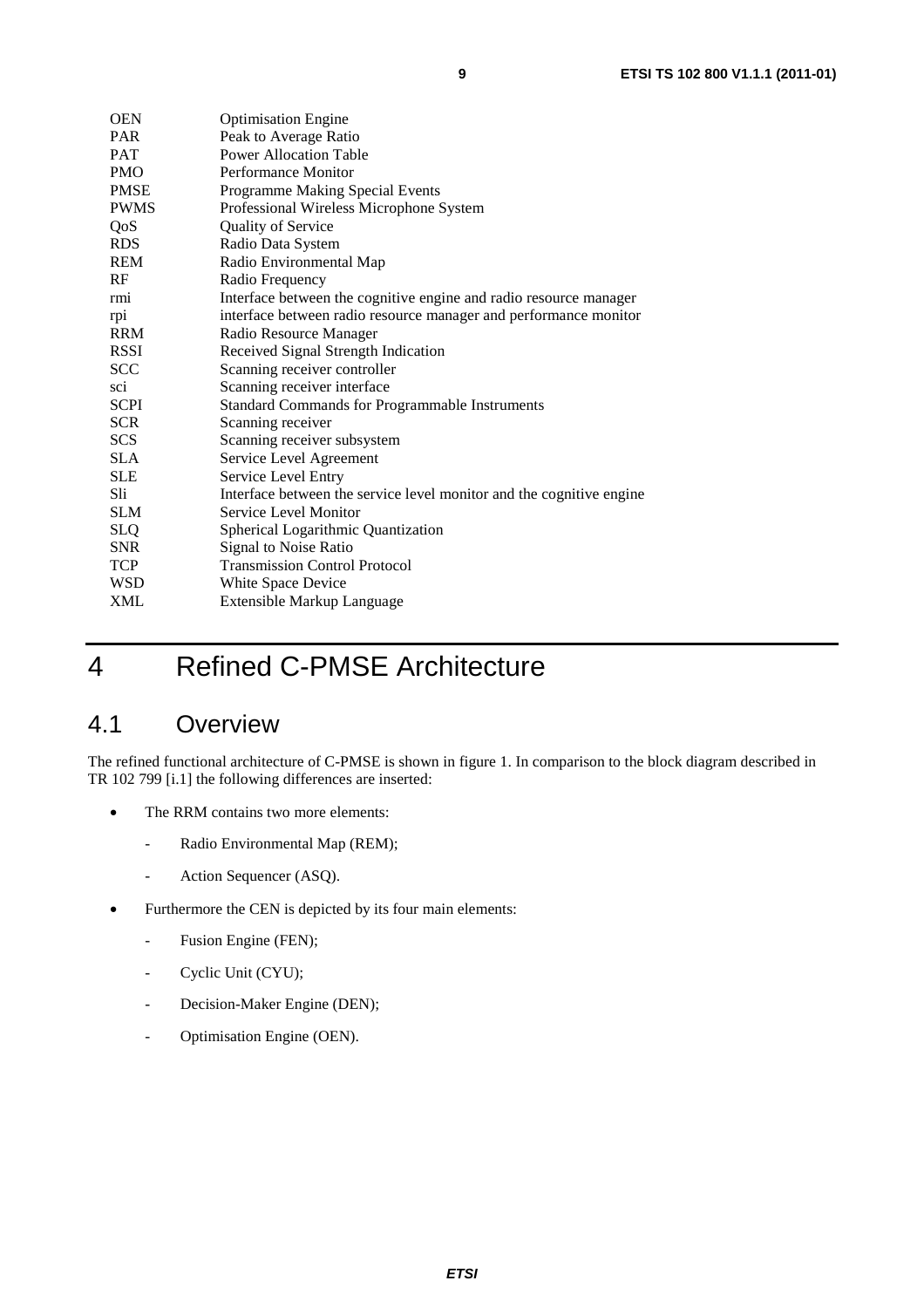

**Figure 1: Block diagram of C-PMSE** 

- Four more internal interfaces are introduced:
	- sli: interface between SLM and CEN;
	- rmi: interface between CEN and RRM;
	- cmi: interface between CEN and PMO;
	- rpi: interface between RRM and PMO.
- One new entity is the Scanning Receiver Subsystem (SCS) composed of:
	- Scanning Receiver Controller (SCC);
	- Scanning Receiver (SCR).

The four allocation tables of the RRM (i.e. FAT, DAT, PAT and AMCT) are combined to the Link Parameter Set (LPS). LPS and REM build up the database of the RRM.

A C-PMSE is not connected directly with the scanning receivers but with a Scanning Receiver Controller (SCC) via the sci interface. The combination of SCC and multiple SCRs is called Scanning Receiver Subsystem (SCS). The SCC is in charge of managing the different scanning receivers connected to it. It schedules scanning jobs among the scanning receivers and merges incoming data from different SCRs. The result of the merge process is sent to the asking CEN.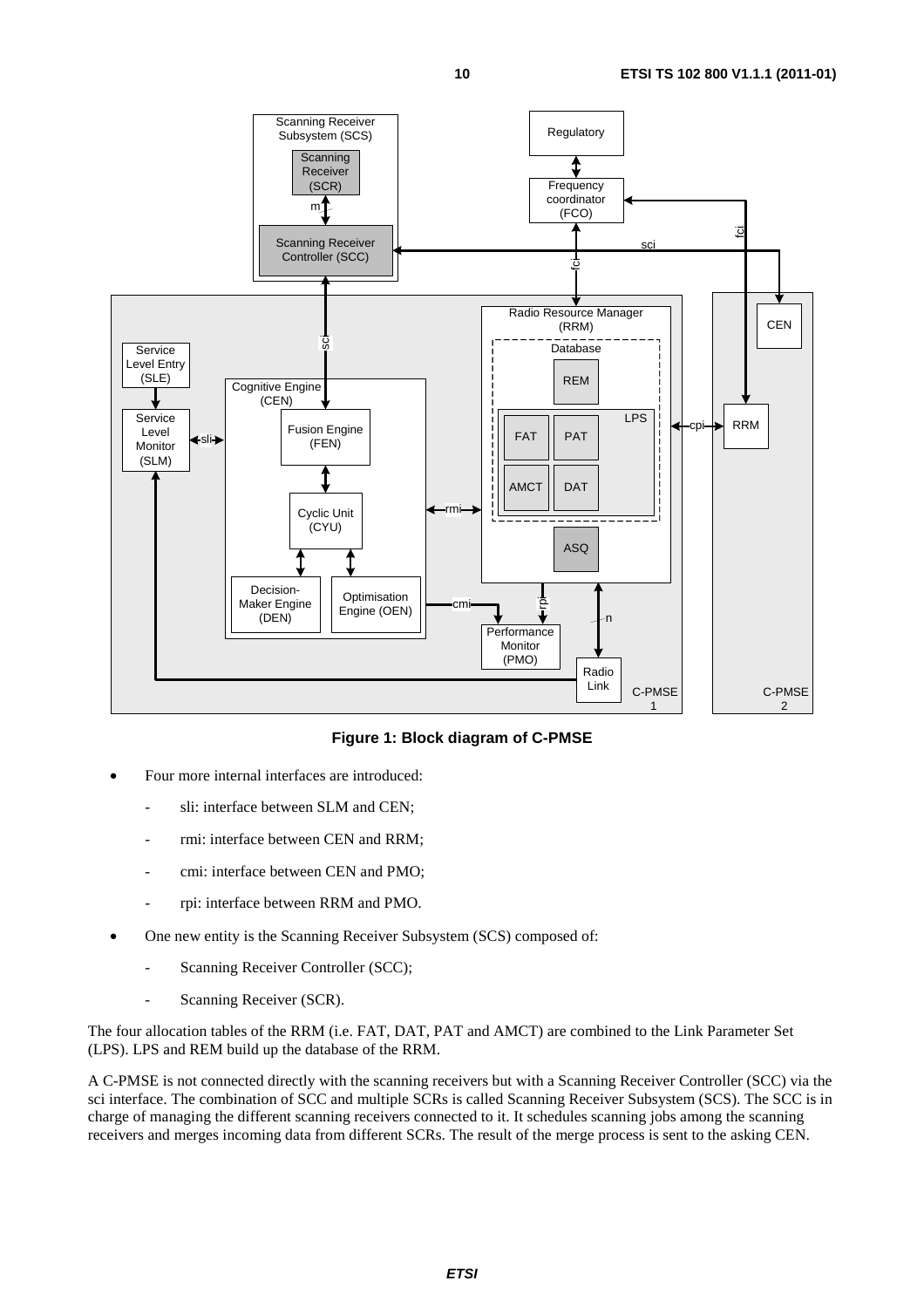Master slave scenarios between two different co-located C-PMSE are not supported, which means that every C-PMSE can react only according to its own allocation tables like FAT, PAT and so on. An exchange of the neighbour's allocation tables (minimum FAT and PAT) is possible, which can be used to recalculate a new REM by every C-PMSE. It is optional to exchange the REM also which reduces the calculation effort of the C-PMSE which received the configured REM.

One idea behind C-PMSE is prediction of interferer behaviour on the basis of grid sensing with a large number of low cost scanning receivers. Due to this, there is the challenge to reduce costs of the scanning receivers. Other challenges include:

- algorithm of the Cognitive Engine;
- costs and availability of reconfigurable radio link:
	- signalling in-band or out-of-band;
	- bidirectional signalling;
	- robustness of signalling channel;
- availability of in-situ LQI.

# 4.2 Radio Resource Manager (RRM)

Two new elements are introduced in this clause (see figure 1):

- one storage block: Radio Environmental Map (REM);
- one executing block: Action Sequencer (ASO).

The REM is a database that hosts a map of wider frequency range of interest in comparison to FAT, which lists frequencies allowed by the regulator and frequencies actually allocated by C-PMSE; at least the frequency ranges the FCO has granted for C-PMSE operation. This characterization of the radio environment is the outcome of the Fusion Engine of the CEN. It is optional to exchange the REM between co-located C-PMSEs.

The DAT is filled during a plug and play process running over the complete operation time. Every time a radio link is connected to C-PMSE, information of the connected radio link is stored inside DAT as long as it is connected to C-PMSE.

The executing block ASQ is an excerpt of the Case Database (CDB), which is built up by the Decision Maker Engine (DEN) of the CEN. The ASQ contains sequences of commands which should be carried out by the RRM if action is required.

# 4.3 Cognitive Engine (CEN)

The CEN shall include the following main elements (see figure 1):

- Fusion Engine (FEN): The FEN merges all information about the environment coming from the Scanning Receiver Controller (SCC), from the Frequency Coordinator (FCO), from own radio links and possibly from RRMs of co-located C-PMSEs. The result of the merge process is stored in the REM, which is transferred to the RRM.
- Cyclic Unit (CYU): The CYU acts as the central controller and scheduler of all processes inside C-PMSE: for example at start up: triggers RRM to pull FCO, triggers RRM to start plug and play process for connecting additional hardware, requests DAT and pushes it to SLM, initializes PMO, SLM, SLE.
- Decision Maker Engine (DEN): The DEN postprocesses the REM with the goal to make decisions about which actions the CEN should take.
- Optimisation Engine (OEN): The OEN optimizes the parameter set of the RRM to maximize the performance of the C-PMSE.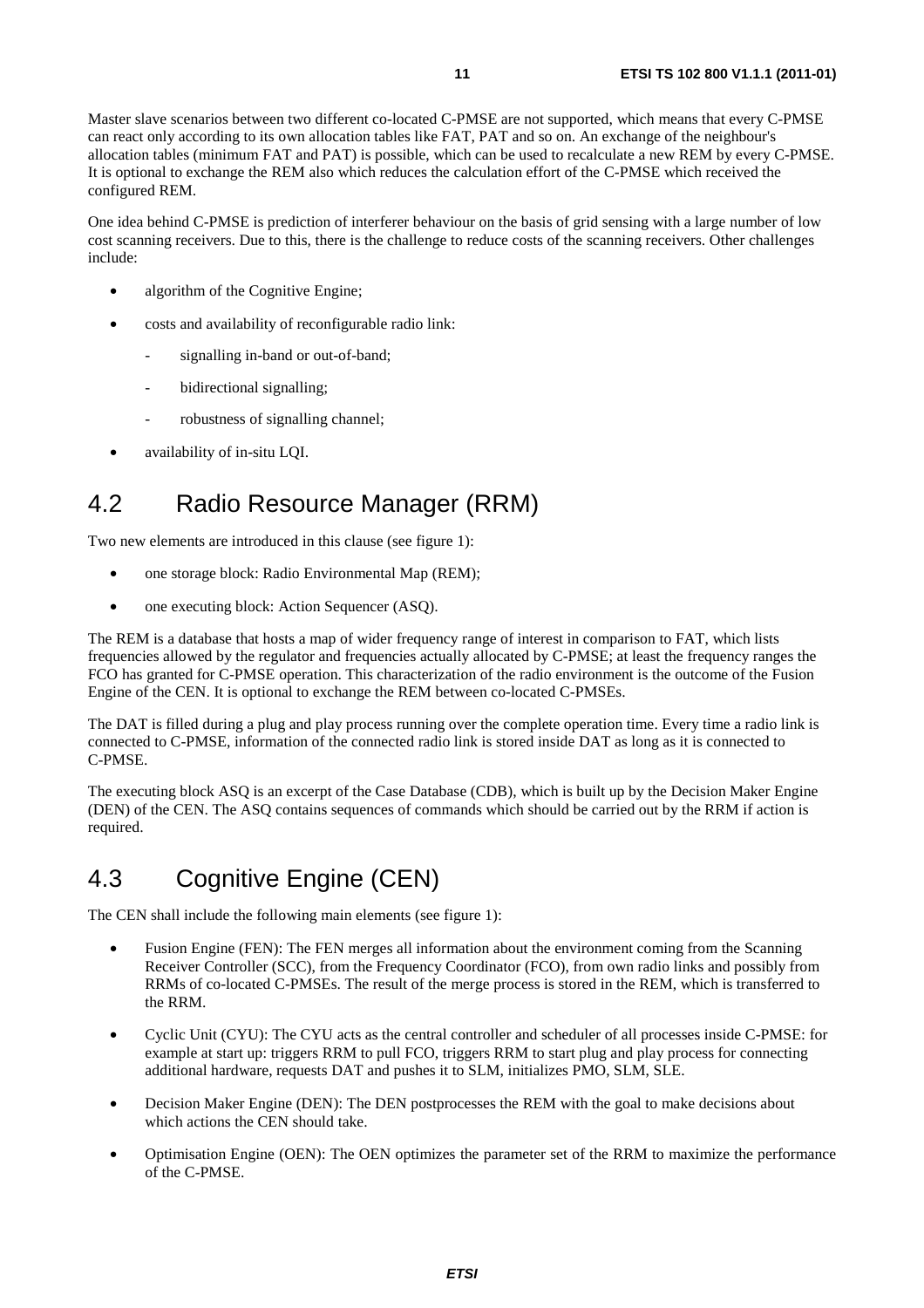### 4.4 Interfaces

Three external interfaces are used for communication between C-PMSE and

- Scanning Receiver Controller: sci;
- Frequency Coordinator: fci;
- Co-located C-PMSE: cpi.

These external interfaces need a standardized format to support communication between SCC, FCO with C-PMSE of all vendors, even communication between co-located C-PMSEs of different vendors.

In contrast, the internal interfaces are used for communication inside one C-PMSE only. Their format is vendor specific and does not need to be standardized. The internal interfaces are:

- sli: interface between SLM and CEN;
- rmi: interface between CEN and RRM;
- cmi: interface between CEN and PMO;
- rpi: interface between RRM and PMO.

Table 1 gives a short summary of the external and internal interfaces of C-PMSE:

| Name      | <b>Viewpoint</b> | <b>Directivity</b>    | <b>Method</b> | <b>Speed</b> | <b>Service</b> |
|-----------|------------------|-----------------------|---------------|--------------|----------------|
| External: |                  |                       |               |              |                |
| fci       | C-PMSE           | bidirectional         | asynchronous  | slow         | pull           |
| sci       | C-PMSE           | bidirectional         | synchronous   | fast         | pull           |
| cpi       | <b>C-PMSE</b>    | bidirectional         | asynchronous  | slow         | pull           |
| Internal: |                  |                       |               |              |                |
| sli       | <b>CEN</b>       | <b>Ibidirectional</b> | synchronous   | fast         | pull           |
| rmi       | <b>CEN</b>       | bidirectional         | synchronous   | fast         | push / pull    |
| cmi       | <b>CEN</b>       | unidirectional        | synchronous   | slow         | push           |
| rpi       | <b>RRM</b>       | unidirectional        | synchronous   | <b>slow</b>  | push           |

**Table 1: External and Internal Interfaces of C-PMSE**

# 5 Technical Specification of the Cognitive Engine

This clause presents the functional architecture of the CEN and its technical specification. Figure 2 depicts the functional architecture of the CEN.

# 5.1 Functional architecture of the CEN

To develop the cognitive functionalities described in TR 102 799 [i.1], the CEN shall include the following components:

- Cyclic Unit (CYU): This component acts as the central controller and scheduler of all processes in the CEN.
- Fusion Engine (FEN): This component extracts and merges information about the radio environment coming from the SCC, the FCO and possibly from the RRMs of neighbour C-PMSE systems. The merged information shall be stored in the REM.
- Decision-Maker Engine (DEN): This component understands the information stored in the REM and makes decisions about which actions the C-PMSE system should take.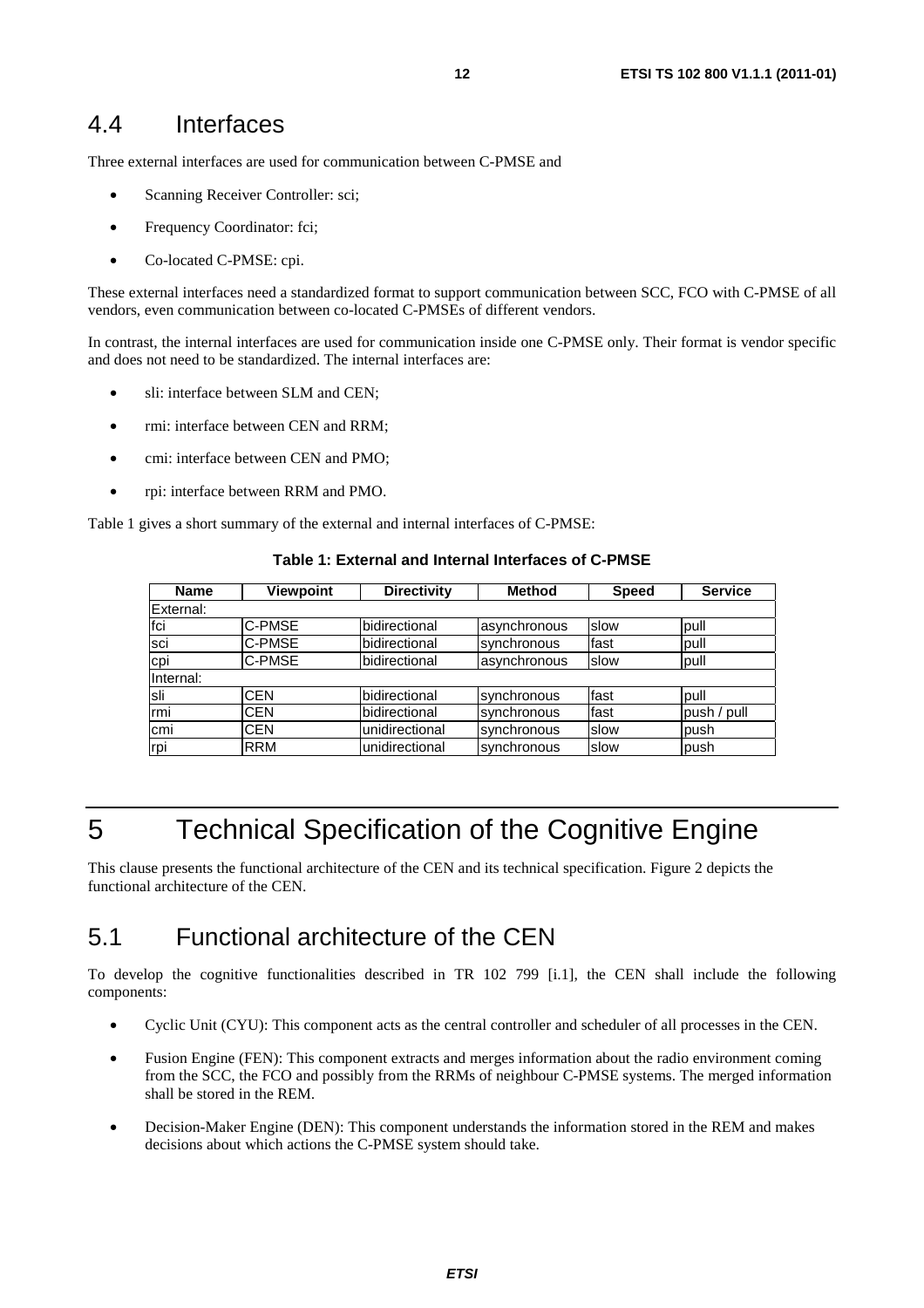- Optimisation Engine (OEN): This component receives data from the RRM (LPS and REM) as well as from the DEN to determine actions, i.e. the rearrangement of the RRM link parameters set (LPS), that will maximize the performance of the C-PMSE system. Depending on the implementation, the OEN may generate a new set of link parameters.
- rmi API: This component interfaces between the CEN and the RRM.
- sci API: This component interfaces between the CEN and the SCC.
- sli API: This component interfaces between the CEN and the SLM.
- cmi API: This component provides the user with control and monitor support to the CEN through the PMO.



**Figure 2: Architecture of the CEN** 

### 5.1.1 Requirements on CEN Architecture

Each component shall constitute a separate software process (module) that interfaces and exchanges data with the other components through some generic interface (e.g. TCP sockets, which would allow distribution of the components among different networked hosts).

A modular architecture will allow replacement of any functional block with an equivalent processing element. As well, it will allow for testing and evaluating different types of algorithms and implementations of the components. For instance, different optimisation functions may be developed and compared.

A configuration file determines which components / algorithms should be loaded (launched) at each time.

When designing the components, the trade-off between performance and computation complexity is very important.

### 5.2 Cyclic Unit: CYU

This component is the core of the CEN. It schedules the call and timing processes of all other components.

Each component of the CEN should be defined around a basic state machine that interfaces with the CYU (see figure 3).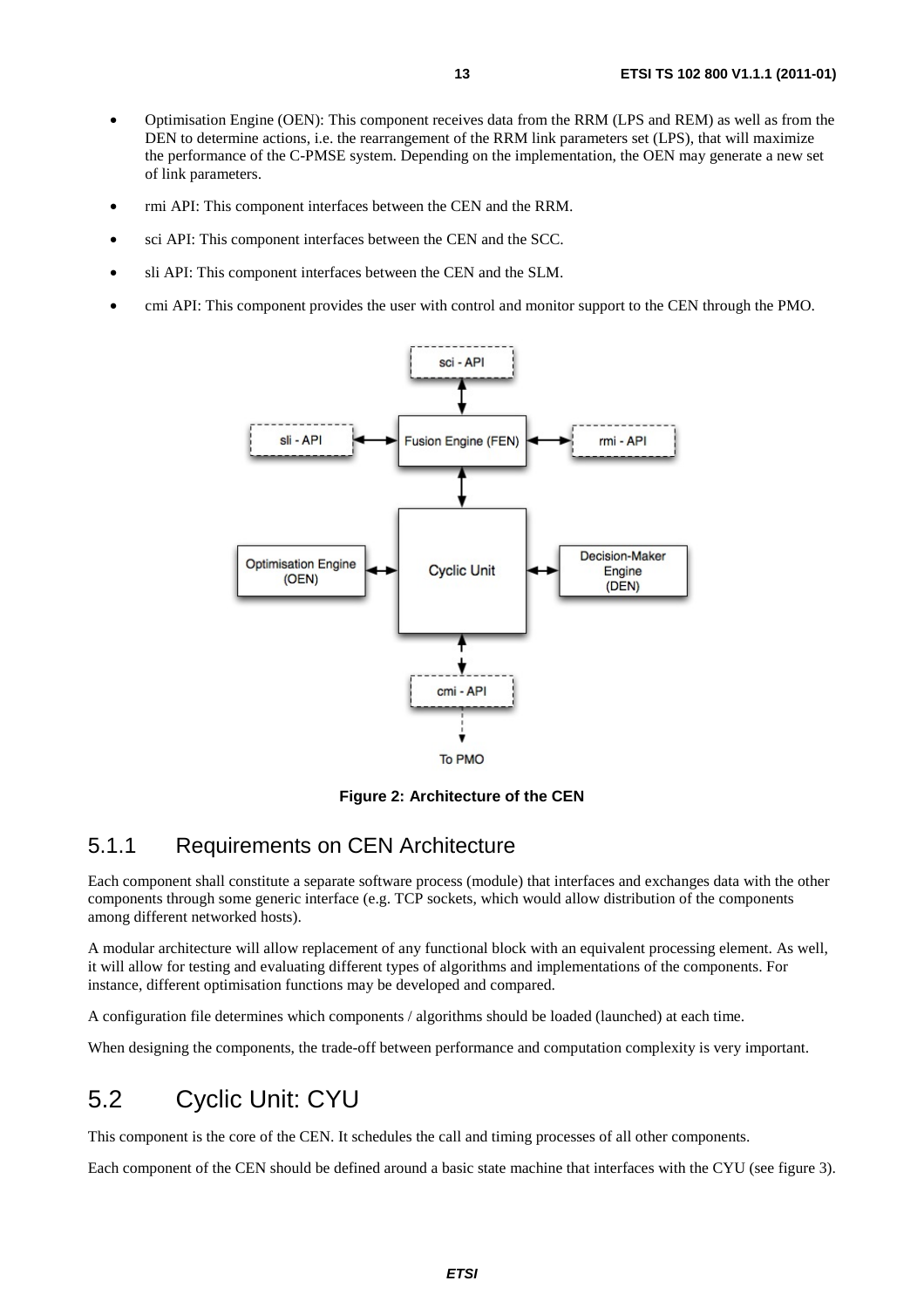Generic command structure of the CYU:

*<component>:<command>[parameters]* 



#### **Figure 3: Basic state machine representing interaction between CYU and the rest of components of the CEN**

### 5.2.1 C-PMSE initialisation process

The CYU is in charge of initialising the C-PMSE. Therefore, the following actions are required:

- det initial cycle time;
- initialise interfaces, e.g. set update period for push/pull processes at the interfaces:
	- sci API;
	- rmi API;
	- sli API;
	- cmi API.
- request user to enter service level in the SLE;
- request RRM to upload radio data and fill into RRM (LPS tables): PAT, AMCT, DAT;
- request RRM to initialize fci;
- request RRM to query the FCO and fill FAT table;
- initialise DEN's case database with a set of already known (if any) reactive action sets, e.g. panic actions or learned by initial training.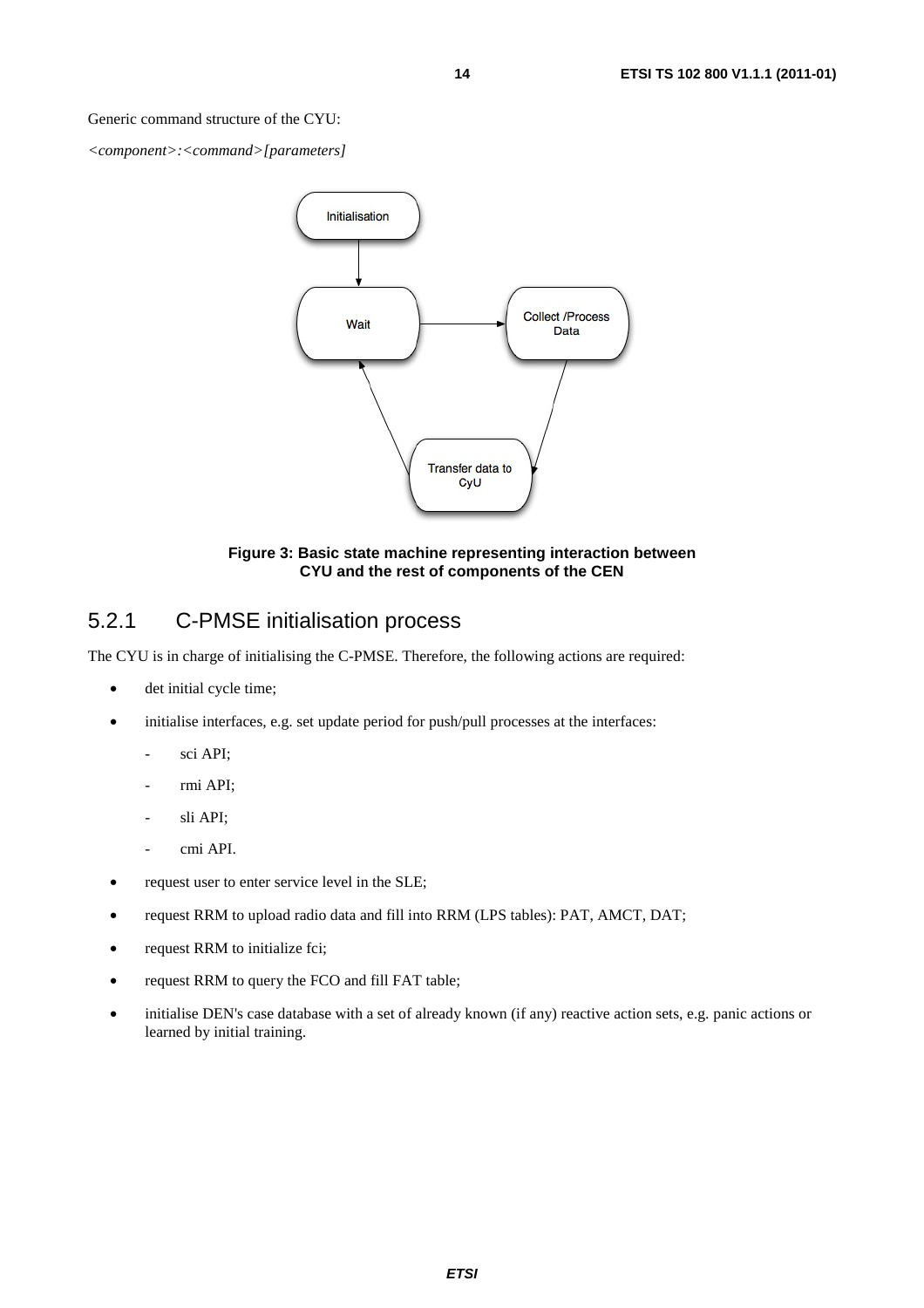# 5.3 Fusion Engine: FEN

FEN extracts and merges information about the radio environment (figure 4) coming from:

- SCC;
- FCO:
- RRM: old state of the REM and current LPS;
- RRM of neighbour C-PMSEs (optional).



#### **Figure 4: Input and output of the fusion process in the FEN**

A standard approach for encoding the radio environment data in the FEN is required, e.g. XML.

The result of the merging process in the FEN is stored in the REM, therewith the REM is updated synchronously after the observe stage of the cognitive cycle.

# 5.4 Decision Engine: DEN

DEN analyzes and classifies the current operation context of the C-PMSE given by:

- i) its radio capabilities and constraints stored in the RRM (LPS); and
- ii) the status of the radio environment stored in the RRM (REM), and determines an optimal response to the current operation context.

The DEN should be built around a state machine process that listens for a request from the CYU. With the request, the CYU provides the DEN with the information necessary to run a decision-making process. Each decision-making process will require the subject of the decision process, and a different set of information depending on the decision to take.

DEN consists of three functional blocks, which are depicted in figure 5:

- Reasoning Module;
- Learning Module;
- Case Database (CDB).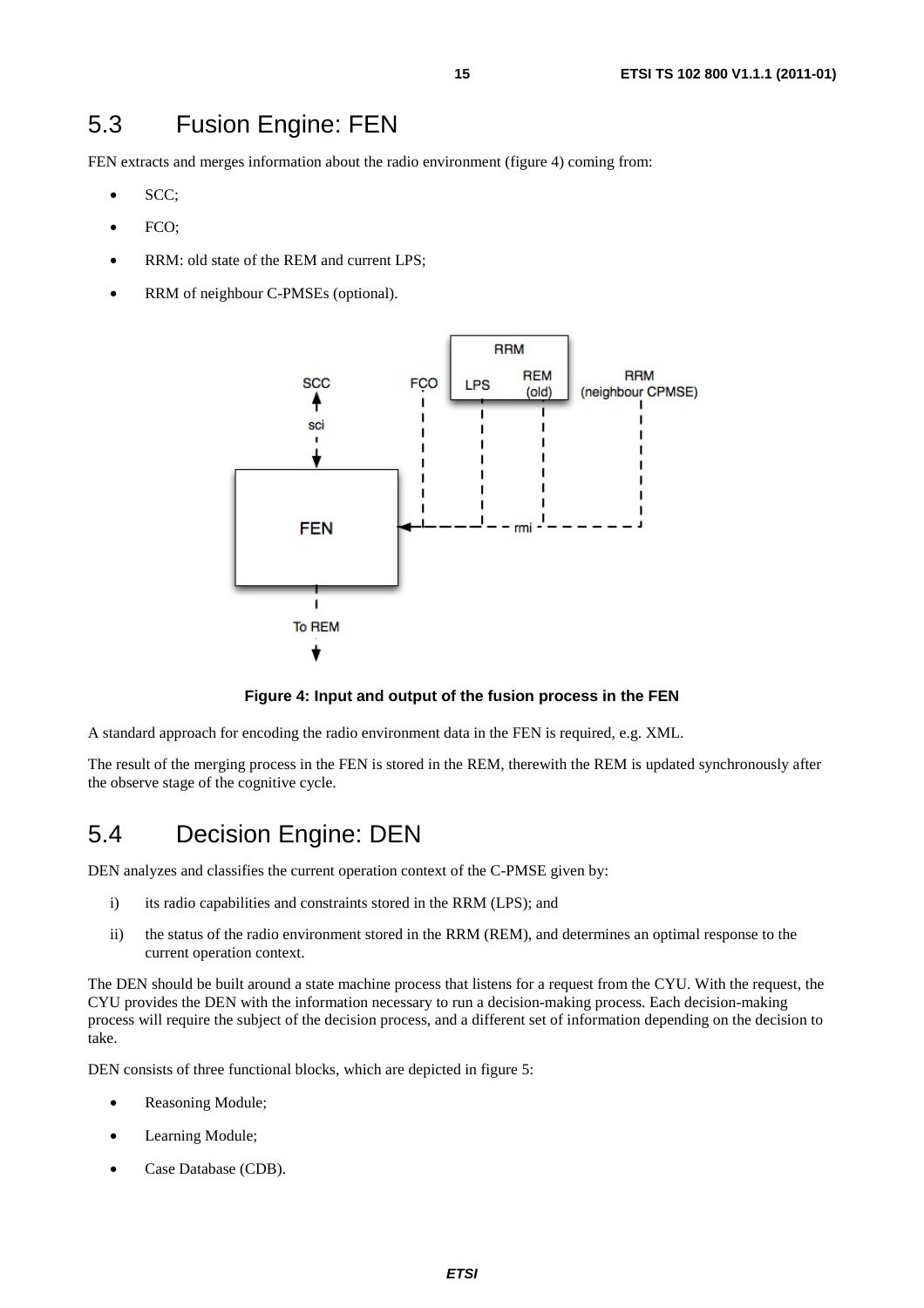

**Figure 5: Functional Architecture of the DEN** 

To ASQ (RRM)

### 5.4.1 Reasoning Module

The reasoning module classifies the C-PMSE operation context, in a first step into critical (reactive path) and uncritical (proactive path) situations (see also figure 8), while in a second step it may break the operation context into different use cases.

For the classification, the reasoning module has to compute the impact and interdependencies between intermodulation products, neighbour channel selection and spectrum guard bands. Therefore, it has to make use of the hardware performance parameters of the radios attached to the C-PMSE, which are stored in the RRM (i.e. in DAT within LPS). The results of the computation of these RF issues shall be reflected in the REM.

Furthermore, it determines the time limit for the following reconfiguration (reactive path) or optimisation process (proactive path).

In the reactive path, C-PMSE reconfiguration must rely on already known and well-proven actions, which we have called "panic actions". Therefore, the DEN should store a panic action set, consisting of one action per link, specifically designed for each use case that it has learned to differentiate. Certainly, the panic action sets can be continuously refined through learning as the CEN gains experience regarding a particular use case.

In the proactive path, the DEN's reasoning module will select an appropriate objective function and provide this together with the current content of the RRM databases (i.e. LPS and REM) to the OEN. The OEN implements a pool of optimisation algorithms; the DEN's reasoning module selects one of the algorithms in the pool to be executed. The result of the optimisation algorithm for each link describes how suitable different actions (e.g. channel switch, power control, adaptive modulation and coding) are for the given optimisation context (Radio Environmental Map, goals, radio capabilities). The reasoning module selects for each link the best action that could as yet be found for the specific use case, i.e. the action with the highest ranking measured in terms of the objective function and pushes it into the ASQ in the RRM.

### 5.4.2 Learning Module

The learning module continuously refines the classification of the operation context into use cases based on past experience.

Training and learning are necessary for the CEN to achieve satisfactory performance.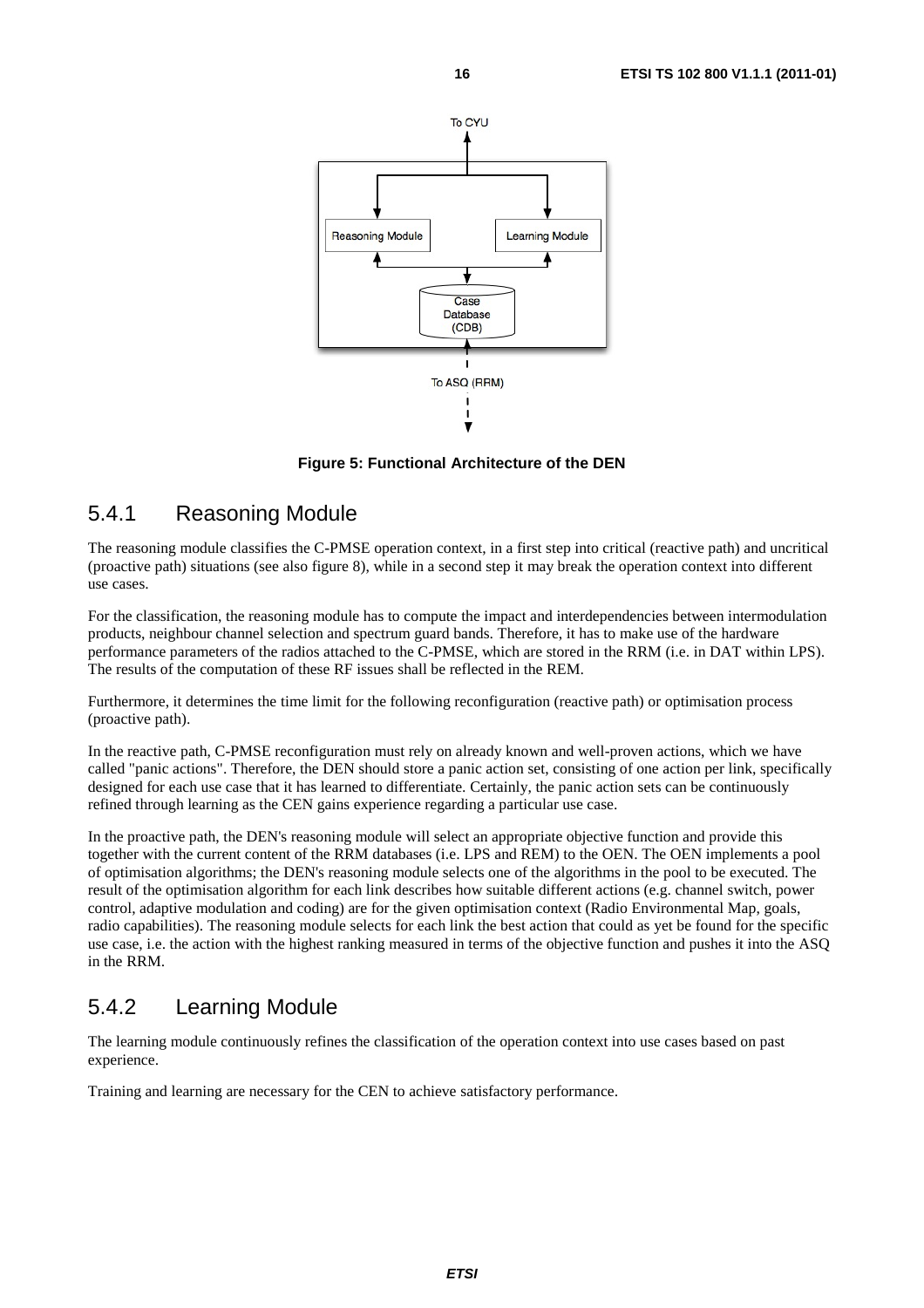The case database stores for each use case that the reasoning module has learned to differentiate:

- the panic action set;
- the result of the optimisation process.

Critical aspects of the decision-making process are convergence time, implementation complexity and stability.

# 5.5 Optimisation engine (OEN)

The OEN should be built around a state machine process that listens for a request to process some data from the CYU. With the process request, the CYU provides the OEN with the information necessary to run the optimisation process.

Each optimisation algorithm will require the problem definition, i.e. the objective function of the optimisation (coming from DEN), and a different set of algorithm parameters (stored in the RRM within the LPS). Moreover, the CYU can provide the OEN with a suitable already known set of actions stored in the CDB to help speed up the optimisation process.

Important aspects for algorithm selection are computational cost, time and convergence (global vs. local).

# 5.6 rmi API

This component controls the rmi interface that serves to transfer the RRM tables from the RRM to the CEN and vice versa.

rmi API has to control two services:

- Push service (time critical): CEN transfer of data to the RRM (ASQ and REM), as shown in the left hand side of figure 6. This service can overwrite the content of one or several tables and/or add new information to them.
- Pull service: CEN request for data from the RRM (REM, LPS, from other C-PMSE), as shown for start up and update in the right hand side of figure 6. CEN could ask for the content of one particular table or for the whole content of the RRM.



**Figure 6: Push and Pull services at the rmi API**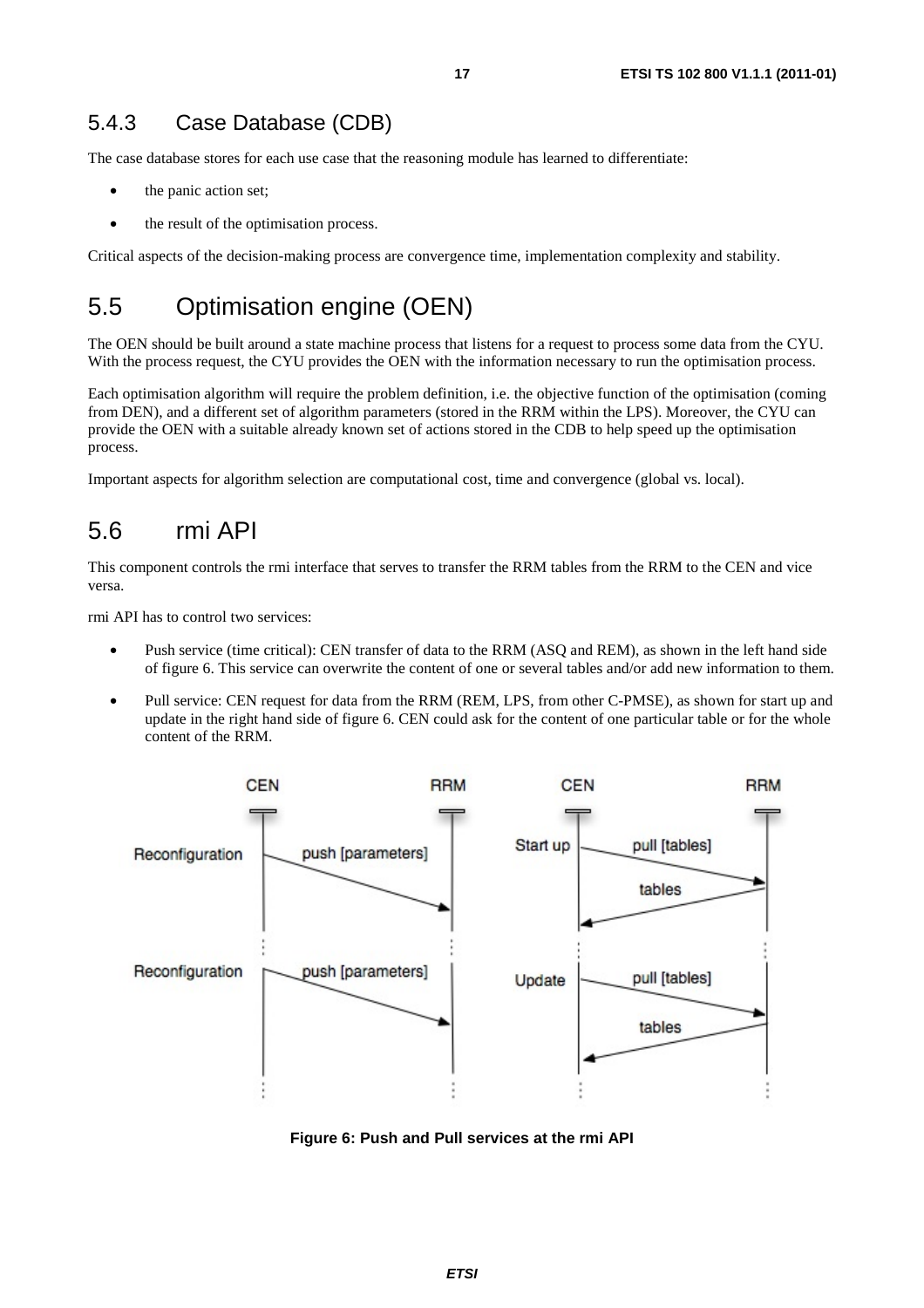### 5.7 cmi API

The cmi API is in charge of running the protocol described in clause 8.3.

### 5.8 sci API

The sci API is in charge of running the protocol described in clause 10.4.

### 5.9 sli API

This component controls the sli interface that serves to transfer monitored performance information from the SLM to the CEN.

The sli API offers a pull service from the CEN to the SLM, i.e. CEN asks the SLM to deliver monitored performance information, as shown for start up and update in figure 7. The pull service is synchronously scheduled with the OBSERVE step of the cognitive cycle, see figure 8.



 **Figure 7: Pull service at the sli API** 

### 5.10 Functional Processing Flow

The cognitive cycle and the associated actions are shown in figure 8. Both the reactive and proactive paths are shown.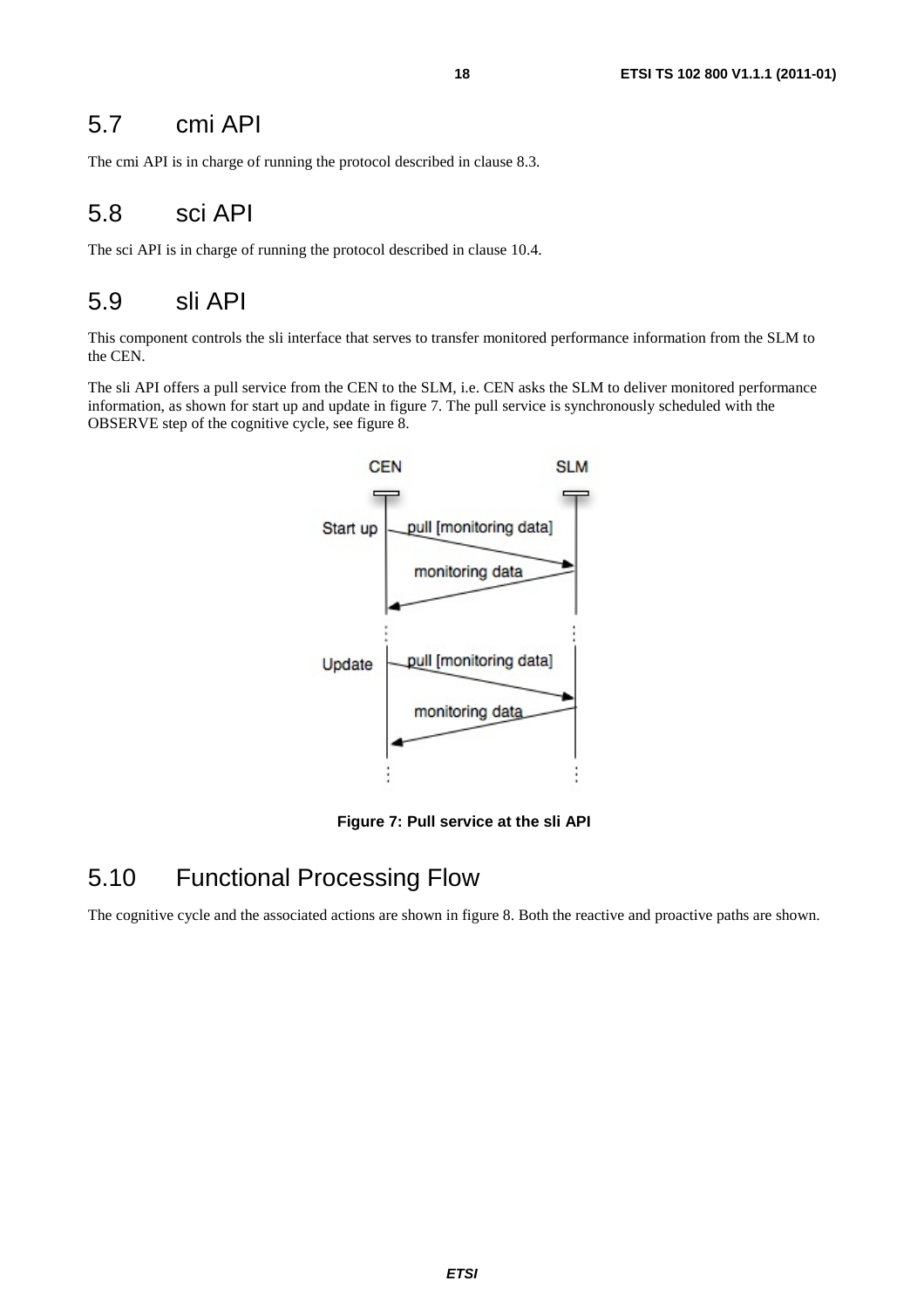

**Figure 8: Processing flow cognitive cycle** 

# 6 Technical Specification of the Radio Resource Manager RRM

This clause presents the technical specification of the RRM and its interface cpi.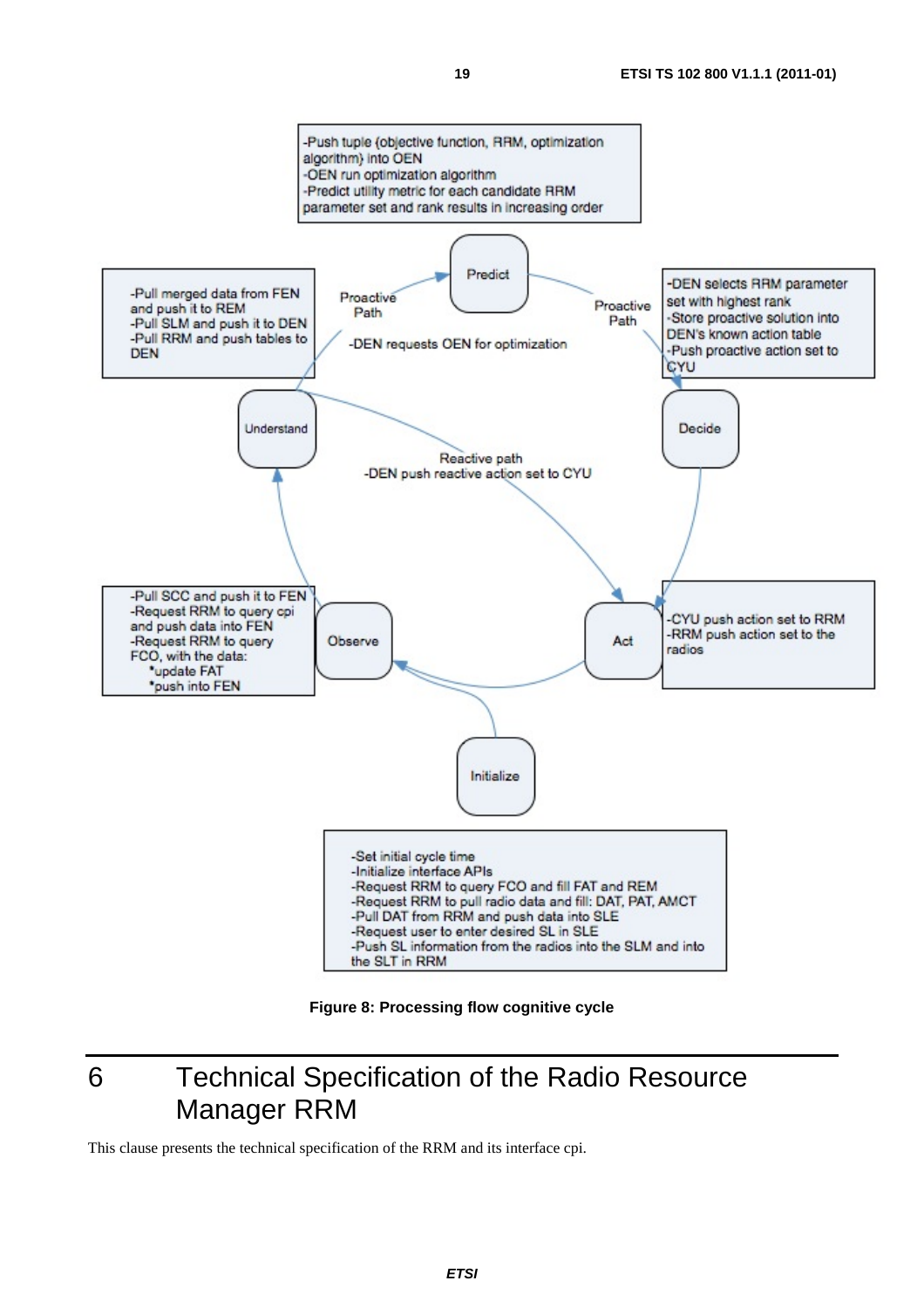### 6.1 Radio Resource Manager

The detailed architecture of the RRM is depicted in figure 9. The RRM consists of two data storage blocks, namely the Radio Environmental Map (REM) and the Link Parameter Set (LPS), and an executing block called the Action Sequencer (ASQ). These elements are further described in the following clauses.



**Figure 9: RRM detailed architecture** 

#### 6.1.1 Action Sequencer

The Action Sequencer (ASQ) receives from the CEN the sequence of actions that should be next applied to the radios attached to the C-PMSE. The ASQ sequentially pushes the actions received by the CEN as commands to the PMSE devices.

It is important to keep the right sequence for the execution of the commands, since they may be somehow interdependent.

### 6.1.2 Data storage Blocks

RRM comprises two data storage blocks: Radio Environmental Map (REM) and Link Parameter Set (LPS).

#### 6.1.2.1 Radio Environmental Map (REM)

The REM is a multi-domain database for structured storing of radio environment data. The information stored in REM is the outcome of the Fusion Engine (FEN) and characterizes the radio environment in which the C-PMSE system finds itself.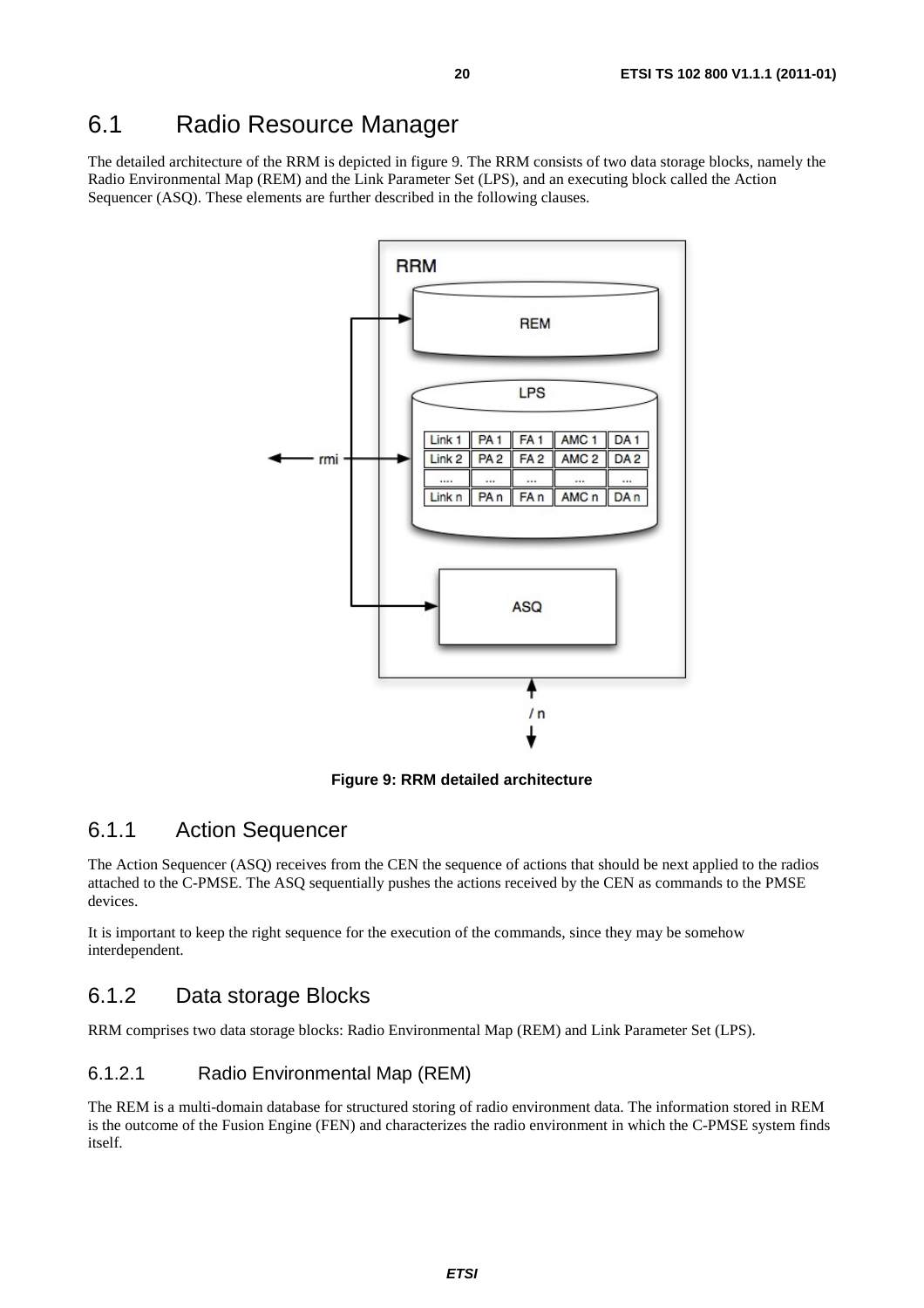|  | $H \ H$ $H \ H$ $H$ $H$ Used frequencies |
|--|------------------------------------------|
|  | ← → ← Granted frequencies                |
|  |                                          |
|  |                                          |

**Figure 10: Spectrum partitioning** 

The REM shall cover at least the whole frequency range that the FCO has granted for C-PMSE operation, however the REM may go beyond the frequency boundaries granted by the FCO (see figure 10).

A specific frequency grid is not prescribed. The minimum frequency step would be defined by the accuracy of the scanning receivers, but each C-PMSE can use a different frequency grid that best applies to its operation.

For each frequency, the REM contains a list of descriptive parameters, as shown in table 2. These parameters are proprietary. The number of proprietary parameters is specific for each vendor and outside of the scope of the present document.

**Table 2: Structure of REM** 

| <b>Frequency\Parameters</b> | <b>Parameter 1</b><br>e.g. signal strength | <b>Parameter 2</b> | <br><b>Parameter N</b> |
|-----------------------------|--------------------------------------------|--------------------|------------------------|
|                             |                                            |                    |                        |
|                             |                                            |                    |                        |
| .                           |                                            |                    |                        |
| $\mathsf{H}_{\mathsf{N}}$   |                                            |                    |                        |

Examples of parameters may be:

- signal strength;
- interference temperature (dBm/Hz);
- feature detection result (communication standard identified);
- signal bandwidth.

It is optional to exchange the REM between co-located C-PMSEs (through the cpi interface).

#### 6.1.2.2 Link Parameter Set (LPS)

The LPS comprises four databases representing the current settings and performance of the C-PMSE links: FAT, PAT, DAT, and AMCT. The functionality and structure of each database are described in detail in the following clauses.

#### 6.1.2.2.1 Frequency Allocation Table (FAT)

The FAT hosts a list with the actual allocated frequencies of each of the radio links. It will be updated each time a physical modification of the frequency resource of a radio link takes place.

#### 6.1.2.2.1.1 Mandatory FAT syntax

Mandatory FAT syntax is shown in table 3.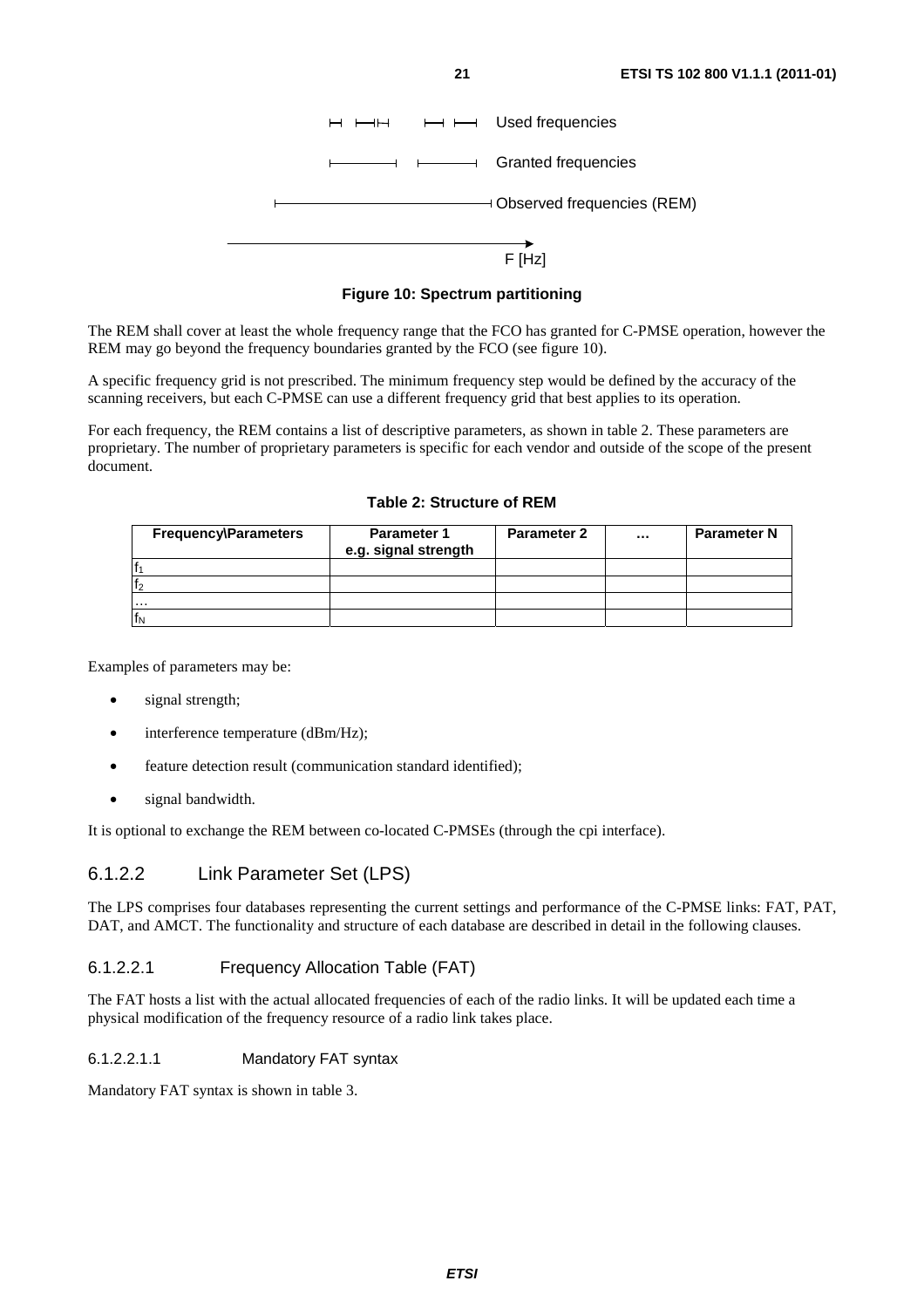| Link           | Control plane frequency [Hz] | Content plane frequency [Hz] |
|----------------|------------------------------|------------------------------|
| ١Ľ             | 799.25e+6                    | 491.250e+6                   |
| L <sub>2</sub> | 799.25e+6                    | 491.450e+6                   |
| $\cdots$       | .                            | .                            |
| Ln             | 433,25e+6                    | 661,250e+6                   |

#### **Table 3: Mandatory FAT syntax**

#### 6.1.2.2.2 The Power Allocation Table (PAT)

The PAT lists the currently set EIRP power level of the radio device in dBm.

#### 6.1.2.2.2.1 Mandatory PAT syntax

The mandatory PAT syntax is shown in table 4.

#### **Table 4: Mandatory PAT syntax**

| Link number | <b>Control plane TX Pout [dBm]</b> | Content plane TX Pout [dBm] |
|-------------|------------------------------------|-----------------------------|
| IL          |                                    |                             |
| IL2         |                                    |                             |
| .           | .                                  | .                           |
| lLr         |                                    |                             |

#### 6.1.2.2.3 Device Allocation Table (DAT)

The DAT is a database that hosts a list of installed devices. It contains information concerning which type of equipment is used for a particular audio link. For an uplink audio link, it contains the wireless microphone and receiver product code. The product code is important as specific interference robustness parameters such as transmitter intermodulation and receiver linearity are associated with it. In the SLE certain pre-emption levels may also be set for each audio link. These pre-emption levels are also stored in the DAT.

#### 6.1.2.2.4 Adaptive Modulation and Coding Table (AMCT)

The AMCT is a database consisting of:

• A non-mandatory, non-shared part that contains the current modulation and coding parameters used for each link shown in table 5. These parameters may be vendor specific, and therefore it may not be appropriate to exchange them between competing C-PMSE systems.

| Links | <b>Modulation</b> | <b>Source Coding</b> | <b>Channel Coding</b> |
|-------|-------------------|----------------------|-----------------------|
| L1    |                   |                      |                       |
| L2    |                   |                      |                       |
| .     |                   |                      |                       |
| Lм    |                   |                      |                       |

#### **Table 5: Non-mandatory, non-sharing structure of AMCT**

• A shared part, which gives an abstract indication about the current settings of the C-PMSE. This information is shared between different C-PMSE systems. A set of indicative parameters is listed in table 22.

#### 6.1.2.2.5 Interface cpi

The cpi reflects the interface between RRMs of different, co-located C-PMSEs. In tables 6 and 7. typical commands and their results exchanged between co-located C-PMSE are summarized. The commands and results are separated into two groups:

- mandatory commands (table 6);
- optional commands (table 7).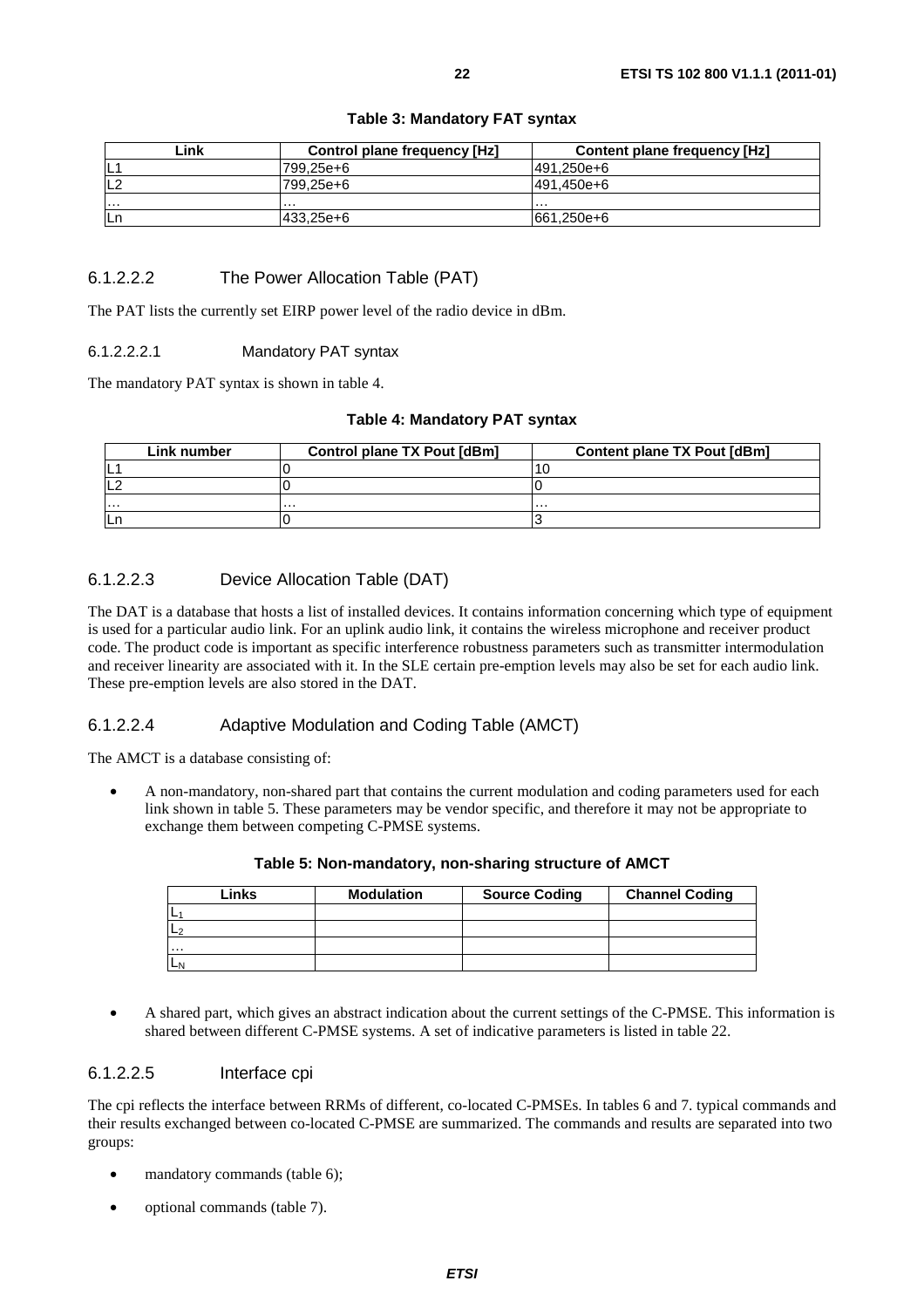#### **Table 6: cpi mandatory commands**

| Parameter             | <b>Description</b>                                      |
|-----------------------|---------------------------------------------------------|
| request_mandatory_LPS | Ask co-located C-PMSE for its mandatory part of the LPS |
| send mandatory LPS    | Send the mandatory part of the LPS to co-located C-PMSE |

#### **Table 7: cpi optional commands**

| <b>Parameter</b>       | <b>Description</b>                                                               |
|------------------------|----------------------------------------------------------------------------------|
| request REM            | lAsk co-located C-PMSE for its REM                                               |
| send REM               | Send REM to co-located C-PMSE                                                    |
| request_optional_LPS   | Ask co-located C-PMSE for its optional part of the LPS                           |
| send optional LPS      | Send the optional part of the LPS to co-located C-PMSE                           |
| request_spectrum_grant | Ask co-located C_PMSE for its spectrum grants from the frequency<br>coordinator. |
| send_spectrum_grant    | Send the spectrum grant information to the co-located C-PMSE                     |

# 7 Technical Description of the Frequency Coordinator and the fci interface and Database Language

# 7.1 Frequency Coordinator FCO

The Frequency Coordinator FCO contains a database that manages the licenses granted to various services and users based on a given regulatory framework. The FCO is a key network element in supporting the functionality of ABT. The FCO might not be run by a regulator itself. It may be an outsourced functionality. It is in charge of automatic negotiation of licenses. A spectrum grant typically consists of several parameters that allow to use a specific frequency resource for a certain time, at a certain location, under certain interference constraints. By using machine to machine (M2M) communication, spectrum grants can be handled very dynamically.

# 7.2 Rationale for an hierarchical database approach

For spectrum management, a hierarchical arrangement of databases at the regulator, at the Frequency Coordinator (FCO) and at the multiple C-PMSE systems is foreseen as depicted in figure 11.



**Figure 11: Arrangement of hierarchical databases**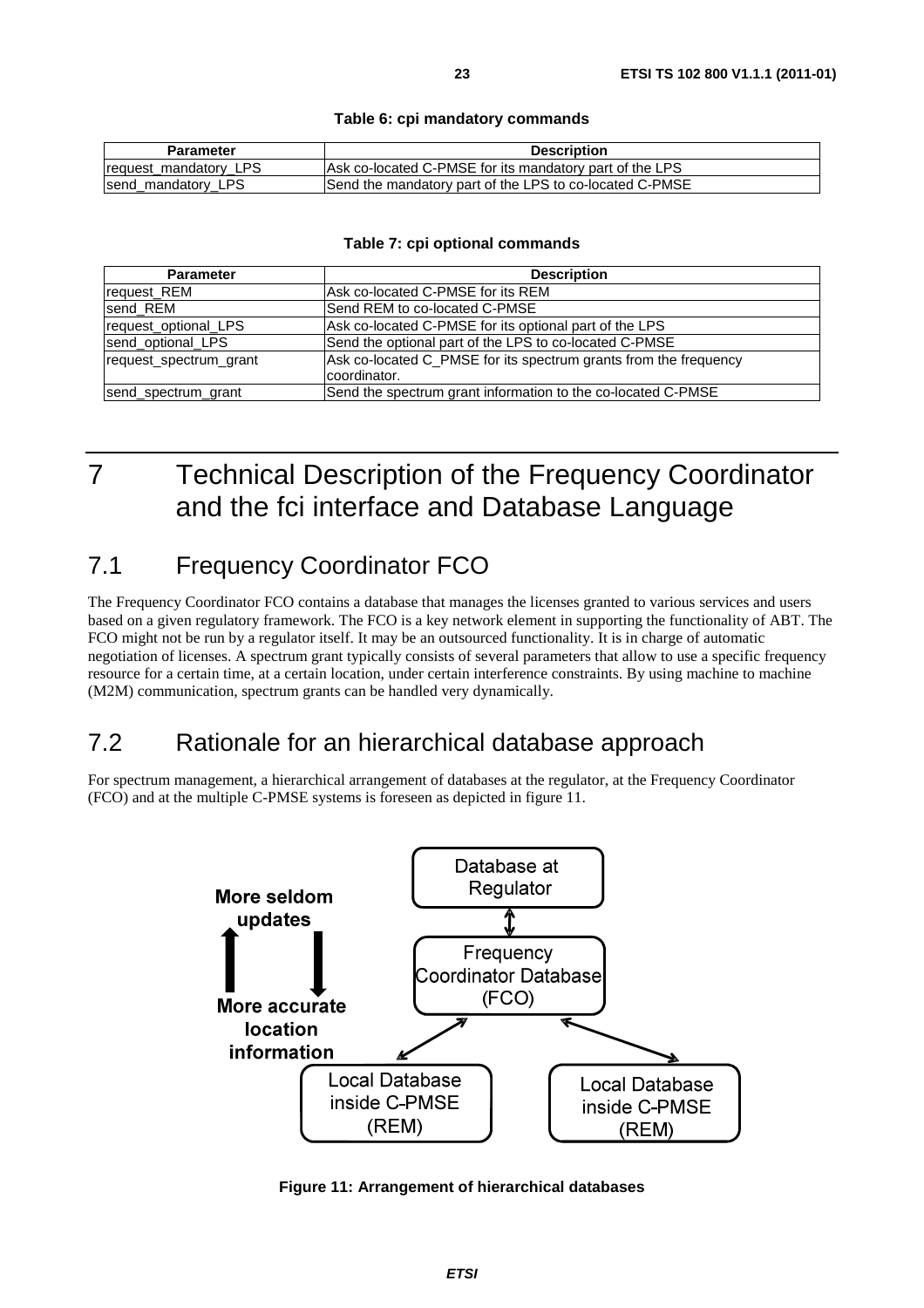

**Figure 12: Arrangement of hierarchical databases - with optional regional database** 

A hierarchical arrangement of databases is advantageous because the regulator's database on the highest level is shielded from too frequent updates and changes of detailed location information. On the lowest level at the REM inside the C-PMSE, the update rate of spectrum usage in terms of frequency, location and time typically will be very high. The location information inside a C-PMSE will be stored in a very detailed manner, which would overload an FCO database.

In between the highest level at the regulator and the lowest level at the C-PMSE, there will be the FCO. Based on the regulatory framework reflected by the regulator's database, the frequency manager grants licenses to the C-PMSEs.

Optionally there may be a regional database between the FCO database and multiple co-located C-PMSE (figure 12). This will allow for trunking gain and more efficient spectrum usage as a license grant from the frequency manager to the regional database can be pooled between the co-located C-PMSE based on policies inside the regional database. This will address concerns in terms of too fragmented spectrum handling.

It may also be debated whether permanent connectivity is required between C-PMSE and the FCO. A spectrum grant is given for a certain bandwidth, period of time, power and covering a certain geographical area. If these constraints included in the license grant are being followed, a repeated enquiry of the FCO is not mandatory. However it should be in the interest of the operator of a C-PMSE to have the most recent information about his radio environment to meet his objectives for service levels. Persistent connectivity should therefore be the standard case.

# 7.3 Common database structure and language for FCO, REM, FEN, SCC

### 7.3.1 Overview

To achieve efficient usage of the scarce frequency spectrum, the network elements involved FCO, REM, FEN, SCC have to efficiently interact. Therefore a common structure and language for all databases involved is preferable. The following categories may appear in a slightly modified manner with all databases. By that, a language and a structure for entries in the databases are defined which allows for efficient M2M communication. Today, negotiations between a PMSE operator and the regulator typically are paper-based, which hinders highly dynamic changes. Negotiation with C-PMSE is transformed to a machine readable format that allows for spectrum negotiation based on M2M communication.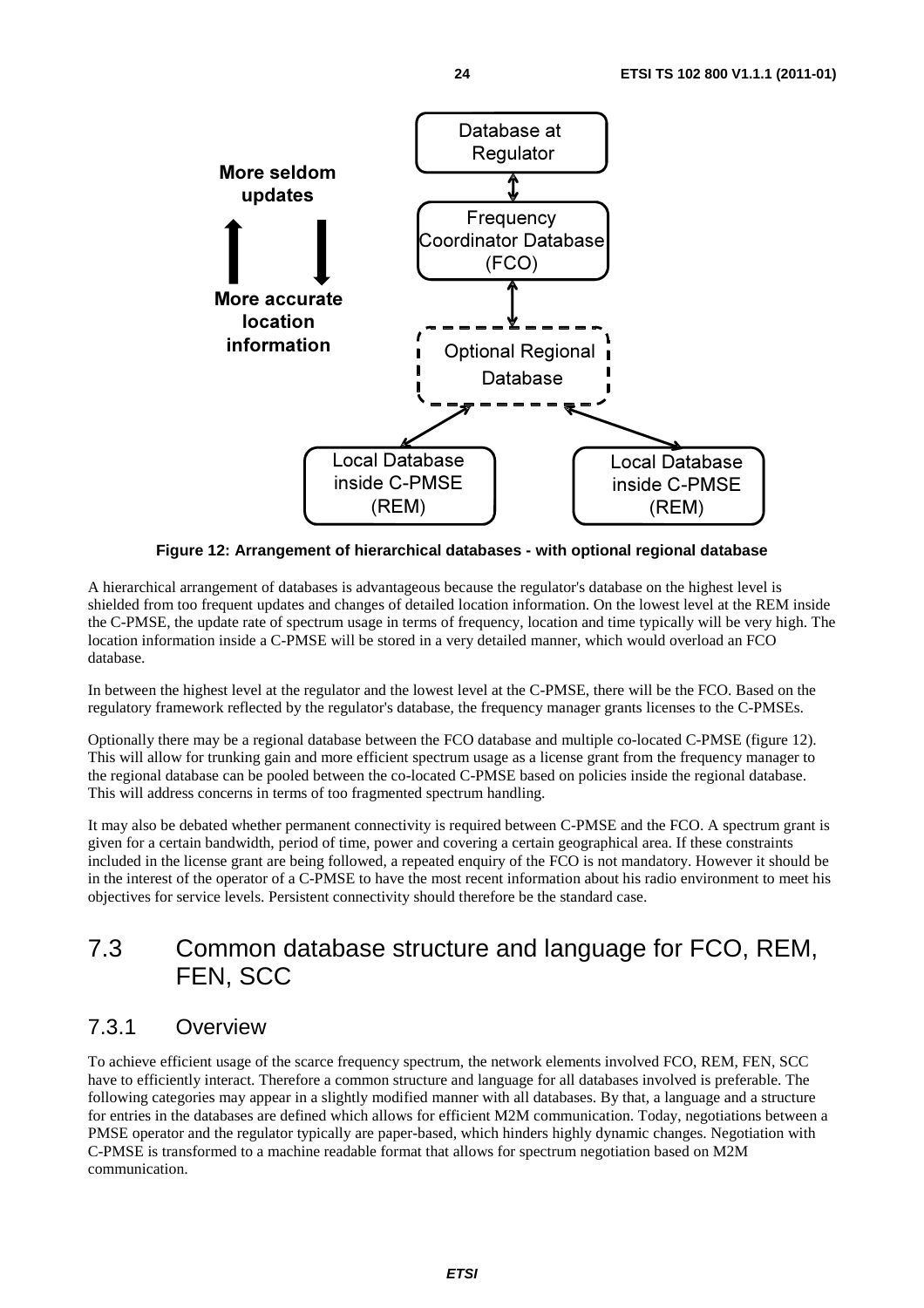# 7.3.2 Definition of database language elements

The classification in table 8 may be necessary to cover e.g. inconsistencies between regulations and de facto usage.

| Parameter     | <b>Description</b>                                              |
|---------------|-----------------------------------------------------------------|
| Validity:     | Defines the scope of the relevant database                      |
|               | (e.g. International, national, regional, local, other)          |
| Legal Status: | Defines the binding character of the adequate database entry    |
|               | (e.g. approved, public, private, planned, unspecified, invalid) |

#### **Table 8: Database language elements**

#### **Table 9: Parameters of a negotiation set**

| <b>Parameter</b>                           | <b>Description</b>                                                                                                                                                                                                                                                                                                                                                                                                                                                                                                                                                                                                                                                                                                                                                                                                                                        |  |
|--------------------------------------------|-----------------------------------------------------------------------------------------------------------------------------------------------------------------------------------------------------------------------------------------------------------------------------------------------------------------------------------------------------------------------------------------------------------------------------------------------------------------------------------------------------------------------------------------------------------------------------------------------------------------------------------------------------------------------------------------------------------------------------------------------------------------------------------------------------------------------------------------------------------|--|
| <b>Negotiation: Status</b>                 | Defines the class of a spectrum negotiation, which reflects one or more<br>entries in a database (e.g. request, acknowledgement, proposition, offer,<br>grant, reject)                                                                                                                                                                                                                                                                                                                                                                                                                                                                                                                                                                                                                                                                                    |  |
| Negotiation: Frequency<br>Characterization | Defines the frequency span of a spectrum negotiation<br>(e.g. frequency band, lower frequency, upper frequency, center frequency,<br>bandwidth)                                                                                                                                                                                                                                                                                                                                                                                                                                                                                                                                                                                                                                                                                                           |  |
| Negotiation: Power<br>Characterization     | Defines the power with a spectrum negotiation<br>(e.g. maximum acceptable peak power, average power, power density,<br>power at transmitter output, EIRP)                                                                                                                                                                                                                                                                                                                                                                                                                                                                                                                                                                                                                                                                                                 |  |
| Negotiation: Lease Time                    | Defines the temporal parameters of a spectrum negotiation<br>(e.g. start time, stop time, duration, time reference e.g. GMT or UTC, type of<br>time synchronization)                                                                                                                                                                                                                                                                                                                                                                                                                                                                                                                                                                                                                                                                                      |  |
| Negotiation: Service Type                  | Defines the nature of the application with a spectrum negotiation<br>(e.g. PMSE, GSM, LTE, DVB-T,  )                                                                                                                                                                                                                                                                                                                                                                                                                                                                                                                                                                                                                                                                                                                                                      |  |
| <b>Negotiation: Service Priority</b>       | Defines the priority level of a service with a spectrum negotiation<br>(e.g. primary, co-primary, secondary higher priority, secondary lower priority)                                                                                                                                                                                                                                                                                                                                                                                                                                                                                                                                                                                                                                                                                                    |  |
| Negotiation: Location                      | Defines the geographical area of a specific application with a spectrum<br>negotiation. The area may be defined as a circle or as a rectangle.<br>(e.g. circle type: center, radius; rectangle type: lower left corner, upper right<br>corner, height floor level, propagation environment, indoor/outdoor, position<br>accuracy with sensing)                                                                                                                                                                                                                                                                                                                                                                                                                                                                                                            |  |
| Negotiation: price information             | This parameter will provide price information with spectrum grant and assist<br>M2M trading of spectrum                                                                                                                                                                                                                                                                                                                                                                                                                                                                                                                                                                                                                                                                                                                                                   |  |
| Interference condition                     | This parameter reflects the interference situation sensed or interference<br>constraints that have to be fulfilled:<br>Related to spectrum sensing:<br>a)<br>The SCC will provide data on actual and previous spectrum use<br>(e.g. interference temperature dBm/Hz, duty cycle, PAR, long term<br>statistics e.g. several days)<br>Related to negotiation:<br>b)<br>From FCO interference constraints given by the regulatory<br>framework will be communicated within the negotiation process.<br>These constraints have to be respected by a potential spectrum<br>user. Several parameters are typically used to determine the<br>interference constraints (e.g. protection ratio, guard band,<br>intermodulation products, blocking threshold, duty cycle, power<br>control, spectrum mask, spurious emission, max. power level EIRP<br>or TX power) |  |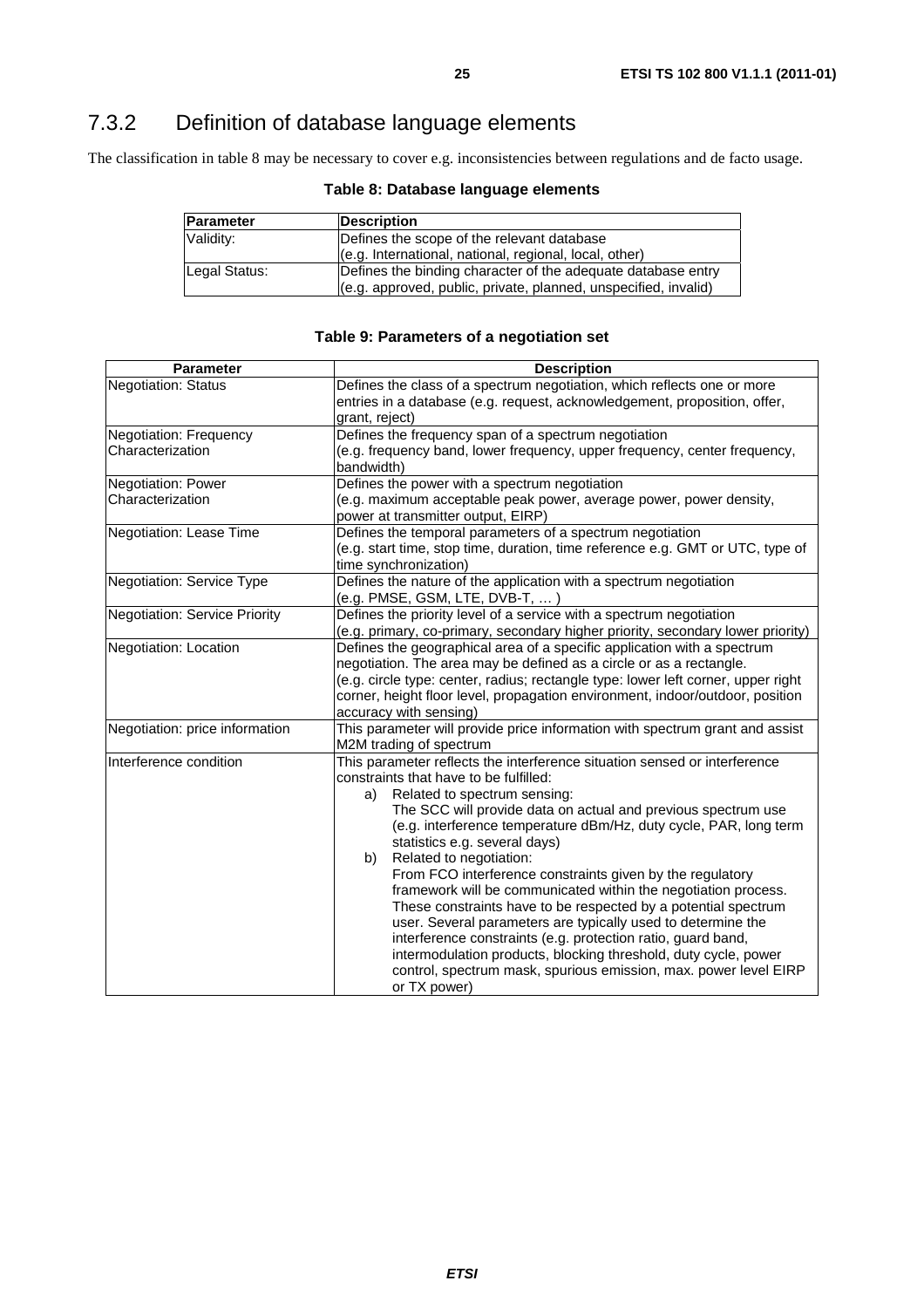### 7.4 Processing of database language



**Figure 13: Fusion process** 

The challenge for the fusion engine FEN now is to merge the information that is delivered from the various information sources SCC, FCO and REM to create an updated entry into the REM (figure 13). The interference condition is described in a different way by the SCC and by the FCO. Therefore the FEN has to interpret and transform the information coming through the sci to merge it with the information from the FCO and the existing entries in the REM.

### 7.4.1 fci interface

The fci interface uses the language elements described above. A spectrum negotiation process is based on a specific set of parameters called a Negotiation Set (table 10). The process is done via commands which are exchanged between the FCO and the C-PMSE.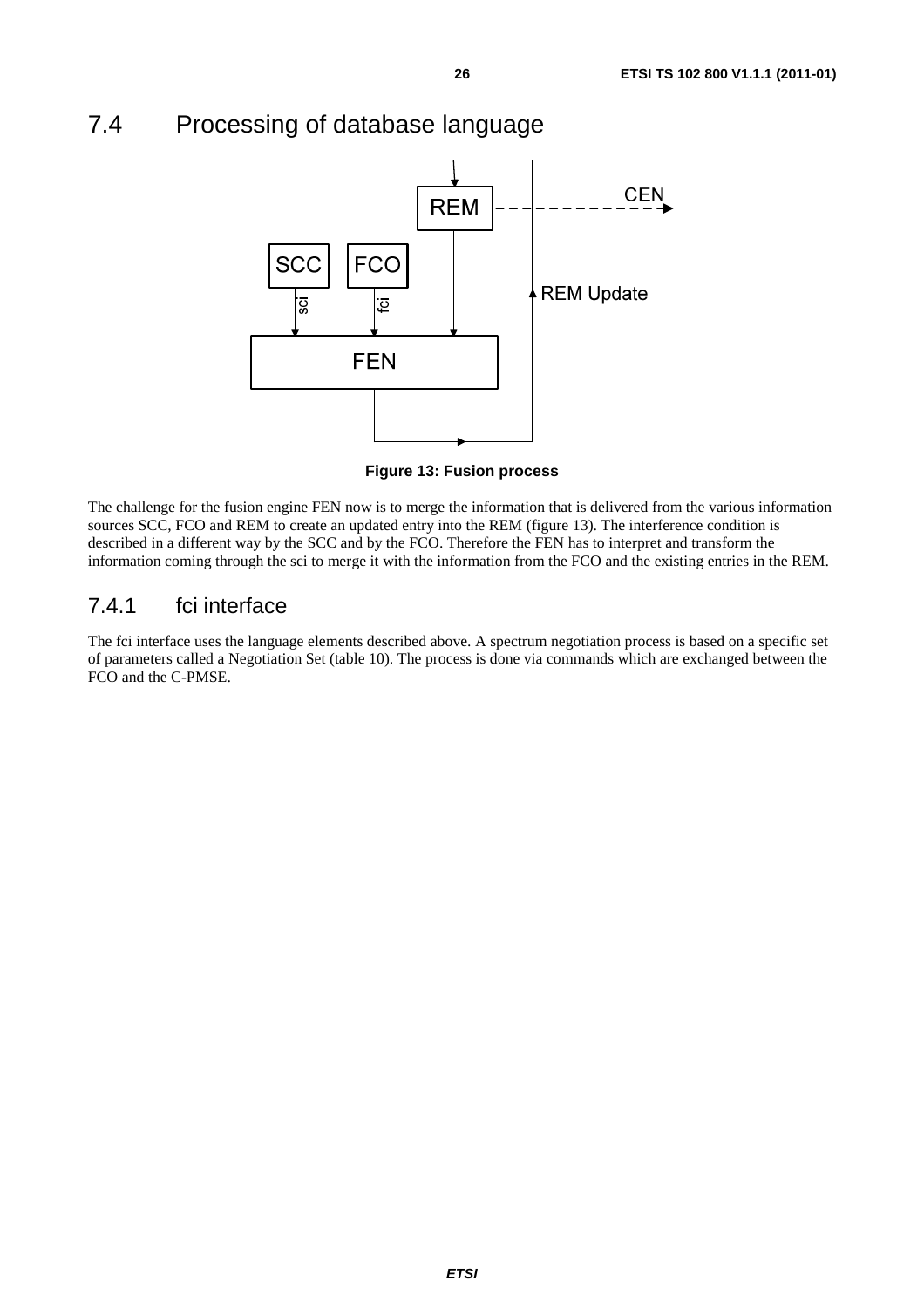#### **NegotiationSet (container of parameters)**

#### **Table 10: NegotiationSet**

| Grant number              | <undefined> or number</undefined>                                        |  |
|---------------------------|--------------------------------------------------------------------------|--|
| Version number            | 000999                                                                   |  |
| <b>Negotiation status</b> | Request / offer / grant / acknowledgement / reject                       |  |
| Frequency                 | Frequency span                                                           |  |
|                           | a) center frequency, bandwidth                                           |  |
|                           | b) start, stop frequency                                                 |  |
| Location                  | Location area defined or estimated                                       |  |
|                           | a) circle type: center, radius;                                          |  |
|                           | b) rectangle type: lower left corner, upper right corner                 |  |
|                           | Height: number, floor level                                              |  |
|                           | Scenario: indoor, outdoor                                                |  |
|                           | Profile: rural, suburban, urban, sea, mountain, etc.                     |  |
|                           | Mobility: fixed, portable, mobile                                        |  |
|                           | Max. Velocity: number                                                    |  |
| <b>Service Type</b>       | Type: PMSE, PLMN, PAMR, Broadcast, Satellite, etc.                       |  |
|                           | Protocol: GSM, UMTS, LTE, DVB-T, FM, etc.                                |  |
| Power                     | Power level: dBm                                                         |  |
|                           | Reference plane: TX out, EIRP                                            |  |
| Lease time                | Start time, stop time (date, hour, minute)                               |  |
|                           | Time reference: UTC, MEZ(S), etc.                                        |  |
|                           | Time sync: GPS; PPS, DCF-77, NTP, etc.                                   |  |
| Interference Condition    | a) Fixed by regulation                                                   |  |
|                           | Spectrum mask                                                            |  |
|                           | Polarisation                                                             |  |
|                           | Modulation                                                               |  |
|                           | <b>Referenced Standard</b>                                               |  |
|                           | b) Sensed by SCS                                                         |  |
|                           | Duty cycle                                                               |  |
|                           | <b>PAR</b>                                                               |  |
|                           | Long term statistics                                                     |  |
|                           | Interference temperature                                                 |  |
| Service priority          | Primary, co-primary, secondary higher priority, secondary lower priority |  |
| Price                     | Value: Number                                                            |  |
|                           | Currency: EUR, USD, etc.                                                 |  |
|                           | Tax: excl., incl.                                                        |  |

The commands in table 11 are used with the fci interface.

**Table 11: fci interface commands**

| Command                                            | <b>Direction</b>             | <b>Description</b>                                                                    |
|----------------------------------------------------|------------------------------|---------------------------------------------------------------------------------------|
| spectrum_request(NegotiationSet,<br>version#)      | $IC-PMSE \rightarrow FCO$    | Request for a radio resource                                                          |
| spectrum_offer(NegotiationSet,<br>price, version#) | $FCO \rightarrow C-PMSE$     | The FCO makes an offer for a spectrum grant<br>to the C-PMSE under certain conditions |
| spectrum_acceptance(version#)                      | $IC$ -PMSE $\rightarrow$ FCO | The C-PMSE accepts an offer for spectrum                                              |
| spectrum refusal(version#)                         | $IC$ -PMSE $\rightarrow$ FCO | The C-PMSE rejects the proposed offer                                                 |
|                                                    |                              |                                                                                       |

The negotiation process, database structure and language elements described above are generic and may not only be used for C-PMSE. They can be reused by other systems that want to access a frequency coordinator database. These could for instance be WSD that follow an ABT scheme.

### 7.4.2 cpi interface

The database structure and language defined above will also be used on the cpi interface for exchange of the REM table between co-located C-PMSE. The commands used on the cpi interface are defined in clause 6.1.2.2.5.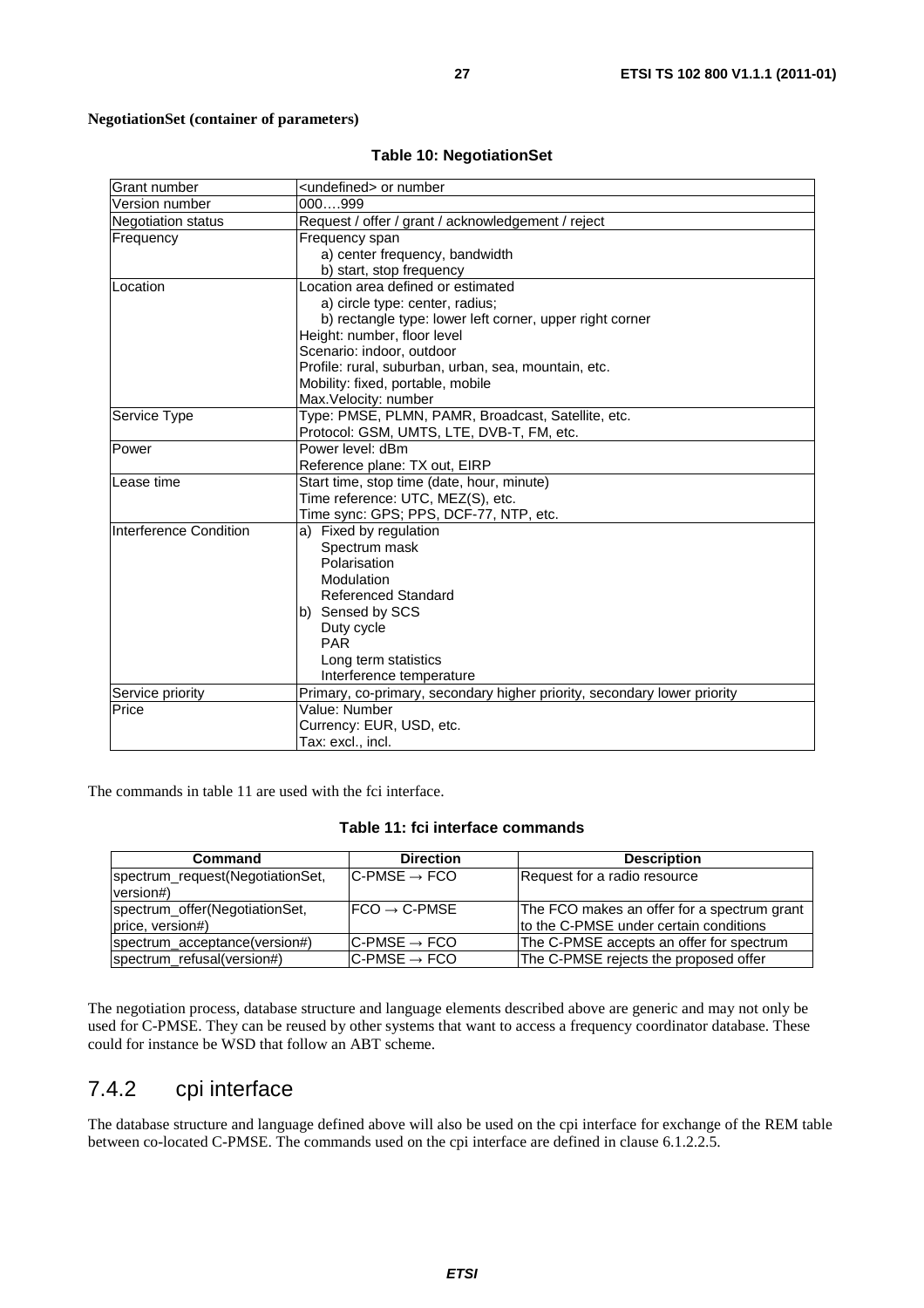# 8 Technical Specification of the Performance Monitor (PMO)

# 8.1 Performance Monitor (PMO)

The PMO is a human-machine-interface allowing a human to inspect a C-PMSE System and to trace its performance. It creates a PMO logfile of every C-PMSE session containing quantitative system parameters and their history.

The performance monitor (PMO) provides dynamic insight into actual parameters and performance behaviour of the following network entities (see figure 14):

- Radio Resource Monitor (RRM);
- Cognitive Engine (CEN).

Two C-PMSE internal interfaces connect PMO with CEN and RRM:

- cmi: interface between CEN and PMO;
- rpi: interface between RRM and PMO.



**Figure 14: Interfaces of the PMO** 

In general there are two different types of communication services which depend on the source of request for a given transaction: a pull and a push service. A push service is initiated by the data source, whereas a request of a pull service is initiated by the data receiver. In figure 14 all communication between PMO and CEN and between PMO and RRM is based on a push service initiated by CEN and RRM respectively.

# 8.2 Data tansfer from RRM to PMO (rpi)

All services via the rpi interface are based on a push service. At start up, the service is executed (figure 15) for the first time:

• RRM sends its parameter set to PMO.

During operation, a parameter change inside RRM initiates the transmission of the parameter set to PMO. If no parameters are changed, no push service is executed and no update of the PMO is done.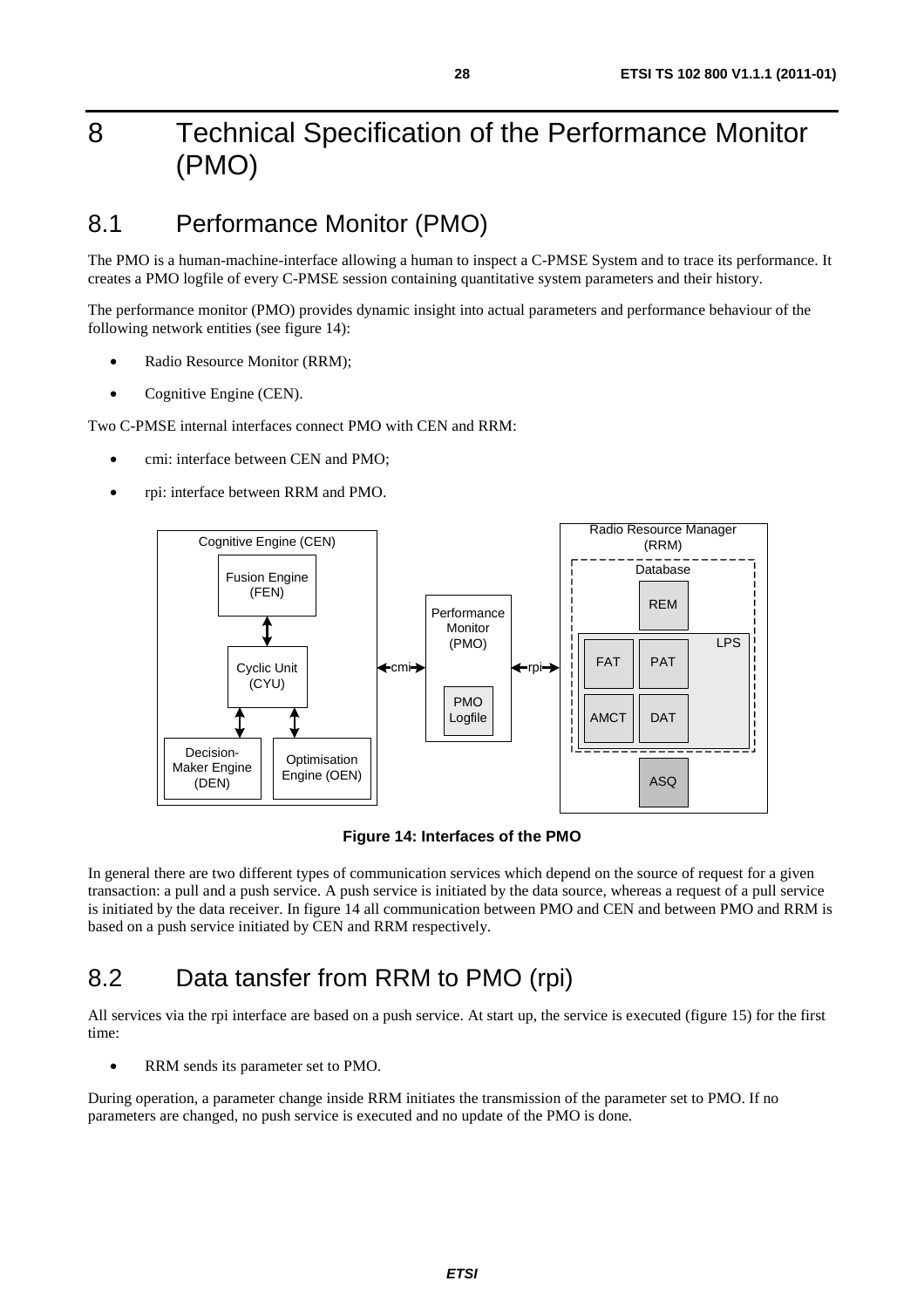

**Figure 15: Message flow RRM to PMO** 

The parameter set exchanged between RRM and PMO has a mandatory component and an optional component.

The mandatory component contains three lookup tables of the LPS (figure 14):

- Frequency Allocation Table (FAT);
- Power Allocation Table (PAT);
- Adaptive Modulation and Coding Table (AMCT).

The optional content of the RRM parameter set is:

- Radio Environmental Map (REM);
- Device Allocation Table (DAT);
- Action Sequencer (ASQ).

Mandatory commands are given in table 12.

#### **Table 12: rpi mandatory commands**

| Parameter          | <b>Description</b>                                 |
|--------------------|----------------------------------------------------|
| send_mandatory_LPS | Send mandatory part of LPS to PMO (FAT, PAT, AMCT) |

Optional commands of rpi are given in table 13.

#### **Table 13: rpi optional commands**

| <b>Parameter</b>  | <b>Description</b>                     |
|-------------------|----------------------------------------|
| send optional LPS | Send optional part of LPS to PMO (DAT) |
| send ASQ          | Send ASQ to PMO                        |
| send REM          | <b>Send REM to PMO</b>                 |

# 8.3 Data transfer from CEN to PMO (cmi)

Like the data transfer from RRM to PMO, the service between CEN and PMO is based on a push service. It is executed at start up the first time. Every time CEN changes its parameter during operation, the new parameter set is transmitted to PMO (figure 16).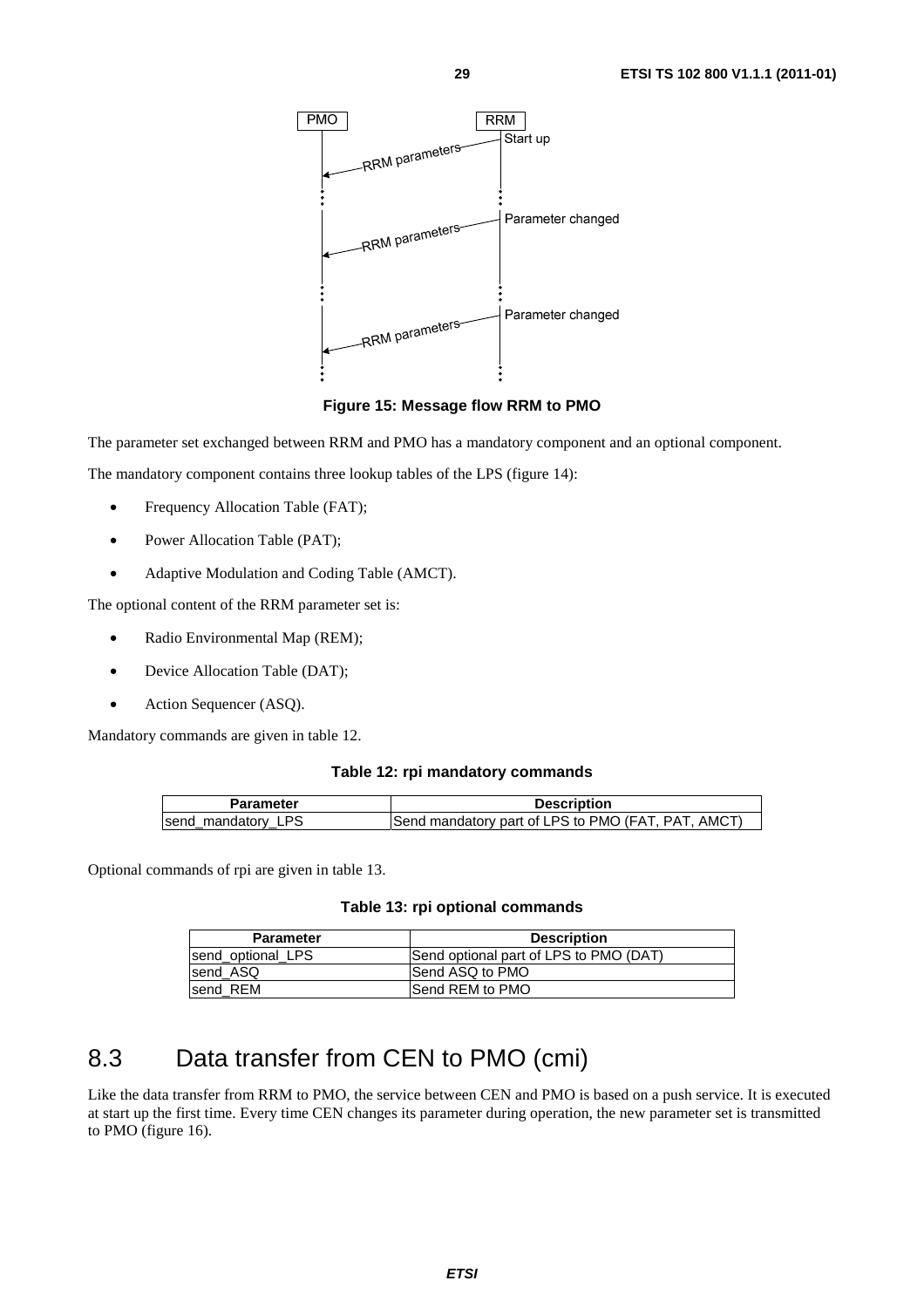

**Figure 16: Message flow CEN to PMO** 

The CEN parameter set only has optional content. It may consist of:

- Case Database (CDB) with its cost and gain values;
- Service Level Agreements (SLA);
- the technical equivalent of the SLA and their current values;
- KPIs of the cognitive cycle, for example:
	- cycle time of the proactive cognitive cycle;
	- number of proactive paths versus number of reactive paths;
	- reaction time from pushing a 'panic' action to getting an acknowledgement.

Optional commands of cmi are given in table 14.

#### **Table 14: cmi optional commands**

| <b>Parameter</b> | <b>Description</b>                                                 |
|------------------|--------------------------------------------------------------------|
| send CDB         | <b>Send CDB to PMO</b>                                             |
| send SLA         | Send list of SLAs to PMO                                           |
| send ctp         | Send list of current values of technical equivalents of SLA to PMO |
| send KPI         | <b>ISend KPIs to PMO</b>                                           |

### 8.4 Logfile

The logfile is a mandatory element of PMO. Every time a push service is executed it triggers the PMO to write the new set of parameters to its logfile. It is used to store all received parameters, the current and the preceding of both network entities. This makes it possible to watch and debug the trend of the system parameters during and after operation. The PMO displays the content of the logfile with a user defined update rate. The format of the logfile should be ASCII.

Every executed push service (CEN -> PMO or RRM -> PMO) triggers the write-to-logfile entry at PMO. If no changes in RRM or CEN occur, the logfile does not get modified.

The logfile may be split into two parts:

- a public one related to regulator;
- an internal one related to performance.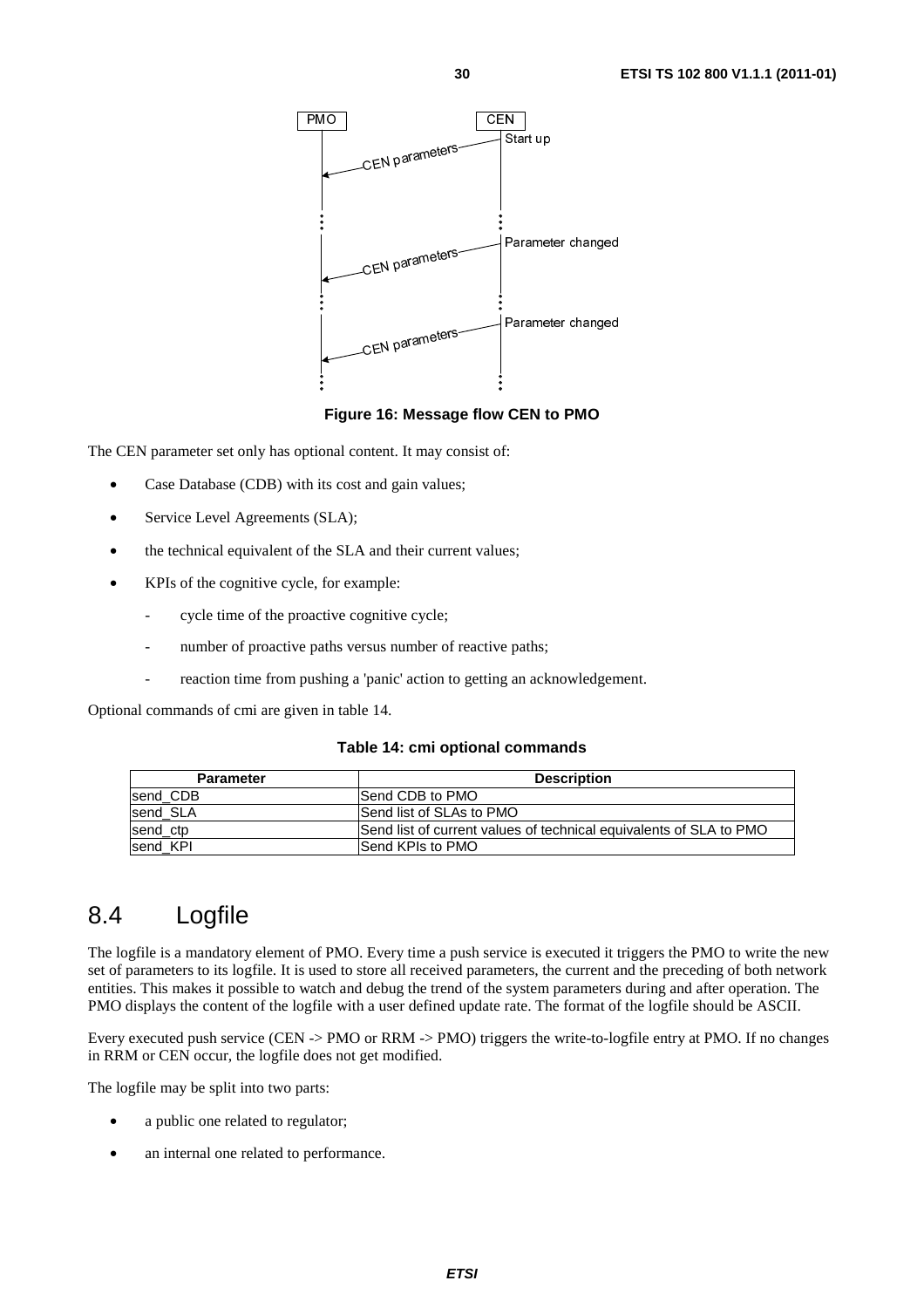### 8.5 Visualization

The PMO may have a graphical user interface to interact between user and C-PMSE. This optional GUI is used to display the current content of the logfile with a predefined update rate.

Visualized quantitative parameters may be:

- lists of FAT, DAT, AMCT, DAT;
- content of REM;
- radio parameters;
- KPIs of CEN;
- CDB of CEN.

In addition the PMO converts the internal quantitative parameters back into qualitative parameters, which corresponds to the SLE input.

The PMO may display:

- values of measured service levels versus time;
- service level headroom: target value minus actual value;
- indication if the service level is violated.

# 9 SLE / SLM

# 9.1 Service Level Entry (SLE)

The human machine interface (HMI) consists of SLE (feeds SLM) and PMO (fed by RRM and CEN). It provides the tools for configuring, managing and monitoring multiple elements in a C-PMSE.

The user is able to set quality thresholds and service level entries for every PMSE link through the SLE. This might be possible through the human interface through a front panel or through a graphical user interface (GUI). This HMI is a proprietary interface, i.e. manufacturer dependent.

### 9.1.1 Offline / Online

SLE is a planning tool; the entry of quality threshold parameters can be done with or without connection to a C-PMSE, i.e. offline or online.

### 9.1.1.1 Offline (GUI is not connected to the CEN)

A configuration file stores the planned PSME setup, which can be uploaded to the SLE when switching to online mode.

### 9.1.1.2 Online (CEN is connected)

If the entry of the quality threshold parameters is done online, the performance monitor (PMO) might show actual quality parameters depending on the connected radio devices. The PMO might show additional information (e.g. scanning results, available spectrum, frequencies to choose from, etc.).

### 9.1.2 Quality thresholds

SLAs are quality thresholds agreed between user or contractor and service provider. One or more SLE will form an SLA. The SLA values are the minimum levels the C-PMSE has to meet. An under-run of those levels should not occur.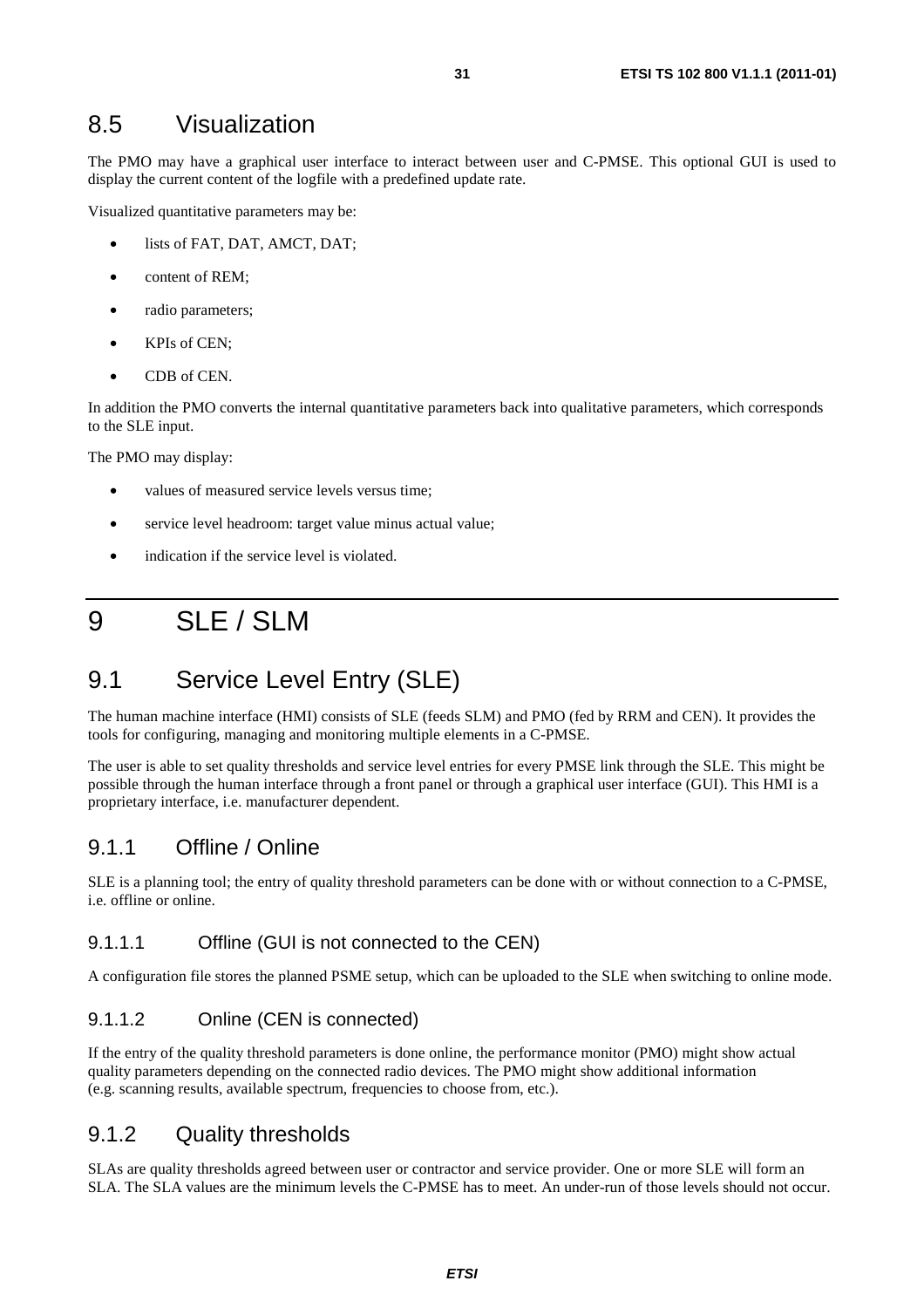A possible example for setting quality thresholds in the SLE may look like that shown in figure 17.



**Figure 17: Quality thresholds for each specific C-PSME link** 

Indicative service level entries / quality thresholds of a C-PMSE link are given in table 15.

| <b>Name</b>              | <b>Class</b> | Value             | <b>Comments</b>                                        |
|--------------------------|--------------|-------------------|--------------------------------------------------------|
|                          | PL class 1   | High              |                                                        |
| <b>Pre-emption level</b> | PL class 2   | Medium            | Application dependent                                  |
|                          | IPL class 3  | low               |                                                        |
|                          | AQ class 1   | High              |                                                        |
| <b>Audio Quality</b>     | AQ class 2   | Medium            | Application dependent                                  |
|                          | AQ class 3   | Low               |                                                        |
| Audio interruption       | AI class 1   | None              |                                                        |
|                          | AI class 2   | $\ldots$ msec     | Application dependent                                  |
|                          | AI class 3   | $\ldots$   msec   |                                                        |
|                          | AL class 1   | $\leq$ 5 msec     |                                                        |
| Audio latency            | AL class 2   | $\leq 10$ msec    |                                                        |
|                          | AL class 3   | $\leq$ 20 msec    | Device dependent                                       |
|                          | AL class 4   | undefined         |                                                        |
| Operating Range of       | OR class 1   | $> 100 \text{ m}$ | Within the operating range, there shall be no audio    |
| the radio link           | OR class 2   | > 50 m            | interruptions in excess of the AI class for the system |
|                          | OR class 3   | >10 m             |                                                        |
| <b>Operating Time</b>    | OT class 1   | $> 8$ hours       |                                                        |
|                          | OT class 2   | $> 6$ hours       | Device dependent                                       |
|                          | OT class 3   | > 4 hours         |                                                        |

**Table 15: Indicative Service Level Entries / Quality Thresholds for each C-PMSE link** 

# 9.1.3 SLE connected to SLM and DAT

SLE is connected to SLM and DAT. The date transfer set up is:

- connection to SLM: SLM pulls information from SLE;
- connection to DAT: SLE pulls information from DAT.

# 9.2 Service Level Monitor (SLM)

The SLM receives user threshold parameters from the SLE and real time measurement data from each PSME link. After pulling data from the SLE, the SLM maps the qualitative figures from the SLE into quantitative figures. The SLM then compares the data and provides the information to the CEN (CEN pulls) and the PMO (SLM pushes to PMO).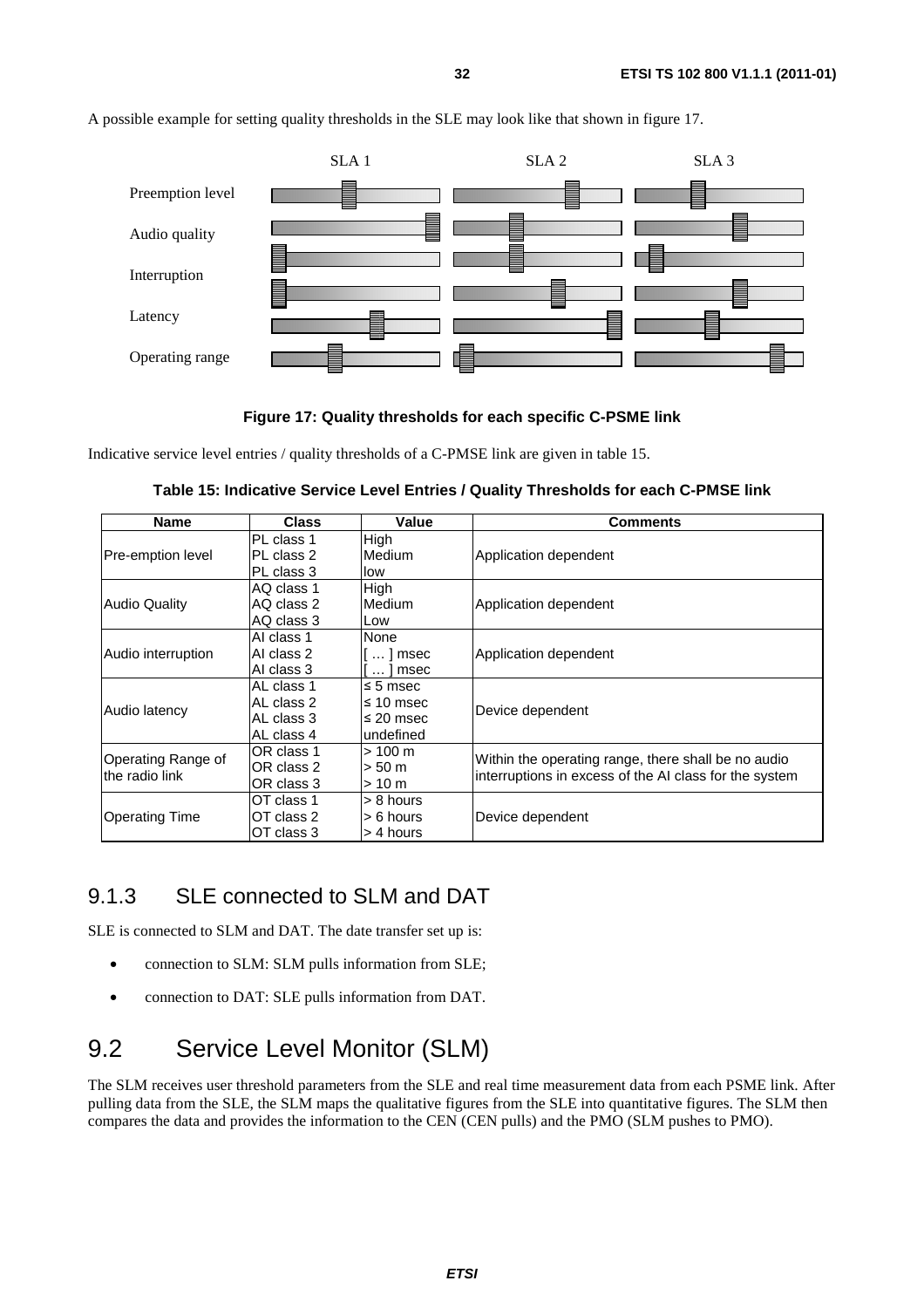SLE data (SLA parameters) are described in clause 11.

PMSE link provides data associated with link-id. Examples of the received data are:

- Bit Error Rate (BER);
- RF signal strength (RSSI);
- $\bullet$  C/(N+I) indicator:
- Squelch headroom (examples: tone squelch, noise squelch, RF squelch).

### 9.2.2 SLM data sent to CEN

The SLM calculates service level operating margins with the received measurement data from the PMSE link and with the given thresholds received from the SLE.

The CEN receives the quality status in conjunction with the link-ID (margins, delta) through the interface sli and transfers it to REM using the interface rmi. The interfaces rmi and sli are described in clause 5.6 (rmi) and 5.9 (sli).

The SLM data is pulled by CEN during the UNDERSTAND and PREDICT steps of the cognitive cycle (figure 8).

# 10 Technical Specification of Scanning Receiver Subsystem (SCS)

# 10.1 Scanning Receiver Subsystem (SCR)

### 10.1.1 Overview

The Scanning Receiver Subsystem (SCS) is composed of multiple scanning receivers spread at different locations around an event and one Scanning Receiver Controller (SCC).

The SCS will assist the Fusion Engine (FEN) inside the Cognitive Engine (CEN) to compose a trustworthy Radio Environmental Map (REM), not only being based on database information from the frequency coordinator (FCO) but also being based on own measurements. By that it is ensured that emitters that have not registered with the FCO through an "Ask Before talk" (ABT) scheme are also reflected in the Radio Environmental Map (REM). This may be the case with White Space Devices (WSD) not following an ABT scheme. The REM should most accurately reflect the actual radio environment as it is the basis for decisions carried out by the CEN. By that it is ensured that the CEN can assign radio resources to the PMSE links meeting the desired service levels.

Another aspect is that information provided by the SCS will enable the CEN to act in a proactive way by understanding movement profiles of emitters over time that may cause an interference problem in future.

"Ask before talk" behaviour i.e. querying the FCO databases is the preferred means of spectrum usage coordination. Spectrum sensing carried out by the SCS takes place in parallel and is needed to support "listen before talk" (LBT) and proactive behaviour of the C-PMSE. It is used as an additional means for spectrum usage coordination.

### 10.1.2 Installation

The SCS typically will be a fixed installation at an event location; however it may also be set up for specific events only. Therefore the SCS may belong to the infrastructure offered by an event location, a production company or even an equipment supplier.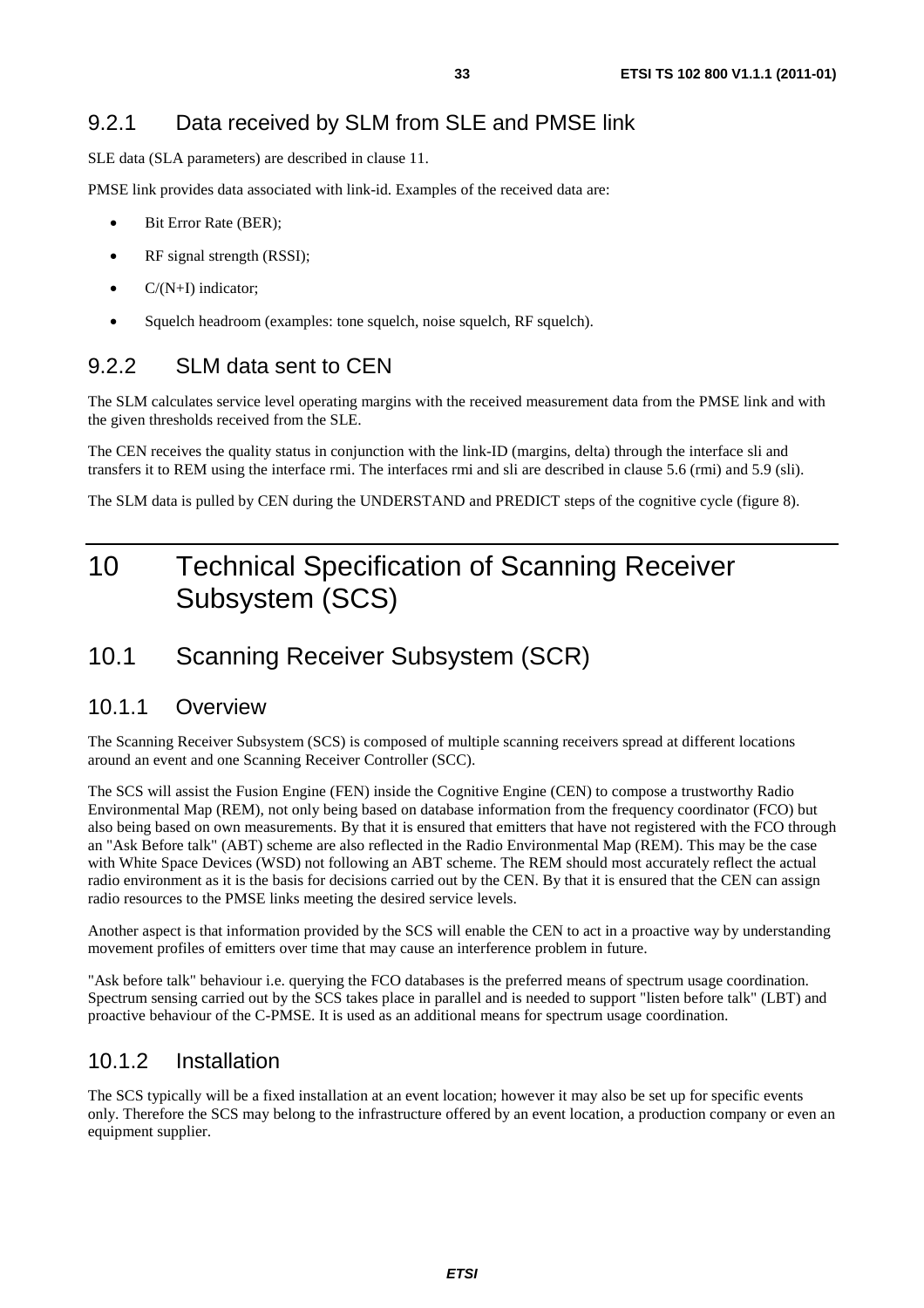### 10.1.3 Connectivity

It is envisioned that scanning receivers are linked via regular Ethernet so not to mandate specific dedicated cabling. Existing, low cost infrastructure for connecting the scanning receivers (SCRs) to the Scanning Receiver Controller (SCC) and SCC to the CEN should be usable. An Ethernet of at least 1 Mbit/s is assumed. Higher rates may be available. Scanning receivers may also be connected wirelessly; therefore permanent availability of data rates higher than 1 Mbit/s is probably rare. If 10 SCRs are connected simultaneously, the aggregated data rate would also sum up to 10 Mbit/s.

Depending on the type of connectivity, QoS, especially latency control of the connection between SCRs and SCC and between SCC and CEN, may not be in place. So real time spectrum sensing will not be feasible in general. It is therefore key to derive meaningful conclusions from trends and statistics of the sensed spectrum.

### 10.1.4 Sharing of SCS

One SCS may be used by several C-PMSE that are co-located. By that, costs for multiple SCR and SCC can be shared, and each individual C-PMSE is given a larger base of spectrum sensing data to derive conclusions and support the proactive behaviour of the CEN. A typical case may be two theatres next to each other. Multiple SCR should be shared as each C-PMSE would benefit. An SCC may therefore have several logical sci interfaces.

However, as one SCC cannot serve the requests of two CEN simultaneously, requests must be queued inside an SCC. This is done by defining scanning jobs that are submitted from each CEN to the SCC and are being processed by the SCR.

# 10.2 Scanning Receiver (SCR)

### 10.2.1 Location of SCRs

Preferably multiple scanning receivers at various locations with different distance to the centre of the C-PMSE coverage area are installed. The placement of SCRs at different locations is key to support the proactive behaviour of the C-PMSE. By sensing at different locations, trends in the interference conditions can be detected. This is illustrated by the following example in figure 18 for an interference scenario e.g. a theatre installation. An upcoming strong interference scenario is predicted and precautionary action is taken well in advance.

In this example, a moving interferer would first be detected outdoors by SCR-3, then by SCR-2, than SCR-1 and then SCR-0. Placing SCRs outside enhances the proactive behaviour even further. The earlier an upcoming interferer is detected, the more time the CEN has to UNDERSTAND, PREDICT and ACT and to command resulting counteractions to the Action Sequencer (ASQ).

The interferer within the example may be e.g. an ENG team or a TV Band Device. Spectrum sensing here is especially needed for those emitters that have not registered in the database, do not conform to ABT or are of highly dynamic nature.

The counteraction is associated with an audio quality degradation. However it is better to sacrifice the audio quality in order to not totally lose the PMSE link.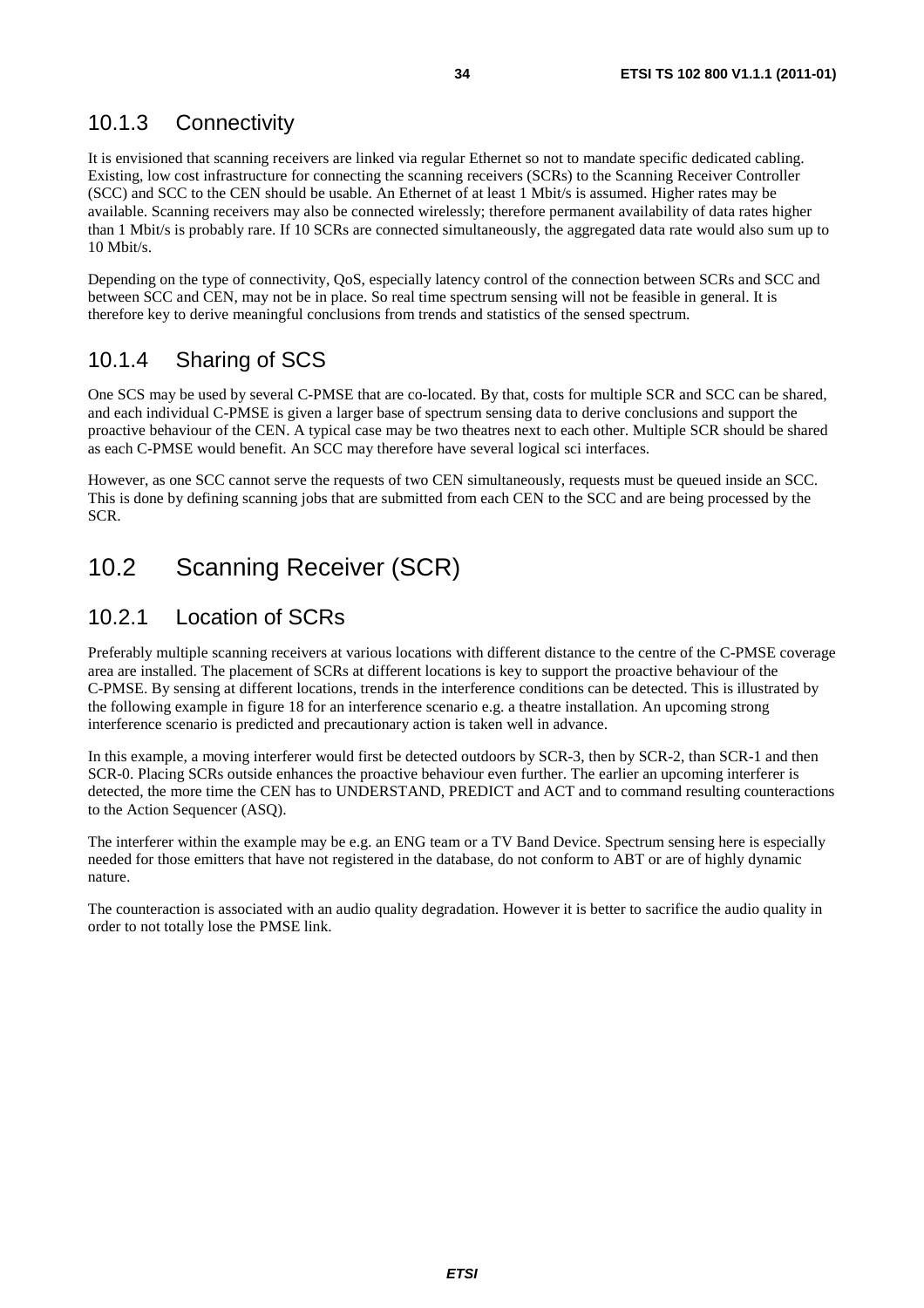

**Figure 18: Example interference scenario** 

Based on the ratios of the detected receive levels and their trends, the CEN will follow the proactive path and decide on precautionary actions. If, in contrast, an upcoming interferer would first be detected when degrading an audio link then the objective of PMSE ensuring high quality 100 % of time would be violated. The CEN would then have to conduct a panic action and follow the reactive path. Disturbances of link quality (e.g. audio noise, clicks, bursts, interruptions, etc.) would be the consequence. Because of this, the reactive path of the CEN should be avoided whenever possible. The regular case should be the proactive path, where actions on change of link parameter sets are conducted before a link is degraded below its target service level. The number of reactive versus proactive actions therefore is a Key Performance Indicator of a CEN.

The number of counteractions during performance, even in a proactive way, should be minimized as audio quality degradations are implied. Nevertheless these degradations are less severe compared to those with reactive behaviour.

The performance of the proactive behaviour of the CEN depends on the amount of information gathered and trends and statistics being observed and then being interpreted and understood (UNDERSTAND). This performance will be vendor specific and will also depend on the number of SCR installed.

Aside of indoor and outdoor SCR, there may also be a rooftop installed SCR, especially with the use of L-Band, where coordination with satellite services has to be performed. In order to distinguish emitters as satellite and as ground, it is necessary that the beam of the antenna attached to the SCR can be switched between facing ground and facing satellite. Also direction of satellite movement in relation to the C-PMSE location on earth should be detectable mandating also a beam switch in the azimuth direction.

### 10.2.2 Features

#### 10.2.2.1 Support for different measurement types

An SCR needs to serve a certain frequency range and allows at least energy detection with a certain frequency resolution. However under certain circumstances, especially with pulsed emitters it is necessary not only to sense the average power in a frequency bin but also the peak power.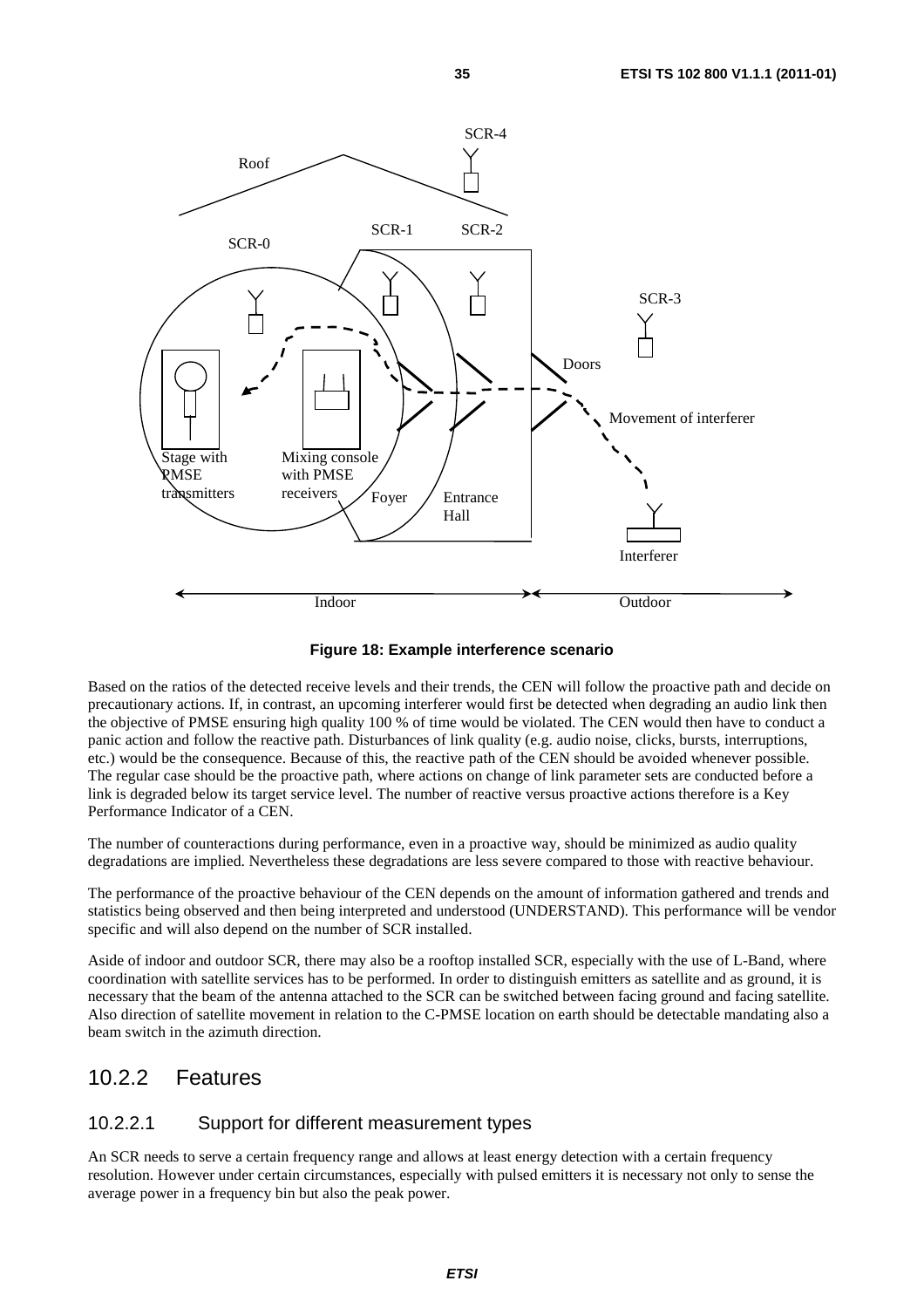If inside a frequency bin power versus time is observed, also specific signatures of emitters could be sensed supporting classification of emitters. An example for this is the timeslot structure of GSM. The inclusion of a classification feature in addition to spectrum measurement may be an optional feature of the SCC.

Mandatory and optional scanning receiver features are given in table 15a.

#### **Table 15a: Scanning Receiver Features**

| <b>Feature</b>                             | <b>Note</b>                                                  | <b>Mandatory (M)</b><br>Optional (O) |
|--------------------------------------------|--------------------------------------------------------------|--------------------------------------|
| Spectrum Measurement<br>(energy detection) | <b>Returns Power Spectral Density (PSD)</b>                  | м                                    |
| Time Domain Measurement                    | Returns power in a given measurement bandwidth over<br>ltime |                                      |
| IQ Sample Measurement                      | Returns complex baseband signal                              |                                      |

The implementation of time domain and IQ sample measurements at an SCR will allow feeding the signal classification engine that may reside inside the SCC. Also these features are very helpful during development of a C-PMSE system for research and testing purposes.

#### 10.2.2.2 Queuing of Jobs

Queuing of scanning jobs will be located inside the SCC. Therefore an SCR does not have to include this functionality.

#### 10.2.2.3 Antenna pattern control

An SCR needs to support control of antenna patterns, allowing steering antenna patterns in different directions. At least two antenna connectors should be supported. An SCR for sensing the L-Band needs to support even more different beams to detect directions of incoming signals by a hemispherical scan (azimuth plus elevation). For this purpose the antenna cable from SCR to antenna may support an embedded phantom supply and a control bus. Reusing the DiSEqC or AISG Standard might be an option.

With some types of SCR and specific locations, the antenna may also be directly attached to the SCR as used with typical access points.

#### 10.2.2.4 Automatic detection of location

An SCR may support automatic detection of location by GNSS or any other localization system. However as satellite based services are typically unavailable indoors, at least a manual entry should be possible. Location should be stored in two formats in geo coordinates and also in verbose format.

#### 10.2.2.5 Automatic detection of time

Every measurement report returned should include a time stamp, reflecting the time the measurement was conducted. This is especially needed as the time a scanning job was sent from CEN to SCC and is conducted by SCR can differ strongly due to the queue inside the SCC.

Time might be detected automatically by different techniques e.g. GNSS, DCF77, NTP over Ethernet, RDS or other technologies. However, at least a manual entry of time should be possible.

# 10.3 Scanning Receiver Controller SCC

The SCC acts as a concentrator of data gathered by multiple SCR. By sensing the level at different locations, an estimate of the location of an emitter is derived together with an uncertainty range. It is clear, the more SCR are connected, the more accurate the estimate gets.

An essential functionality of the SCC is a queuing engine that collects the scanning jobs received from one or more CEN co-located and scheduling appropriate measurement tasks to the SCR.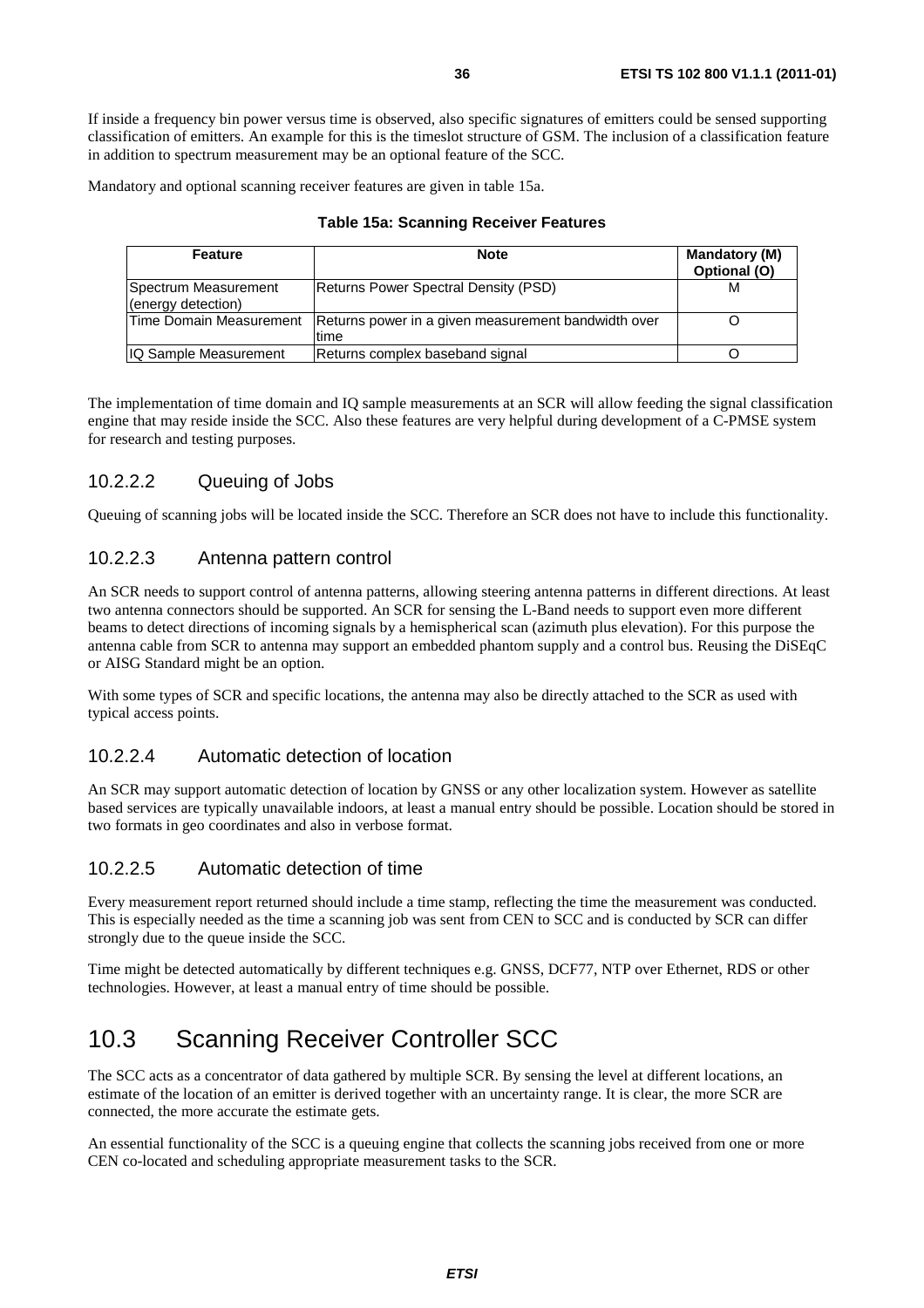An SCC may optionally also contain a classification engine that can conduct feature detection and by that, identify the kind of service at a radio resource. This is especially interesting for services with non-permanent spectrum usage (duty cycle < 100 %), typically occurring with bursty internet traffic.

An SCC serves two different kinds of interfaces. Towards the SCR, the protocol language is of an instrument control type. A reuse of the SCPI (Standard Commands for Programmable Instruments) should be considered. This would allow using standard spectrum analyzers in an early phase. However these are not cost effective, which leads to the need for developing low cost SCR limited to the essential functions needed.

Towards the CEN, the SCC uses a database language, so that the Fusion Engine FEN uses a homogeneous language environment together with its various information sources. These are:

- a) the SCC via sci interface;
- b) the FCO via fci interface:
- c) other REM/C-PMSE via cpi interface; and
- d) old entries in the REM.

The information from these different sources is fused into an updated entry for the REM.

### 10.4 Interface sci between Cognitive Engine (CEN) and Scanning Receiver controller (SCC)

This interface will employ the database language used by the FEN, REM, FCO and SCC. Physically it may use an Ethernet connection for easy installation.

The Fusion Engine will request a measurement report for a certain part of the radio spectrum. It may optionally also request a classification of signals detected.

Commands sent over sci from CEN to SCC are given in table 16.

#### **Table 16: sci commands**

| Command                              | <b>Description</b>               |
|--------------------------------------|----------------------------------|
| send_spectrum_usage(f_start, f_stop) | Requests measurement of power    |
|                                      | for a given frequency range      |
| send_identification(f_start, f_stop) | Request identification of signal |
|                                      | inside given frequency range     |

Reports returned from SCC to CEN via the sci interface are given in table 17.

#### **Table 17: sci reports**

| Answer    | <b>Description</b>                                   |
|-----------|------------------------------------------------------|
| lemitters | Contains an estimate of the location and RF power of |
|           | emitters within the area covered by the SCS          |

### 10.5 Technical Specifications of the interface between Scanning Receiver Controller (SCC) and Scanning Receiver (SCR)

### 10.5.1 Interface between Scanning Receiver Controller (SCC) and Scanning Receiver (SCR)

The interface between SCC and SCRs is inside the SCS. It is a proprietary interface and therefore not standardized.

As stated earlier, physically an Ethernet connection is envisioned for reasons of easy installation.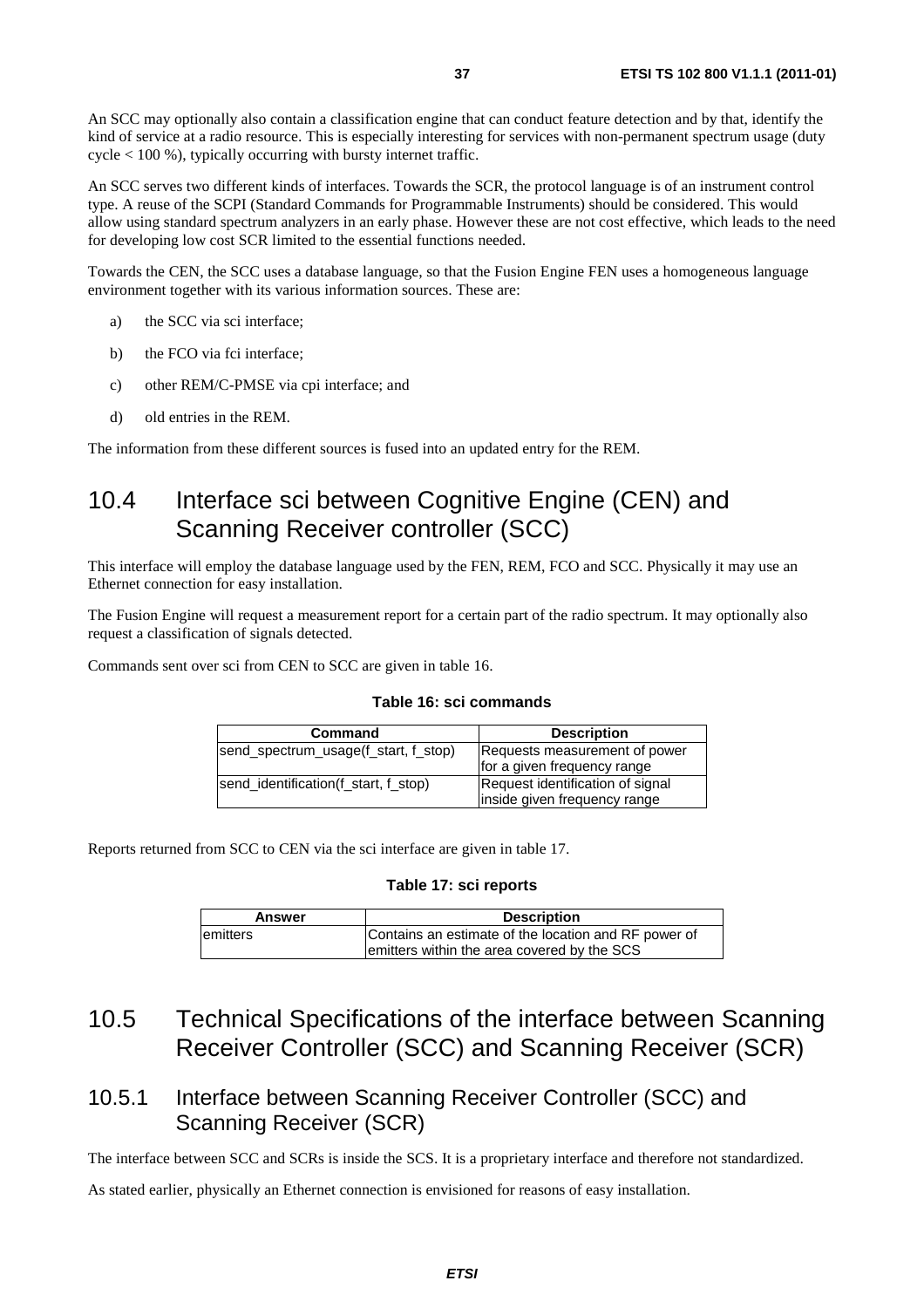Reuse of the already existing SCPI language should be considered for reasons of fast development.

In the following clauses, typical commands sent to the SCR by the SCC and measurement reports and results returned by the SCR are discussed.

### 10.5.2 Scanning jobs

A scanning job sent from CEN to SCR is composed of the mandatory data given in table 18.

**Table 18: Data - scanning jobs**

| <b>Parameter</b>           | <b>Description</b>                                                                                                           |
|----------------------------|------------------------------------------------------------------------------------------------------------------------------|
| start_frequency            |                                                                                                                              |
| stop_frequency             |                                                                                                                              |
| frequency_resolution (bin) |                                                                                                                              |
| averaging_time             |                                                                                                                              |
| measurement type           | Selection of type of measurement: spectrum, power versus time, IQ samples<br>At least spectrum measurement must be supported |
| antenna pattern            | Number mapped to a certain pattern, at least two antenna patterns should<br>be supported                                     |

### 10.5.3 Scanning report

After performing the scanning job, the SCR will return a measurement report comprising the following data given in clauses 10.5.3.1 through 10.5.3.4.

#### 10.5.3.1 Frequency domain measurement report

- SCR location or ID;
- Measurement time stamp;
- Antenna pattern number used;
- Frequency bin | average power | peak power.

#### 10.5.3.2 Time domain measurement report

- SCR location or ID;
- Measurement time stamp;
- Antenna pattern number used;
- Time | power.

#### 10.5.3.3 IQ samples measurement report

- SCR location or ID:
- Measurement time stamp;
- Antenna pattern number used;
- Centre frequency;
- Time | I sample | Q sample.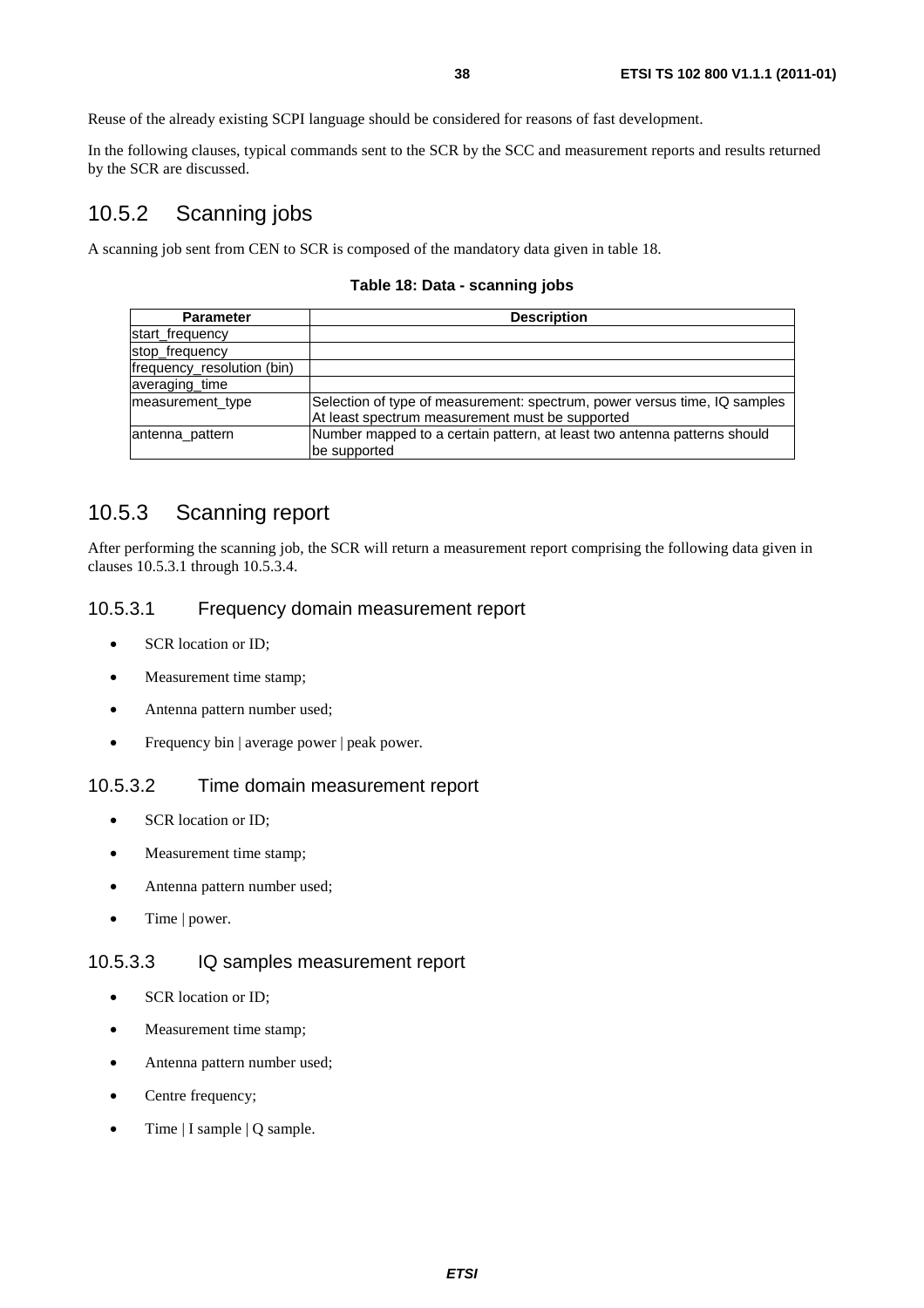### 10.5.4 Other commands

Besides scanning jobs sent to an SCR, there are also further commands that need to be supported. These are given in table 19.

| Command               | <b>Description</b>                                |  |
|-----------------------|---------------------------------------------------|--|
| write location        | Stores information about location in SCR          |  |
| read location         | Will return the location of SCR in coordinates    |  |
| read_location_verbose | Will return the location of SCR in textual format |  |
| frequency_resolution  | Will return the minimal resolution of the SCR     |  |
| type                  | Will return the type of SCR                       |  |
| set_time              | Sets the clock in the SCR                         |  |
| read time             | Reads the clock in the SCR                        |  |
| set_NTP_address       | Sets the IP address of NTP server                 |  |
| feature_list          | Returns the features and capabilities of SCR      |  |

#### **Table 19: Additional commands supported by SCR**

# 11 RF Parameters & Service Levels

### 11.1 Introduction

The purpose of the present document is to define the parameters used by the cognitive engine of the C-PMSE for radio resource management.

The CEN gathers information about the characteristics of the radio units it manages and their cognitive capabilities. The required performance of each link results from a service level agreement (SLA) between the user (e.g. artist) and the service provider at a fairly non-technical level. The CEN translates these agreements into QoS requirements which have to be constantly fulfilled.

The device characteristics and the cognitive capabilities are input data to the cognitive engine which takes decisions based on them and on the environmental information from scanning receivers and the local database. The goals of the cognitive engine are given by the SLA.

The minimum performance requirements for and the methods of measurement of PMSE are defined in EN 300 422-1 [1]. These definitions, which do not necessarily represent the optimum performance achievable, should also be valid for C-PMSE. The spectrum requirements and the spectral receiver mask of PMSE is described in TR 102 546 [i.2]. This description should also be valid for C-PMSE.

Every scalable RF parameter should be inside the range defined in EN 300 422-1 [1]. If parameters are not mentioned in EN 300 422-1 [1], such as parameters concerning modulation scheme or channel coding, their value ranges are hardware specific.

# 11.2 Performance indicators

The performance describes the requirements on a per link basis on which the CEN will base its decisions are given in table 20.

| Name                  | Value               | <b>Comments</b> |
|-----------------------|---------------------|-----------------|
| <b>Bit Error Rate</b> | %<br>.              |                 |
| Audio SNR             | dB<br>.             |                 |
| <b>RSSI</b>           | l % of maximum<br>. |                 |

#### **Table 20: Performance Requirements**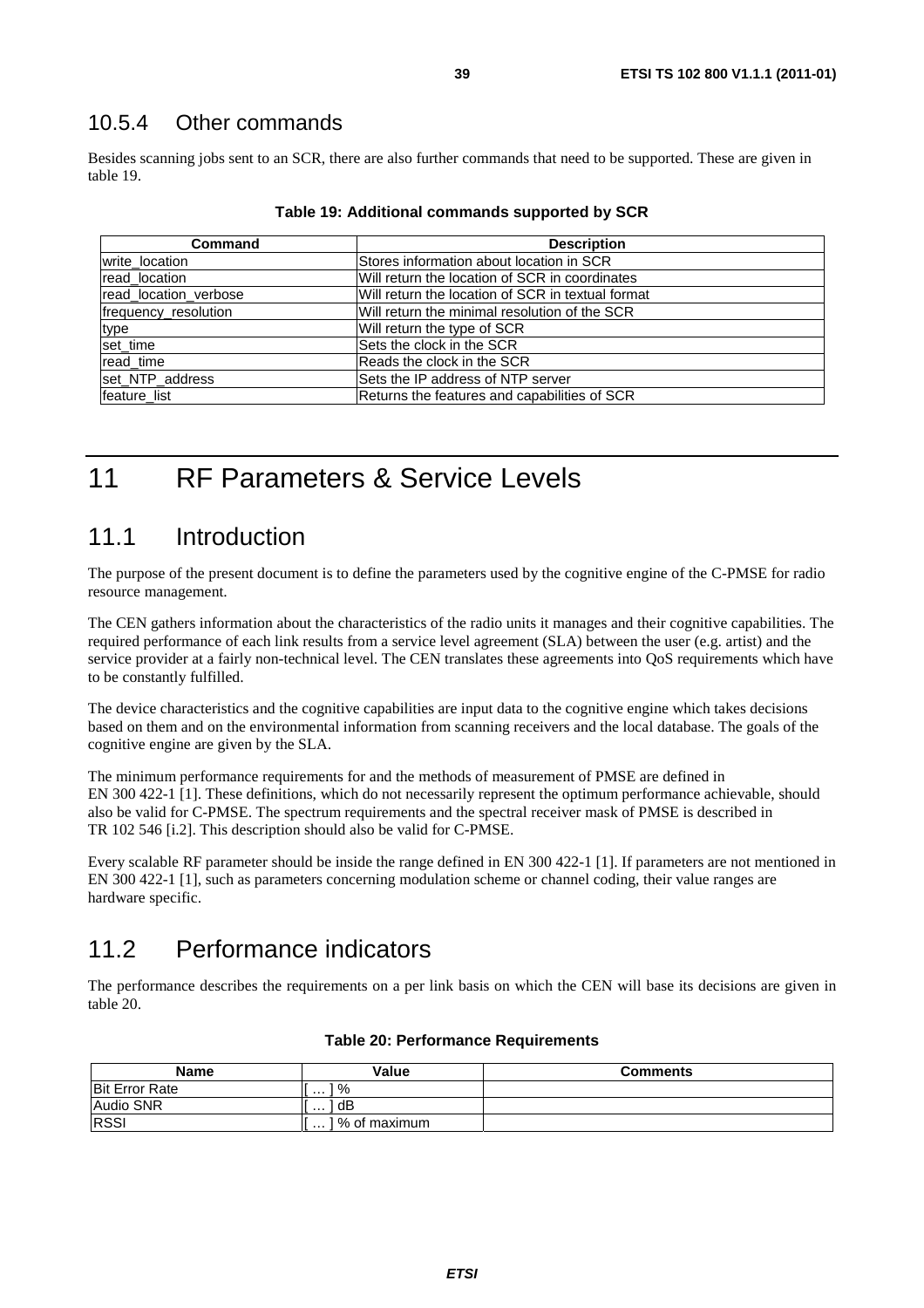# 11.3 Device Characteristics / Capabilities

Interactive values of performance related parameters of the C-PMSE system are listed in tables 21 through 24.

Indicative values for transmitter characteristics (on a per link basis) are given in table 21.

| Table 21: Transmitter Characteristics (on a per link basis) |  |
|-------------------------------------------------------------|--|
|-------------------------------------------------------------|--|

| <b>Name</b>                               | Value                                                           | Configurable | <b>Comments</b>                                                                                                    |
|-------------------------------------------|-----------------------------------------------------------------|--------------|--------------------------------------------------------------------------------------------------------------------|
| RF power maximum                          | $> 250$ mW<br>$> 50$ mW<br>$> 10$ mW<br>$> 2$ mW<br>$\leq$ 2 mW | No.          | This value is set by the manufacturer in accordance<br>with regulatory limits and cannot be changed by the<br>user |
| RF power dynamic<br>range                 | 30 dB<br>20 dB<br>10dB                                          | <b>No</b>    | Correlates to regulatory limits / country specification (if<br>any)                                                |
| RF power step size                        | 1 dB<br>2 dB<br>3 dB                                            | No.          | Set by the manufacturer                                                                                            |
| RF power settling<br>time                 | 5 <sub>us</sub><br>20 us<br>50 us                               | <b>No</b>    |                                                                                                                    |
| Reverse<br>intermodulation third<br>order | l[ … ] dBc                                                      | No.          | Determined by design parameters                                                                                    |
| Out-of-band<br>emissions                  | [  ] dBc / Hz at<br>specified offset<br>frequencies             | <b>No</b>    | Determined by design parameters; must correlate to<br>regulatory limits                                            |
| Switching range                           | $\ldots$ ] MHz                                                  | <b>No</b>    | Determined by design parameters                                                                                    |

Indicative values for receiver characteristics are given in table 22.

**Table 22: Receiver Characteristics** 

| <b>Name</b>                                                |                  | <b>Typical Value</b> | Configurable | <b>Comments</b>                                           |
|------------------------------------------------------------|------------------|----------------------|--------------|-----------------------------------------------------------|
| Minimum noise figure NFMIN                                 |                  | 4 dB                 | <b>No</b>    | In dB                                                     |
| Minimum 3rd order<br>IIntermodulation<br><b>Distortion</b> | IIP <sub>3</sub> | $+10$ dBm            | <b>No</b>    | Referred to input                                         |
| Minimum 1 dB<br>compression point                          | P <sub>1dB</sub> | $0$ dBm              | <b>No</b>    | Referred to input                                         |
| Overdrive level                                            |                  | $10$ dBm             | <b>No</b>    | Max. permissible input level without<br>audio degradation |
| Adiacent channel<br>selectivity                            |                  | 60 dB                | <b>No</b>    | ±400 kHz; Online and Offline                              |
| Out of band<br>selectivity                                 |                  | 80 dB                | <b>No</b>    | l±100 MHz                                                 |
| Switching range                                            |                  | 40 MHz               | <b>No</b>    | Per EN 300 422-1 [1], clause 5.1.2                        |

Indicative values for link characteristics are given in table 23.

#### **Table 23: Link Characteristics**

| <b>Name</b>                       | <b>Typical Value</b> | Configurable | <b>Comments</b>                 |
|-----------------------------------|----------------------|--------------|---------------------------------|
| Tuning step size                  | 25 kHz               | lNo          | Determined by design parameters |
| <b>Frequency Settling</b><br>time | 10 usec              | No           | Determined by design parameters |
| <b>AMCT</b> schemes               | <b>Scheme 1</b>      | Yes          | Dvnamic                         |

An AMCT scheme example (indicative) is given in table 24.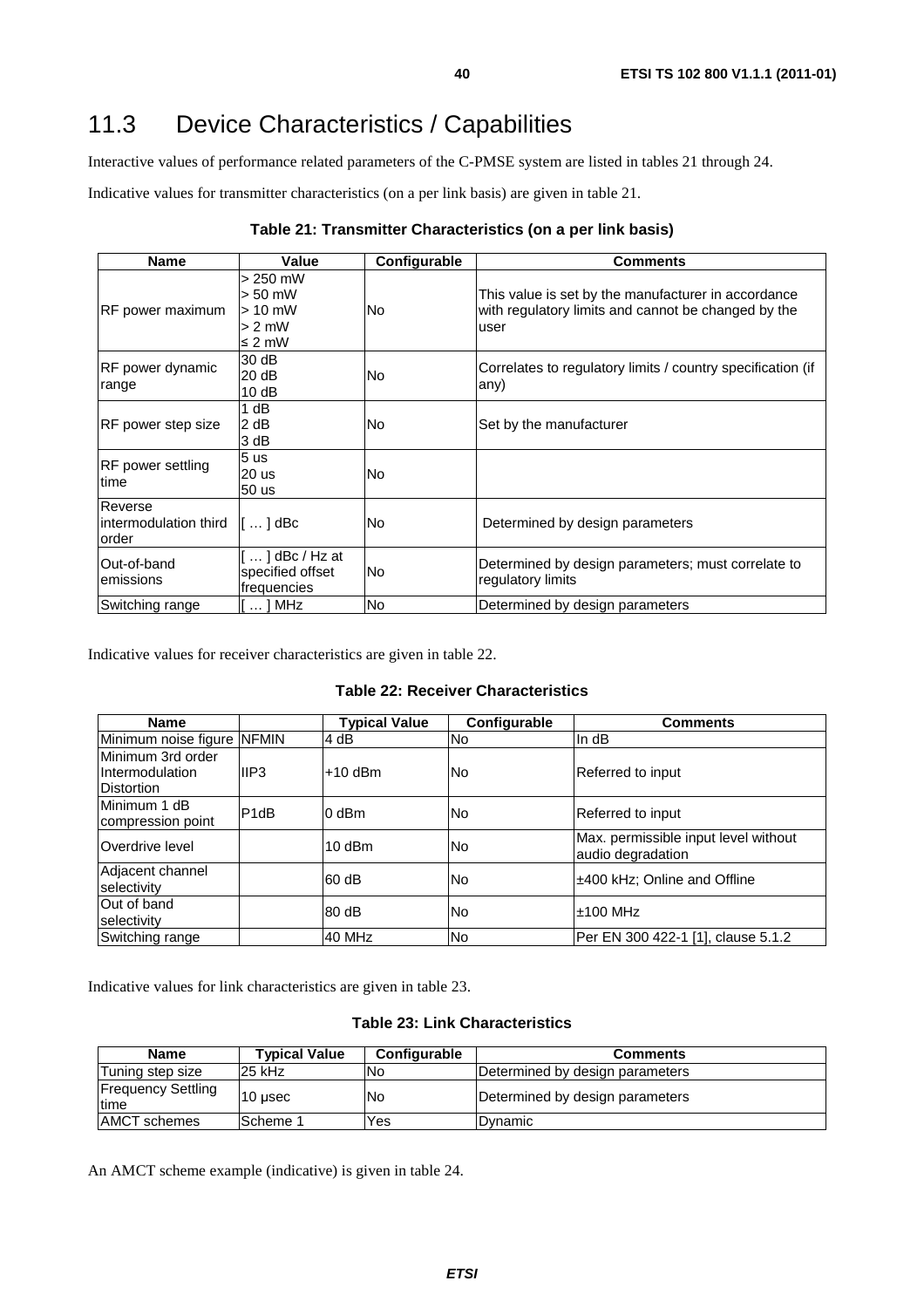| <b>Name</b>                          | <b>Typical Value</b> | Configurable | <b>Comments</b>                                                                                       |
|--------------------------------------|----------------------|--------------|-------------------------------------------------------------------------------------------------------|
| Channel bandwidth                    | 200 kHz              | Yes          | Determined by design parameters; must correlate to<br>regulatory limits                               |
| Required RF S/(N+I)                  | 20 dB                | Yes          | Determined by chosen modulation type                                                                  |
| Audio bandwidth                      | 16 kHz               | Yes          | Some devices may not have this capability                                                             |
| Audio dynamic range 110 dB           |                      | Yes          | Determined by design parameters; may be<br>Iconfigurable                                              |
| Non-audible<br>interruption duration | 5 msec               | <b>ves</b>   | Duration of non-audible interruption depends on<br>concealment method selected and is device specific |

**Table 24: AMCT Scheme examples (indicative)** 

# 12 Spectral efficiency definitions

Various terms have been used in relation to defining spectral efficiency. With the next clauses, a definition of the various terms is given.

# 12.1 Terminology

### 12.1.1 Spectral efficiency of selected modulation scheme

A selected modulation format is characterized by its symbol alphabet and its transmit pulse. A model of information flow with a transmitter is given in figure 19.



**Figure 19: Model of information flow with a transmitter** 

Information theory defines spectral efficiency of a point-to-point connection as the number of bits transported per second and per Hertz (bit/(s Hz)).

Hz)).<br>to the s In most cases the bit rate into the symbol mapper, after channel coding is considered for calculation. Spectral efficiency depends on the modulation format chosen. It can be improved by selecting a higher order modulation format or by using MIMO techniques.

### 12.1.2 Spectral efficiency related to information source

If spectral efficiency is defined as the number of bits from an information source transported per second and divided by the bandwidth occupied (bit/ $(s Hz)$ ), then of course source coding and channel coding also impact it. Source coding ·Hz)), then of course source coding and channel coding also impact it. Source coding techniques e.g. MP3 or SLQ (Spherical Logarithmic Quantization) of course would improve spectral efficiency; heavy channel coding would degrade it.

In analogue systems such as most of today's audio PMSE systems, compander systems can be understood as some sort of analogue source coding, which explains why analogue systems not necessarily spectrally inefficient.

### 12.1.3 Spectral efficiency of a communication system

The spectral efficiency of a communication system is defined as the number of total bits transported aggregated over all users per second and within a given bandwidth and area. So the dimension is either bit/s/Hz/cell or bit/s/Hz/km<sup>2</sup>. It can be improved by increasing the density of access points or base stations.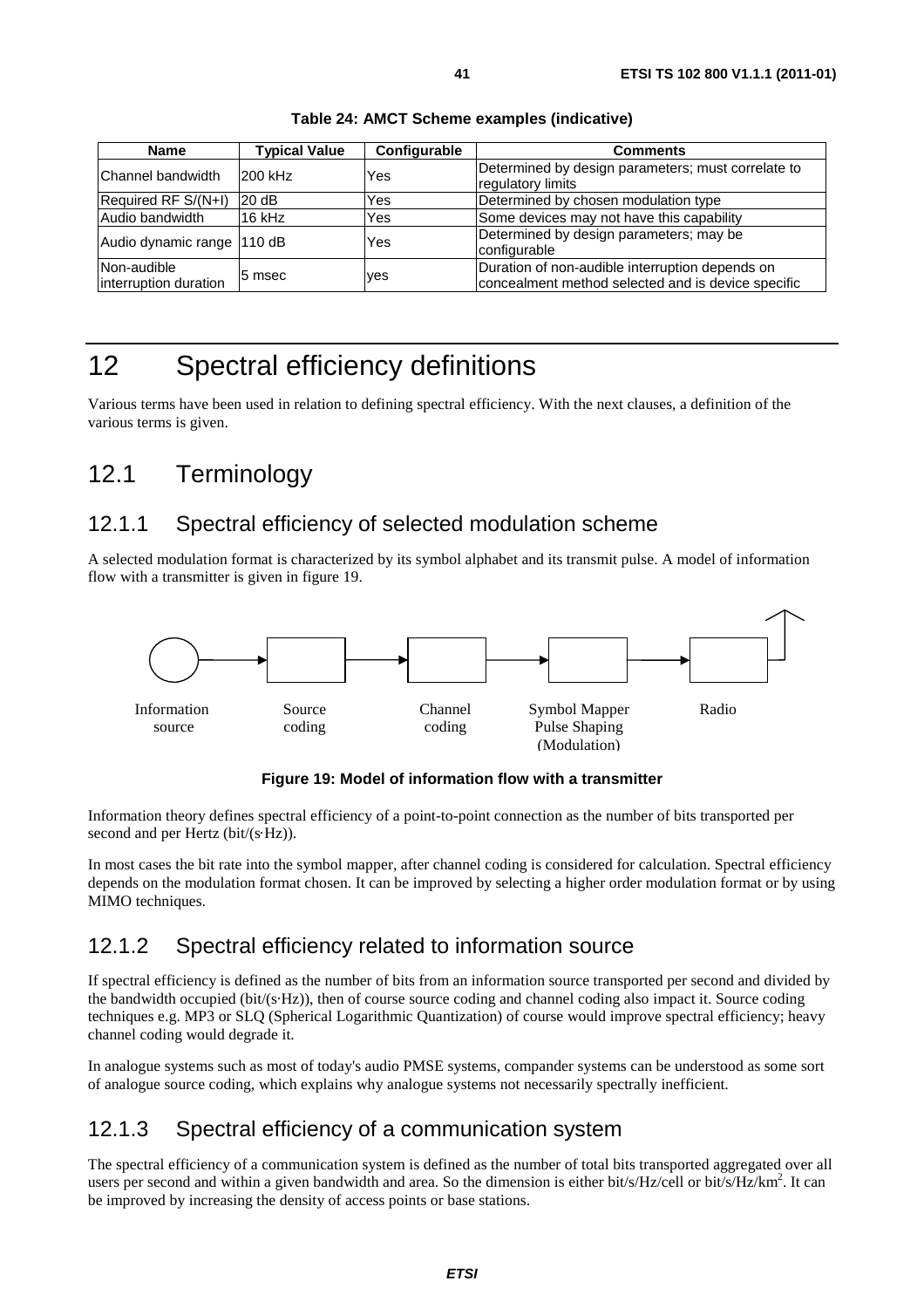### 12.1.4 Efficiency of spectrum usage

The efficiency of spectrum usage is measured as the average number of bits transported within a certain bandwidth per second and per Hz bandwidth across all users and all services within a certain area. So the dimension is bit/s/Hz/km<sup>2</sup>. This figure can be improved by implementing secondary services that use free resources that temporarily are not used by primary services.

For simplicity, sometimes the parameter "efficiency of spectrum usage" is also called "spectral efficiency" conflicting with the definition above.

### 12.2 Conclusion

C-PMSE systems mainly target improving "efficiency of spectrum usage" while ensuring a high quality of the PMSE link.

With respect to a transition from analogue PWMS systems to digital ones, one of the goals is to increase spectral efficiency of a PMSE link. However as analogue compander techniques also work very well, the gains from digitization in this respect will turn out to be moderate based on the currently available technology.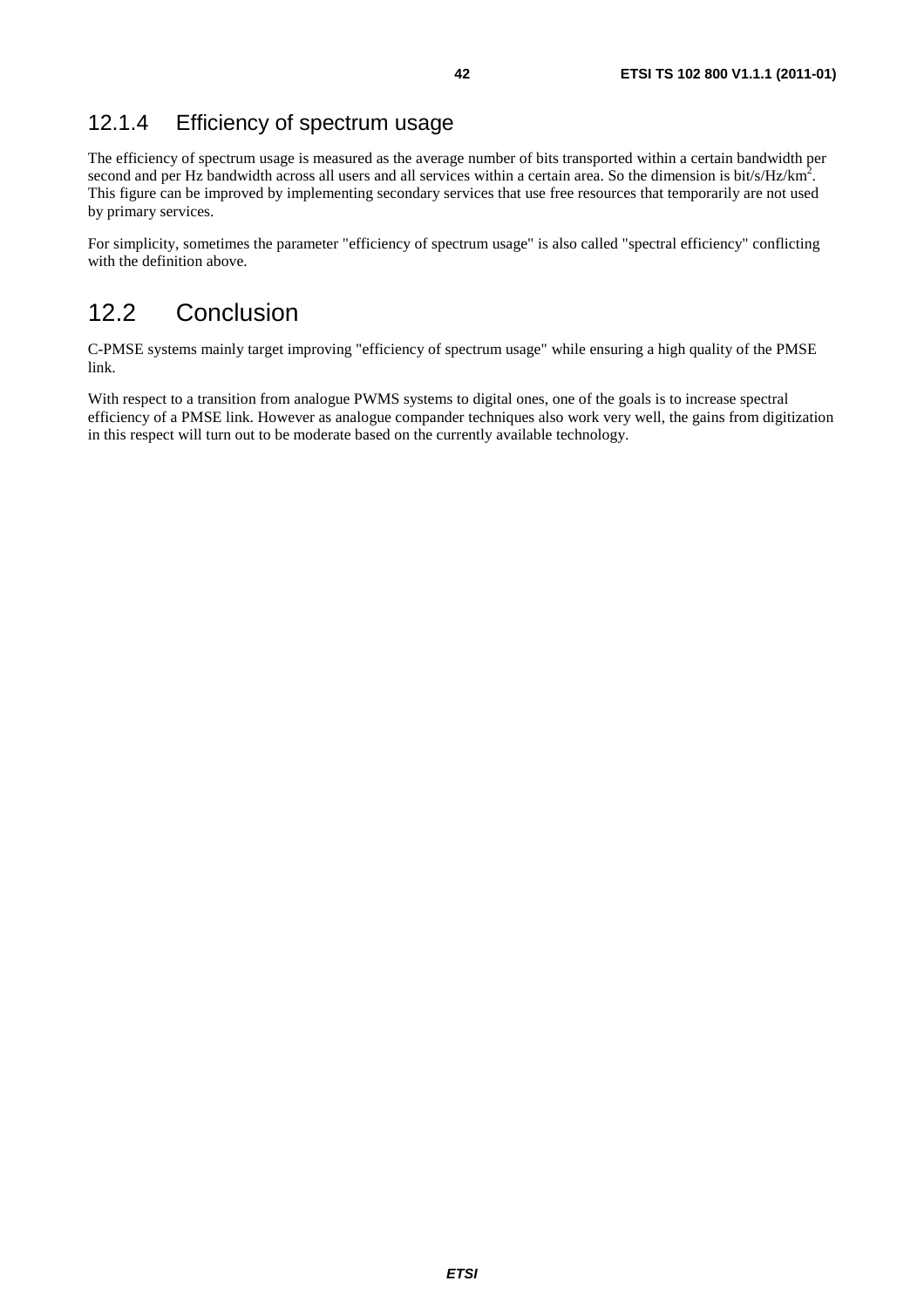# Annex A (informative): Bibliography

ETSI EN 300 454-1 (V1.1.2): "ElectroMagnetic Compatibility and Radio Spectrum Matters (ERM); Wide band audio links; Part 1: Technical characteristics and test methods".

ETSI TR 103 058 (all parts): "Electromagnetic compatibility and Radio spectrum Matters (ERM); Technical characteristics for Programme Making and Special Events (PMSE) applications; System Reference Document".